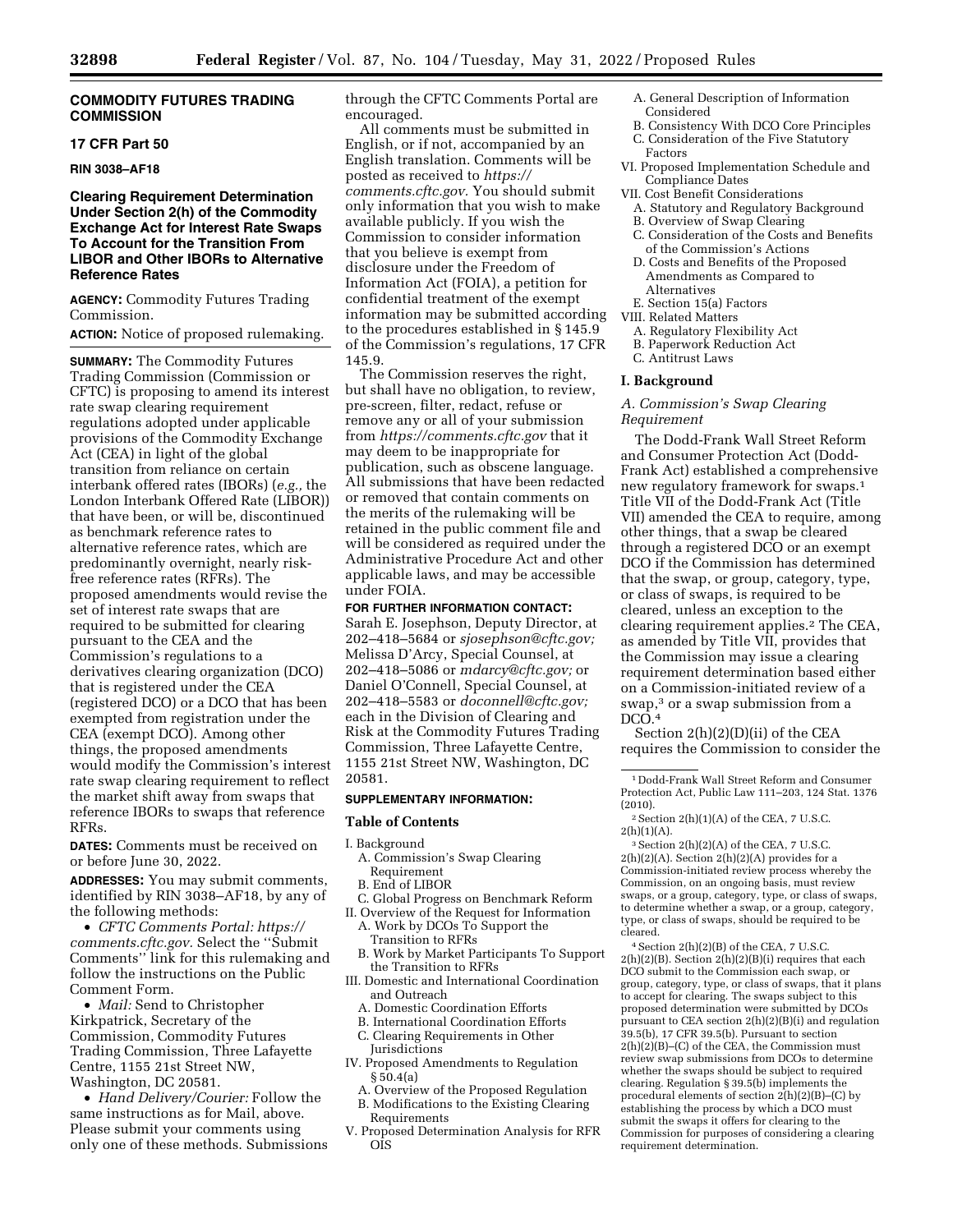following five factors when making a clearing requirement determination: (I) The existence of significant outstanding notional exposures, trading liquidity, and adequate pricing data; (II) the availability of rule framework, capacity, operational expertise and resources, and credit support infrastructure to clear the contract on terms that are consistent with the material terms and trading conventions on which the contract is traded; (III) the effect on the mitigation of systemic risk, taking into account the size of the market for such contract and the resources of the DCOs available to clear the contract; (IV) the effect on competition, including appropriate fees and charges applied to clearing; and (V) the existence of reasonable legal certainty in the event of the insolvency of the relevant DCO or one or more of its clearing members with regard to the treatment of customer and swap counterparty positions, funds, and property.5

The Commission adopted its first clearing requirement determination (First Determination) in 2012.6 The First Determination was implemented between March 2013 and October 2013 based on the schedule described in regulation § 50.25 and the preamble to the First Determination.7 The First Determination applied to interest rate swaps in four classes: Fixed-to-floating swaps, basis swaps, forward rate agreements (FRAs), and overnight index swaps (OIS).8

In making its initial interest rate swap clearing determination, the Commission focused on the size of the interest rate swap market relative to the swap market overall, as well as the fact that these swaps were already widely being cleared.9 As set forth in regulation

8*See generally* First Determination. By way of background, an interest rate swap is generally an agreement by counterparties to exchange payments based on a series of cash flows over a specified period of time, typically calculated using two different rates. Fixed-to-floating swaps are interest rate swaps in which the payment(s) owed on one leg of the swap is calculated using a fixed rate, and the payment(s) owed on the other leg is calculated using a floating rate. Basis swaps are interest rate swaps for which the payments for both legs are calculated using floating rates. FRAs are interest rate swaps in which payments are exchanged on a predetermined date for a single period and one leg of the swap is calculated using a fixed rate while the other leg is calculated using a floating rate set on a predetermined date. OIS are interest rate swaps for which one leg of the swap is calculated using a fixed rate and the other leg is calculated using a floating rate based on a daily overnight rate.

9 *Id.* at 74287, 74307. To this day, significant amounts of notional in interest rate swaps are

§ 50.4(a), the Commission identified four classes of interest rate swaps having certain specifications related to (i) the currency in which the notional and payment amounts are specified; (ii) the floating rate index referenced in the swap; (iii) the stated termination date; (iv) optionality; (v) dual currencies; and (vi) conditional notional amounts.10 The Commission limited the interest rate swaps required to be cleared to those denominated in four currencies (U.S. dollar (USD), Euro (EUR), British pound (GBP), and Japanese yen (JPY)). The Commission noted that interest rate swaps denominated in these currencies comprised an outsized portion of the interest rate swap market in terms of notional amounts outstanding and trading volumes compared to interest rate swaps denominated in other currencies.11

The First Determination covered a number of interest rate swaps that reference IBORs, including fixed-tofloating swaps, basis swaps, and FRAs denominated in USD, GBP, and JPY, referencing USD, GBP, and JPY LIBOR, respectively, and OIS denominated in EUR referencing the Euro Overnight Index Average (EONIA). The Commission observed that interest rate swaps referencing those indexes had significant outstanding notional amounts and trading liquidity.12

The Commission adopted its second clearing requirement determination (Second Determination) in 2016.13 The Second Determination was implemented between December 2016 and October 2018,14 and covered interest rate swaps in nine additional currencies: Australian dollar (AUD), Canadian dollar (CAD), Hong Kong dollar (HKD), Mexican peso (MXN), Norwegian krone (NOK), Polish zloty (PLN), Singapore dollar (SGD), Swedish krona (SEK), and Swiss franc (CHF). The

12 *Id.* at 74309.

13Clearing Requirement Determination Under Section 2(h) of the Commodity Exchange Act for Interest Rate Swaps, 81 FR 71202 (Oct. 14, 2016) (Second Determination).

14 17 CFR 50.26; Second Determination, 81 FR at 71202.

Commission adopted the Second Determination largely in order to further harmonize its interest rate swap clearing requirement with those of other jurisdictions that had already issued, or were in the process of issuing, clearing mandates on similar interest rate swaps.15 The Second Determination also covered swaps that reference other IBORs, including fixed-to-floating swaps denominated in SGD referencing the Singapore Swap Offer Rate (SOR– VWAP) and fixed-to-floating swaps denominated in CHF referencing CHF LIBOR.16 These rates will be discussed further below.

#### *B. End of LIBOR*

LIBOR is an interest rate benchmark that was intended to measure the average rate at which a bank can obtain unsecured funding in the London interbank market for a given tenor and currency. It had been one of the world's most frequently referenced interest rate benchmarks, serving as a reference rate for a wide variety of swaps and other financial products. Over the years, LIBOR was calculated based on submissions from a panel of contributor banks and published every London business day. Immediately prior to January 1, 2022, LIBOR was published for five currencies (USD, GBP, EUR, CHF, and JPY) and seven tenors (overnight or spot next depending on currency, 1-week, 1-month, 2-month, 3 month, 6-month, and 12-month), resulting in 35 individual LIBOR rates.17 Beginning this year, these LIBOR rates have almost entirely ceased publication or become nonrepresentative of the underlying market they are intended to measure.

Nearly a decade ago, government investigations concerning LIBOR, as well as a decline in the volume of interbank lending transactions that LIBOR is intended to measure, gave rise to concerns regarding the integrity and reliability of LIBOR and other IBORs.18

<sup>5</sup> 7 U.S.C. 2(h)(2)(D)(ii).

<sup>6</sup>Clearing Requirement Determination Under Section 2(h) of the CEA, 77 FR 74284 (Dec. 13, 2012) (First Determination).

<sup>7</sup> 17 CFR 50.25; First Determination, 77 FR at 74319–74321.

traded in markets around the world, and these swaps comprise an outsized portion of notional among all swaps. According to the Bank for International Settlements (BIS), as of June 2021, there was an estimated \$488 trillion in outstanding notional of interest rate swaps, which represents approximately 80% of the total outstanding notional of all over-the-counter (OTC) derivatives. *See* BIS, OTC Derivatives Outstanding, Table D7 (OTC, Interest Rate Derivatives, H1 2021), updated Nov. 15, 2021, available at *[https://stats.bis.org/](https://stats.bis.org/statx/srs/table/d7?f=pdf) [statx/srs/table/d7?f=pdf;](https://stats.bis.org/statx/srs/table/d7?f=pdf)* BIS, Global OTC Derivatives Markets, June 2021, available at *[https://](https://www.bis.org/publ/otc_hy2111/intgraphs/graphA1.htm)  [www.bis.org/publ/otc](https://www.bis.org/publ/otc_hy2111/intgraphs/graphA1.htm)*\_*hy2111/intgraphs/ [graphA1.htm.](https://www.bis.org/publ/otc_hy2111/intgraphs/graphA1.htm)* 

<sup>10</sup> 17 CFR 50.4(a).

<sup>11</sup>First Determination, 77 FR at 74308.

<sup>15</sup>Second Determination, 81 FR at 71203–71205. The Commission explained that such harmonization serves an important anti-evasion goal: If a non-U.S. jurisdiction issued a clearing requirement, and a swap dealer (SD) located in the United States were not subject to an analogous a clearing requirement under U.S. law, then market participants potentially could avoid the non-U.S. jurisdiction's clearing requirement by entering into a swap with an SD located in the United States. *Id.*  at 71203.

<sup>16</sup> *Id.* at 71205.

<sup>17</sup>*See generally* ICE Benchmark Administration (IBA), LIBOR, available at *[https://www.theice.com/](https://www.theice.com/iba/libor)  [iba/libor.](https://www.theice.com/iba/libor)* 

<sup>18</sup>*See, e.g.,* International Organization of Securities Commissions (IOSCO), Principles for Financial Benchmarks, July 2013, at 1, available at *[https://www.iosco.org/library/pubdocs/pdf/](https://www.iosco.org/library/pubdocs/pdf/IOSCOPD415.pdf)*  Continued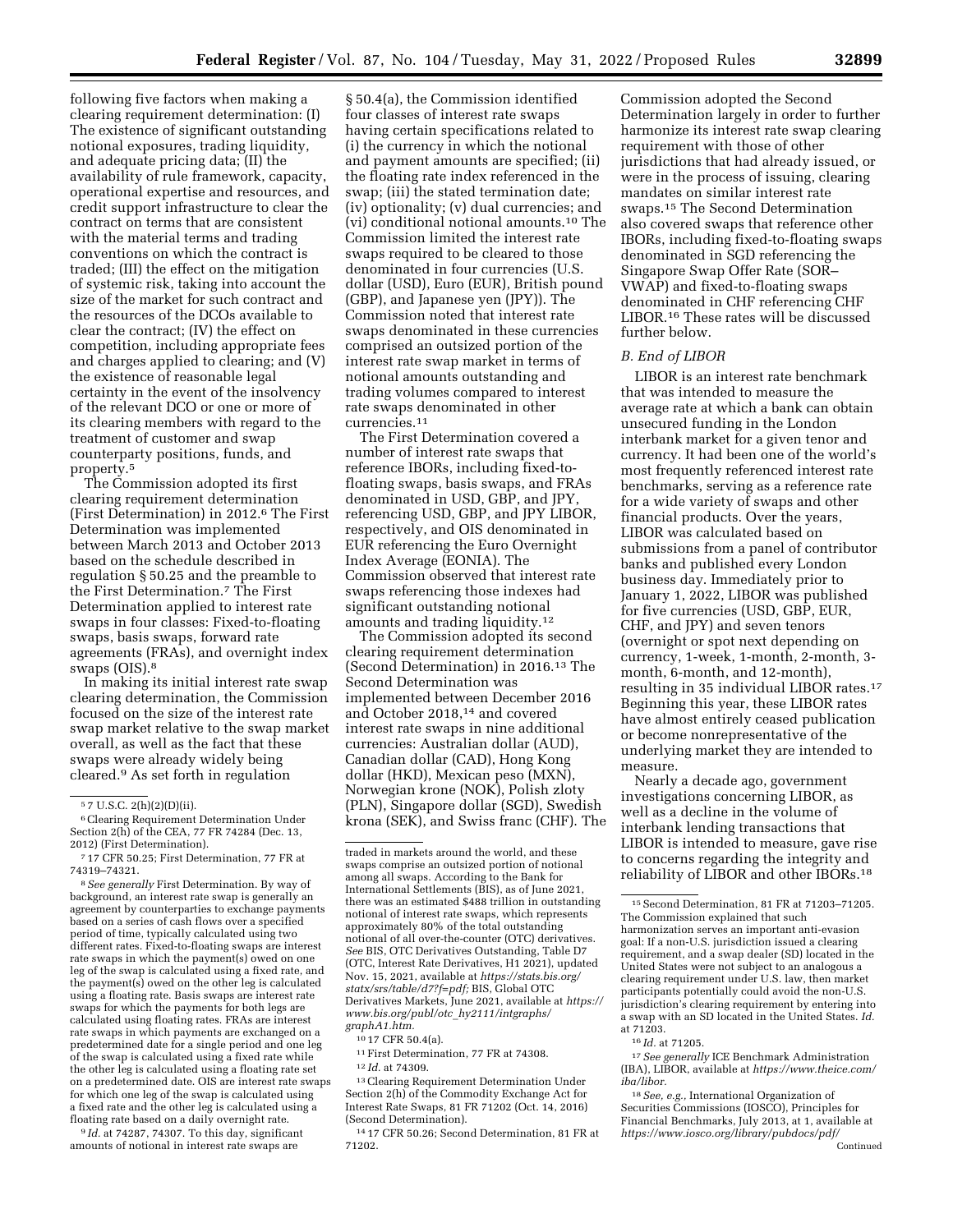Although LIBOR was subject to a number of significant reform efforts,<sup>19</sup> regulators and global standard-setting bodies did not view these reforms as a long-term solution. On July 27, 2017, Andrew Bailey, then-Chief Executive of the United Kingdom (UK) Financial Conduct Authority (FCA), LIBOR's primary regulator, announced that the FCA would not use its authority to compel LIBOR panel banks to contribute to the benchmark after 2021.20 On March 5, 2021, the FCA announced that publication of LIBOR would cease on December 31, 2021, for the following: 21

(i) EUR LIBOR in all tenors;

(ii) CHF LIBOR in all tenors;

(iii) JPY LIBOR in the spot next, 1 week, 2-month, and 12-month tenors;

(iv) GBP LIBOR in the overnight, 1 week, 2-month, and 12-month tenors; and

(v) USD LIBOR in the 1-week and 2 month tenors.<sup>22</sup>

The FCA further determined that GBP and JPY LIBOR in 1-month, 3-month, and 6-month tenors would become nonrepresentative after December 31, 2021.23 Additionally, the FCA determined that USD LIBOR in the overnight and 12-month tenors would cease after June 30, 2023, and that USD LIBOR in the 1-month, 3-month, and 6 month tenors would not be representative after that date.24 At this

*[IOSCOPD415.pdf. S](https://www.iosco.org/library/pubdocs/pdf/IOSCOPD415.pdf)ee also* David Bowman, et al., ''How Correlated Is LIBOR With Bank Funding Costs?,'' FEDS Notes, June 29, 2020, available at *[https://www.federalreserve.gov/econres/notes/feds](https://www.federalreserve.gov/econres/notes/feds-notes/how-correlated-is-libor-with-bank-funding-costs-20200629.htm)[notes/how-correlated-is-libor-with-bank-funding](https://www.federalreserve.gov/econres/notes/feds-notes/how-correlated-is-libor-with-bank-funding-costs-20200629.htm)[costs-20200629.htm;](https://www.federalreserve.gov/econres/notes/feds-notes/how-correlated-is-libor-with-bank-funding-costs-20200629.htm)* and Alternative Reference Rates Committee, *Second Report,* Mar. 2018, at 1– 3, available at *[https://www.newyorkfed.org/](https://www.newyorkfed.org/medialibrary/Microsites/arrc/files/2018/ARRC-Second-report)  [medialibrary/Microsites/arrc/files/2018/ARRC-](https://www.newyorkfed.org/medialibrary/Microsites/arrc/files/2018/ARRC-Second-report)[Second-report.](https://www.newyorkfed.org/medialibrary/Microsites/arrc/files/2018/ARRC-Second-report)* 

19*See generally* IBA, Methodology, available at *[https://www.theice.com/publicdocs/ICE](https://www.theice.com/publicdocs/ICE_LIBOR_Methodology.pdf)*\_*LIBOR*\_ *[Methodology.pdf;](https://www.theice.com/publicdocs/ICE_LIBOR_Methodology.pdf)* H.M. Treasury, The Wheatley Review of LIBOR: Final Report, Sept. 2012, available at *[https://assets.publishing.service.gov.uk/](https://assets.publishing.service.gov.uk/government/uploads/system/uploads/attachment_data/file/191762/wheatley_review_libor_finalreport_280912.pdf) [government/uploads/system/uploads/attachment](https://assets.publishing.service.gov.uk/government/uploads/system/uploads/attachment_data/file/191762/wheatley_review_libor_finalreport_280912.pdf)*\_ *[data/file/191762/wheatley](https://assets.publishing.service.gov.uk/government/uploads/system/uploads/attachment_data/file/191762/wheatley_review_libor_finalreport_280912.pdf)*\_*review*\_*libor*\_ *finalreport*\_*[280912.pdf;](https://assets.publishing.service.gov.uk/government/uploads/system/uploads/attachment_data/file/191762/wheatley_review_libor_finalreport_280912.pdf)* Intercontinental Exchange (ICE), ICE LIBOR Evolution, Apr. 25, 2018, at 4, available at *[https://www.theice.com/publicdocs/](https://www.theice.com/publicdocs/ICE_LIBOR_Evolution_Report_25_April_2018.pdf)  ICE*\_*LIBOR*\_*[Evolution](https://www.theice.com/publicdocs/ICE_LIBOR_Evolution_Report_25_April_2018.pdf)*\_*Report*\_*25*\_*April*\_*2018.pdf.* 

20Andrew Bailey, ''The future of Libor,'' July 27, 2017, available at *[https://www.fca.org.uk/news/](https://www.fca.org.uk/news/speeches/the-future-of-libor) [speeches/the-future-of-libor.](https://www.fca.org.uk/news/speeches/the-future-of-libor)* 

21FCA, FCA Announcement on Future Cessation and Loss of Representativeness of the LIBOR Benchmarks, Mar. 5, 2021 (FCA Announcement on LIBOR Cessation), available at *[https://](https://www.fca.org.uk/publication/documents/future-cessation-loss-representativeness-libor-benchmarks.pdf) [www.fca.org.uk/publication/documents/future](https://www.fca.org.uk/publication/documents/future-cessation-loss-representativeness-libor-benchmarks.pdf)[cessation-loss-representativeness-libor](https://www.fca.org.uk/publication/documents/future-cessation-loss-representativeness-libor-benchmarks.pdf)[benchmarks.pdf.](https://www.fca.org.uk/publication/documents/future-cessation-loss-representativeness-libor-benchmarks.pdf)* 

22*See* section IV below (discussing the continued publication of USD LIBOR for certain tenors through June 30, 2023).

23FCA Announcement on LIBOR Cessation. The FCA stated that once a LIBOR rate becomes nonrepresentative, its representativeness will not be restored.

24 *Id.* 

time, EUR, CHF, JPY, and GBP LIBOR in all tenors, and USD LIBOR in the 1 week and 2-month tenors, have ceased publication or become nonrepresentative of the underlying market they are intended to measure.

The historic circumstances surrounding the transition from IBORs to RFRs are the result of significant private and public sector coordinated efforts.25 As plans to retire LIBOR proceeded, regulators in the United States and other jurisdictions worked to identify, develop, and implement reference rates to serve as alternatives to LIBOR and other IBORs.26 In the United States, the Alternative Reference Rates Committee (ARRC), convened in 2014 by the Federal Reserve Board (FRB) and the Federal Reserve Bank of New York (FRBNY) and comprised of private market participants and *ex officio*  banking and financial sector regulators, selected the Secured Overnight Financing Rate (SOFR) 27 as its preferred alternative to USD LIBOR.28 The ARRC developed a Paced Transition Plan, which has now been completed, to facilitate an orderly transition from USD LIBOR to USD SOFR.29

26For additional background information, *see*  Swap Clearing Requirement To Account for the Transition from LIBOR and Other IBORs to Alternative Reference Rates, 86 FR 66476, 66480 (Nov. 23, 2021) (RFI).

27USD SOFR is an RFR that measures the cost of overnight repurchase agreement transactions collateralized by U.S. Treasury securities. FRBNY, Statement Introducing the Treasury Repo Reference Rates, Apr. 3, 2018, available at *[https://](https://www.newyorkfed.org/markets/opolicy/operating_policy_180403) [www.newyorkfed.org/markets/opolicy/operating](https://www.newyorkfed.org/markets/opolicy/operating_policy_180403)*\_ *policy*\_*[180403.](https://www.newyorkfed.org/markets/opolicy/operating_policy_180403) See also* FRBNY, Secured Overnight Financing Rate Data, available at *[https://apps.](https://apps.newyorkfed.org/markets/autorates/SOFR#:~:text=The%20SOFR%20is%20calculated%20as,LLC%2C%20an%20affiliate%20of%20the) [newyorkfed.org/markets/autorates/SOFR#:](https://apps.newyorkfed.org/markets/autorates/SOFR#:~:text=The%20SOFR%20is%20calculated%20as,LLC%2C%20an%20affiliate%20of%20the)* ∼*[:text=The%20SOFR%20is%20](https://apps.newyorkfed.org/markets/autorates/SOFR#:~:text=The%20SOFR%20is%20calculated%20as,LLC%2C%20an%20affiliate%20of%20the) [calculated%20as,LLC%2C%20an%20affiliate](https://apps.newyorkfed.org/markets/autorates/SOFR#:~:text=The%20SOFR%20is%20calculated%20as,LLC%2C%20an%20affiliate%20of%20the) [%20of%20the;](https://apps.newyorkfed.org/markets/autorates/SOFR#:~:text=The%20SOFR%20is%20calculated%20as,LLC%2C%20an%20affiliate%20of%20the)* and FRBNY, Additional Information about the Treasury Repo Reference Rates, available at *[https://www.newyorkfed.org/markets/treasury](https://www.newyorkfed.org/markets/treasury-repo-reference-rates-information)[repo-reference-rates-information.](https://www.newyorkfed.org/markets/treasury-repo-reference-rates-information)* USD SOFR has been published each New York business day at 8 a.m. ET since April 3, 2018, by the FRBNY in cooperation with the U.S. Office of Financial Research.

28ARRC, ''The ARRC Selects a Broad Repo Rate as its Preferred Alternative Reference Rate,'' June 22, 2017, available at *[https://www.newyorkfed.org/](https://www.newyorkfed.org/medialibrary/microsites/arrc/files/2017/ARRC-press-release-Jun-22-2017.pdf) [medialibrary/microsites/arrc/files/2017/ARRC](https://www.newyorkfed.org/medialibrary/microsites/arrc/files/2017/ARRC-press-release-Jun-22-2017.pdf)[press-release-Jun-22-2017.pdf.](https://www.newyorkfed.org/medialibrary/microsites/arrc/files/2017/ARRC-press-release-Jun-22-2017.pdf)* 

29ARRC, Paced Transition Plan, available at *[https://www.newyorkfed.org/arrc/sofr-transition#](https://www.newyorkfed.org/arrc/sofr-transition#pacedtransition) [pacedtransition.](https://www.newyorkfed.org/arrc/sofr-transition#pacedtransition)* The Paced Transition Plan called for (i) the establishment of infrastructure for futures and/or OIS trading in USD SOFR by the second half of 2018; (ii) the start of trading in futures and/or bilateral, uncleared OIS that reference USD SOFR by the end of 2018; (iii) the start of trading in cleared OIS that reference USD SOFR in the

# *C. Global Progress on Benchmark Reform*

Regulators and public-private working groups in other IBOR currency jurisdictions have been working to identify, develop, and encourage market uptake of RFRs to replace LIBOR in currencies other than USD, as well as IBORs other than LIBOR. As relevant to this proposal, RFRs identified as alternatives for IBORs in currencies other than USD include: (i) The Sterling Overnight Index Average (SONIA) for GBP; (ii) the Swiss Average Rate Overnight (SARON) for CHF; (iii) the Tokyo Overnight Average (TONA) for JPY; and (iv) the Euro Short-Term Rate  $(\epsilon$ STR) for EUR.

In the European Union (EU), the Working Group on Euro Risk-Free Rates, convened in 2018 by the European Central Bank in connection with the Belgian Financial Services, the European Securities and Markets Authority (ESMA), and the European Commission (EC), also identified  $\epsilon$ STR as its preferred alternative to EUR EONIA, which ceased publication on January 3, 2022.30 Additionally, with regard to SGD, the Steering Committee for SOR & SIBOR Transition to SORA, established by the Monetary Authority of Singapore (MAS), has been working to oversee a transition from SGD SOR– VWAP to the Singapore Overnight Rate Average (SORA).31 SGD SOR–VWAP relies on USD LIBOR as an input and is expected to be discontinued across all tenors after June 30, 2023.32

effective Federal funds rate (EFFR) price alignment interest (PAI) and discounting environment by the end of the first quarter of 2019; (iv) Chicago Mercantile Exchange, Inc. (CME)'s and LCH Limited (LCH)'s conversion of discounting, and PAI and price alignment amount, from EFFR to USD SOFR with respect to all outstanding cleared USDdenominated swaps by October 16, 2020; and (v) the ARRC's endorsement of a term reference rate based on USD SOFR derivatives markets by the end of the first half of 2021. The final step was completed on July 29, 2021, when the ARRC formally endorsed forward-looking term USD SOFR rates developed by CME.

30ESMA, Working Group on Euro Risk-Free Rates, available at *[https://www.esma.europa.eu/](https://www.esma.europa.eu/policy-activities/benchmarks/working-group-euro-risk-free-rates)  [policy-activities/benchmarks/working-group-euro](https://www.esma.europa.eu/policy-activities/benchmarks/working-group-euro-risk-free-rates)[risk-free-rates;](https://www.esma.europa.eu/policy-activities/benchmarks/working-group-euro-risk-free-rates)* European Money Markets Institute, EONIA, available at *[https://www.emmi](https://www.emmi-benchmarks.eu/benchmarks/eonia/)[benchmarks.eu/benchmarks/eonia/.](https://www.emmi-benchmarks.eu/benchmarks/eonia/)* 

31Association of Banks in Singapore, About SC– STS, available at *[https://www.abs.org.sg/](https://www.abs.org.sg/benchmark-rates/about-sc-sts) [benchmark-rates/about-sc-sts.](https://www.abs.org.sg/benchmark-rates/about-sc-sts)* 

32Steering Committee for SOR & SIBOR Transition to SORA, Timelines to Cease Issuance of SOR and SIBOR-Linked Financial Products, Mar. 31, 2021 (Timelines to Cease SOR), at 4, available at *[https://www.abs.org.sg/docs/library/timelines-to](https://www.abs.org.sg/docs/library/timelines-to-cease-issuance-of-sor-derivatives-and-sibor-linked-financial-products.pdf)[cease-issuance-of-sor-derivatives-and-sibor-linked](https://www.abs.org.sg/docs/library/timelines-to-cease-issuance-of-sor-derivatives-and-sibor-linked-financial-products.pdf)[financial-products.pdf.](https://www.abs.org.sg/docs/library/timelines-to-cease-issuance-of-sor-derivatives-and-sibor-linked-financial-products.pdf)* 

<sup>25</sup>While not all benchmark rates considered to be alternative reference rates for IBORs may be RFRs, efforts to transition markets away from IBORs have focused on RFRs as alternatives. For purposes of brevity, the Commission uses the term ''RFR'' in this notice of proposed rulemaking to refer to alternative reference rates.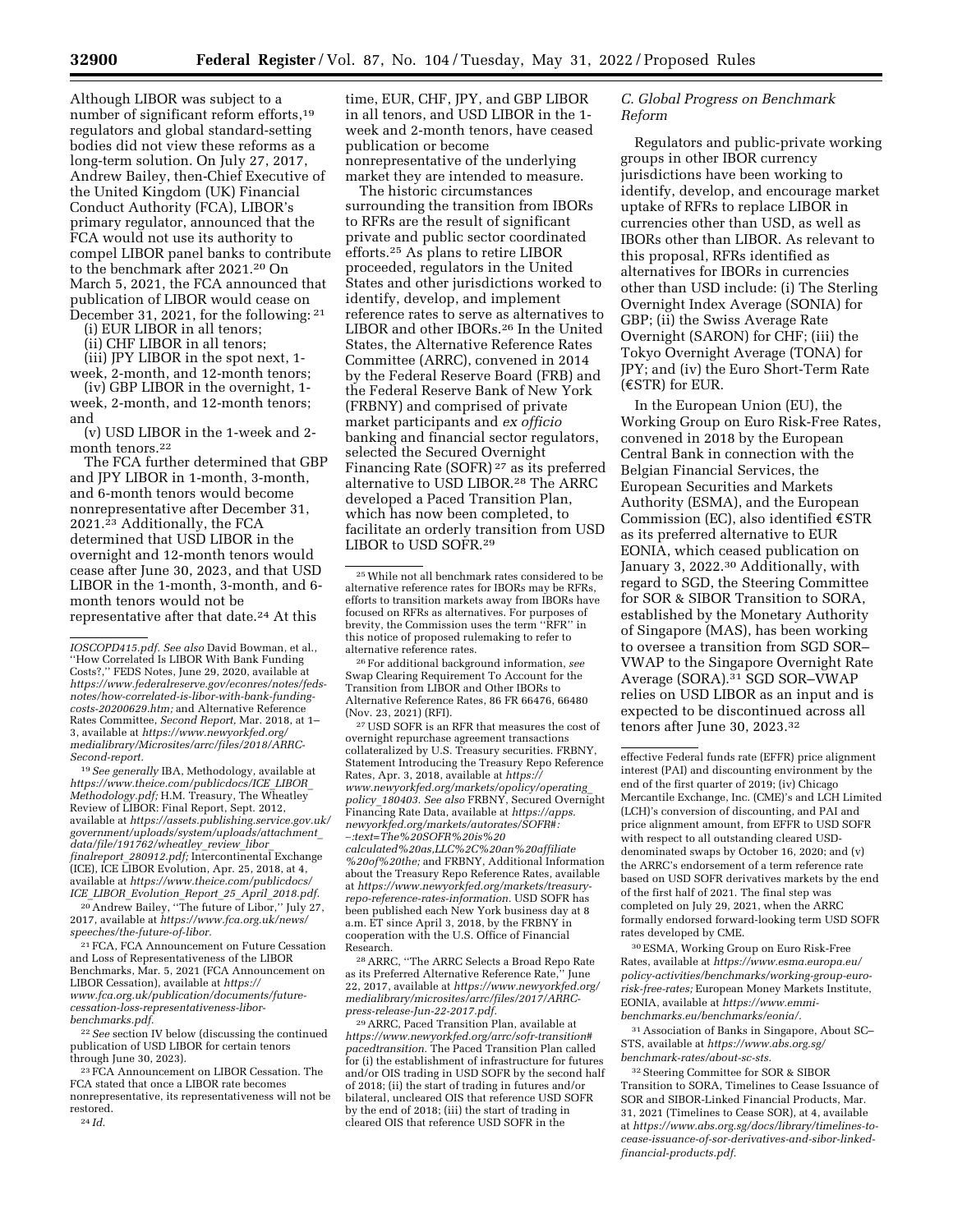Table 1 that follows this paragraph contains a non-exhaustive list of RFRs that have been identified to replace IBORs around the world: 33

|  | TABLE 1-RFRS IDENTIFIED FOR IBORS |
|--|-----------------------------------|
|--|-----------------------------------|

| Currency   | Index                                                    | Identified alternative rate                                         | Alternative rate<br>administrator     | Secured | Published |
|------------|----------------------------------------------------------|---------------------------------------------------------------------|---------------------------------------|---------|-----------|
|            | <b>Bank Bill Swap Rate</b><br>(BBSW).                    | Reserve Bank of Australia Interbank<br>Overnight Cash Rate (AONIA). | Reserve Bank of Aus-<br>tralia.       | No.     | Yes.      |
|            | CAD    Canadian Dollar Offered<br>Rate (CDOR).           | Canadian Overnight Repo Rate Aver-<br>age (CORRA).                  | Bank of Canada                        | Yes     | Yes.      |
|            | CHF    LIBOR                                             |                                                                     | SIX Swiss Exchange                    | Yes     | Yes.      |
|            | LIBOR                                                    |                                                                     | European Central Bank                 | No      | Yes.      |
|            | Euro Overnight Index Av-<br>erage (EONIA).               |                                                                     | European Central Bank                 | No.     | Yes.      |
|            | Euro Interbank Offered<br>Rate (EURIBOR).                |                                                                     | European Central Bank                 | No      | Yes.      |
|            | GBP    LIBOR                                             |                                                                     | Bank of England                       | No      | Yes.      |
|            | HKD    Hong Kong Interbank Of-<br>fered Rate (HIBOR).    | Hong Kong Dollar Overnight Index Av-<br>erage (HONIA).              | Treasury Market Associa-<br>tion.     | No.     | Yes.      |
|            | JPY    LIBOR                                             |                                                                     | Bank of Japan                         | No.     | Yes.      |
| MXN        | Term Interbank Equi-<br>librium Interest Rate<br>(TIIE). |                                                                     | Banco de Mexico                       | Yes     | Yes.      |
| <b>SGD</b> |                                                          |                                                                     | Association of Banks in<br>Singapore. | No.     | Yes.      |
|            | Singapore Interbank Of-<br>fered Rate (SIBOR).           |                                                                     | Association of Banks in<br>Singapore. | No.     | Yes.      |

Regulators and global standard-setting bodies have urged market participants to accelerate their adoption of USD SOFR and other RFRs and cease entering new swaps referencing LIBOR and other IBORs,<sup>34</sup> and have issued guidance and regulatory relief to facilitate the transition. In the United States, on July 13, 2021, the Commission's Market Risk Advisory Committee adopted SOFR First, a phased initiative to switch interdealer trading conventions from reliance on USD LIBOR to USD SOFR as a reference rate for swaps.35 SOFR First was implemented in four phases between July 26, 2021, and December 16, 2021.36 SOFR First mirrors similar best practices adopted in other jurisdictions

to increase activity in swaps referencing RFRs.37

#### **II. Overview of the Request for Information**

In light of ongoing efforts by the international regulatory community, market participants, and others to transition financial markets from IBORs to RFRs, on November 23, 2021, the Commission published an RFI seeking public input regarding how it should amend the interest rate swap clearing requirement to address the cessation of IBORs that have been used as benchmark reference rates and the market adoption of swaps that reference RFRs.38 The RFI sought input on all aspects of the swap clearing requirement that may be affected by the

35CFTC, ''CFTC Market Risk Advisory Committee Adopts SOFR First Recommendation at Public Meeting,'' July 13, 2021, available at *[https://](https://www.cftc.gov/PressRoom/PressReleases/8409-21) [www.cftc.gov/PressRoom/PressReleases/8409-21.](https://www.cftc.gov/PressRoom/PressReleases/8409-21)* 

36CFTC, CFTC's Interest Rate Benchmark Reform Subcommittee Issues User Guide for the Transition of Exchange-Traded Derivatives Activity to SOFR, Dec. 16, 2021, available at *[https://www.cftc.gov/](https://www.cftc.gov/PressRoom/PressReleases/8469-21) [PressRoom/PressReleases/8469-21.](https://www.cftc.gov/PressRoom/PressReleases/8469-21)* 

37*See, e.g.,* Bank of England, ''The FCA and the Bank of England encourage market participants in further switch to SONIA in interest rate swap markets,'' Sept. 28, 2020, available at *[https://](https://www.bankofengland.co.uk/news/2020/september/fca-and-boe-joint-statement-on-sonia-interest-rate-swap) [www.bankofengland.co.uk/news/2020/september/](https://www.bankofengland.co.uk/news/2020/september/fca-and-boe-joint-statement-on-sonia-interest-rate-swap)*  transition from IBORs to RFRs, including enumerated requests for data and other information related to IBOR and RFR swaps. The Commission received 14 responses to the RFI from a variety of market infrastructure providers, market participants, and industry organizations.39 In addition to addressing the Commission's specific requests for information, many respondents to the RFI shared information regarding their own contributions to the transition from IBORs to RFRs.

39Responses were submitted by: American Council of Life Insurers (ACLI), CCP12, London Stock Exchange Group (LSEG), Japan Securities Clearing Corporation (JSCC), Tradeweb Markets LLC (Tradeweb), Investment Company Institute (ICI), Managed Funds Association (MFA), Toronto-Dominion Bank (TD Bank), Eurex Clearing AG (Eurex), the International Swaps and Derivatives Association (ISDA), Alternative Investment Management Association (AIMA), Citadel, Bloomberg L.P., and CME Group Inc. (CMEG). The response letters are available on the CFTC Comments Portal: *[https://comments.cftc.gov/](https://comments.cftc.gov/PublicComments/ReleasesWithComments.aspx) [PublicComments/ReleasesWithComments.aspx.](https://comments.cftc.gov/PublicComments/ReleasesWithComments.aspx)* 

<sup>33</sup>*See generally* Financial Stability Board (FSB), Reforming Major Interest Rate Benchmarks, Nov. 20, 2020, at 29–43, 54–55, available at *[https://](https://www.fsb.org/2020/11/reforming-major-interest-rate-benchmarks-2020-progress-report/)  [www.fsb.org/2020/11/reforming-major-interest-rate](https://www.fsb.org/2020/11/reforming-major-interest-rate-benchmarks-2020-progress-report/)[benchmarks-2020-progress-report/.](https://www.fsb.org/2020/11/reforming-major-interest-rate-benchmarks-2020-progress-report/) See also*  Andreas Schrimpf and Vladislav Sushko, ''Beyond Libor: a primer on the new reference rates,'' BIS Quarterly Review, Mar. 2019, at 35, available at *[https://www.bis.org/publ/qtrpdf/r](https://www.bis.org/publ/qtrpdf/r_qt1903e.pdf)*\_*qt1903e.pdf;*  Bank of England, Preparing for 2022: What You Need to Know about LIBOR Transition, Nov. 2018, at 10, *[https://www.bankofengland.co.uk/-/media/](https://www.bankofengland.co.uk/-/media/boe/files/markets/benchmarks/what-you-need-to-know-about-libor-transition.pdf) [boe/files/markets/benchmarks/what-you-need-to](https://www.bankofengland.co.uk/-/media/boe/files/markets/benchmarks/what-you-need-to-know-about-libor-transition.pdf)[know-about-libor-transition.pdf;](https://www.bankofengland.co.uk/-/media/boe/files/markets/benchmarks/what-you-need-to-know-about-libor-transition.pdf)* ISDA, et al., IBOR Global Benchmark Survey 2018 Transition Roadmap, Feb. 2018, at 32, *[https://www.isda.org/a/](https://www.isda.org/a/g2hEE/IBOR-Global-Transition-Roadmap-2018.pdf) [g2hEE/IBOR-Global-Transition-Roadmap-2018.pdf;](https://www.isda.org/a/g2hEE/IBOR-Global-Transition-Roadmap-2018.pdf)*  European Central Bank, Euro Short-Term Rate (ÖSTR), available at *[https://www.ecb.europa.eu/](https://www.ecb.europa.eu/stats/financial_markets_and_interest_rates/euro_short-term_rate/html/index.en.html#:~:text=The%20euro%20short%2Dterm%20rate) [stats/financial](https://www.ecb.europa.eu/stats/financial_markets_and_interest_rates/euro_short-term_rate/html/index.en.html#:~:text=The%20euro%20short%2Dterm%20rate)*\_*markets*\_*and*\_*interest*\_*rates/euro*\_ *short-term*\_*[rate/html/index.en.html#:](https://www.ecb.europa.eu/stats/financial_markets_and_interest_rates/euro_short-term_rate/html/index.en.html#:~:text=The%20euro%20short%2Dterm%20rate)*∼*:text= [The%20euro%20short%2Dterm%20rate,](https://www.ecb.europa.eu/stats/financial_markets_and_interest_rates/euro_short-term_rate/html/index.en.html#:~:text=The%20euro%20short%2Dterm%20rate) activity%20on%201%20October%202019;*  Timelines to Cease SOR.

<sup>34</sup>*See, e.g.,* FRB, Federal Deposit Insurance Corporation (FDIC), and Office of the Comptroller of the Currency (OCC), Statement on LIBOR Transition, Nov. 30, 2020, available at *[https://](https://www.federalreserve.gov/newsevents/pressreleases/files/bcreg20201130a1.pdf) [www.federalreserve.gov/newsevents/pressreleases/](https://www.federalreserve.gov/newsevents/pressreleases/files/bcreg20201130a1.pdf)  [files/bcreg20201130a1.pdf;](https://www.federalreserve.gov/newsevents/pressreleases/files/bcreg20201130a1.pdf)* and IOSCO, Statement on Benchmarks Transition, June 2, 2021, available at *[https://www.iosco.org/library/pubdocs/pdf/](https://www.iosco.org/library/pubdocs/pdf/IOSCOPD676.pdf) [IOSCOPD676.pdf.](https://www.iosco.org/library/pubdocs/pdf/IOSCOPD676.pdf)* 

*[fca-and-boe-joint-statement-on-sonia-interest-rate](https://www.bankofengland.co.uk/news/2020/september/fca-and-boe-joint-statement-on-sonia-interest-rate-swap)[swap;](https://www.bankofengland.co.uk/news/2020/september/fca-and-boe-joint-statement-on-sonia-interest-rate-swap)* Cross-Industry Committee on Japanese Yen Interest Rate Benchmarks, ''Transition of Quoting Conventions in the JPY interest rate swaps market ('TONA First'),'' July 26, 2021, available at *[https://](https://www.boj.or.jp/en/paym/market/jpy_cmte/data/cmt210726b.pdf) [www.boj.or.jp/en/paym/market/jpy](https://www.boj.or.jp/en/paym/market/jpy_cmte/data/cmt210726b.pdf)*\_*cmte/data/ [cmt210726b.pdf.](https://www.boj.or.jp/en/paym/market/jpy_cmte/data/cmt210726b.pdf)* 

<sup>38</sup>RFI, 86 FR at 66486—66488.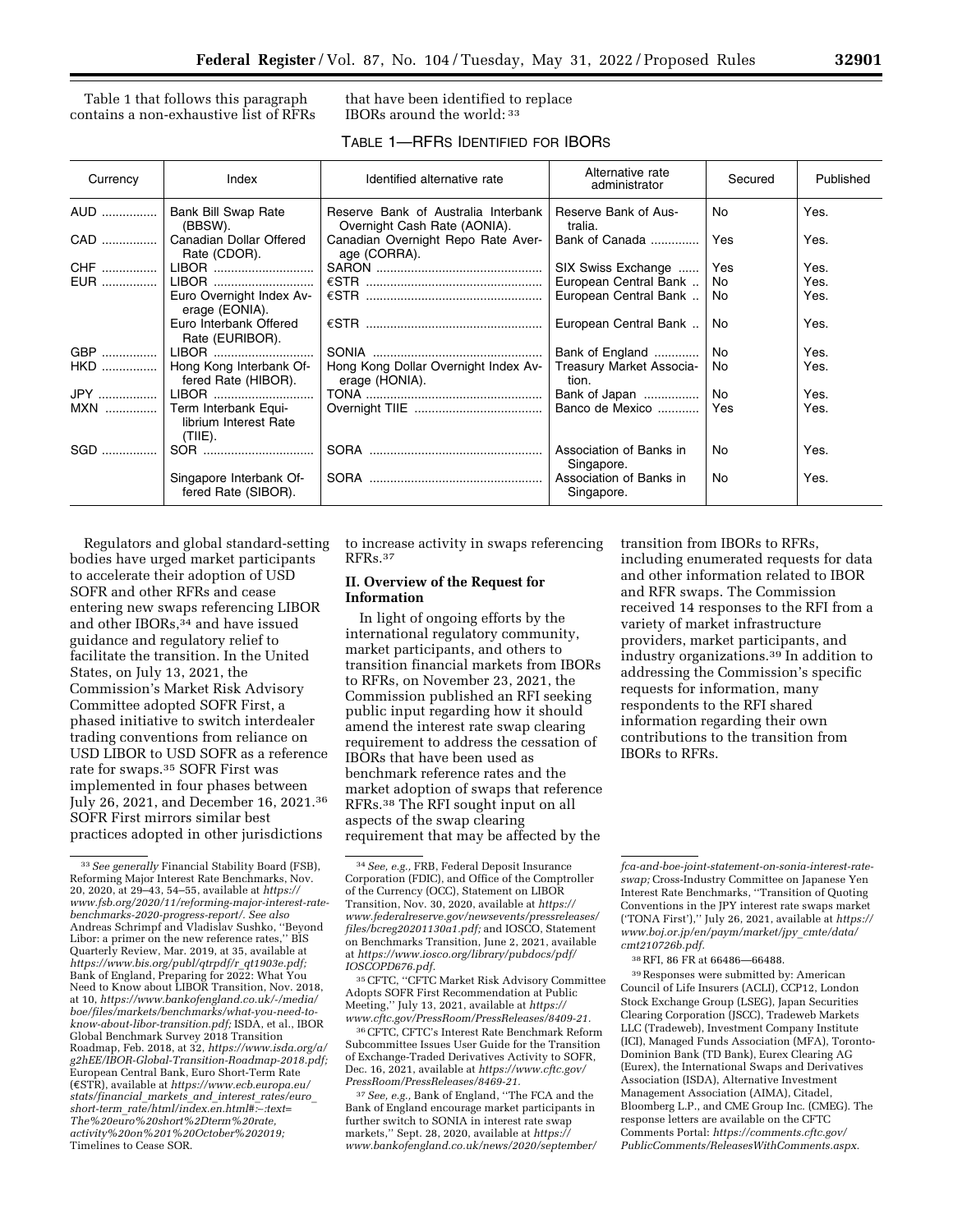#### *A. Work by DCOs To Support the Transition to RFRs*

The Commission received responses to its RFI from CMEG,<sup>40</sup> LSEG,<sup>41</sup> and Eurex, all of which operate or are registered DCOs that offer for clearing RFR swaps subject to this proposal. The Commission also received a response from JSCC, an exempt DCO that clears JPY TONA swaps.42 Additionally, the Commission received a response from the CCP12, a global association of central counterparties (CCPs).

DCOs played an important role in the transition from IBORs to RFRs by offering clearing services for RFR swaps and converting cleared IBOR swaps to RFR OIS.43 The DCOs' responses

highlight the efforts they undertook to facilitate a smooth transition from cleared IBOR swaps to cleared RFR swaps.44 As the CCP12 noted in its response, DCOs currently provide clearing services for RFR OIS and manage the risks associated with clearing such swaps.45

Table 2 that follows this paragraph shows swaps referencing RFRs that registered DCOs have offered for clearing to facilitate the transition from IBORs.46 After DCOs began clearing RFR swaps, they worked to move open interest in IBOR swaps to RFR swaps, reflecting the growing RFR swap market. CME, LCH, and Eurex each converted cleared EUR EONIA swaps outstanding after October 15, 2021, to  $\epsilon$ STR OIS,

ahead of EUR EONIA's January 3, 2022 cessation.47 These DCOs also converted cleared swaps referencing CHF, EUR, JPY, and GBP LIBOR to corresponding RFR OIS in December 2021, ahead of the December 31, 2021 cessation date for these LIBOR rates.48 Additionally, in December 2021, JSCC completed a conversion of JPY LIBOR swaps to JPY TONA OIS.49 Following these conversion events, with limited exceptions, swaps referencing these LIBOR rates were no longer offered for clearing.50 The Commission anticipates that CME, LCH, and Eurex will launch similar conversion events for all swaps still referencing USD LIBOR prior to June 30, 2023.51

| Table 2—Summary of Swaps Offered for Clearing To Support IBOR Transition |
|--------------------------------------------------------------------------|
|--------------------------------------------------------------------------|

| Swap class  | Currency                        | Floating rate index                                                   | Registered DCOs offering clearing<br>(Termination date range offered)                                                                                                                                                                                                                                                                                                                                                                                                |
|-------------|---------------------------------|-----------------------------------------------------------------------|----------------------------------------------------------------------------------------------------------------------------------------------------------------------------------------------------------------------------------------------------------------------------------------------------------------------------------------------------------------------------------------------------------------------------------------------------------------------|
| Basis Swaps | AUD<br>EUR<br>GBP               | BBSW-AONIA   <br>CDOR-CORRA<br>EURIBOR- $\epsilon$ STR<br>LIBOR-SONIA | LCH (up to $31$ yrs).<br>LCH (up to $31$ yrs).<br>CME (up to 51 yrs), Eurex (up to 51 yrs), LCH (up to 51 yrs).<br>Eurex (up to 51 yrs), LCH (up to 51 yrs).                                                                                                                                                                                                                                                                                                         |
|             |                                 | LIBOR-TONA   <br>SOR-SORA   <br>Fed Funds-SOFR                        | Eurex (up to 31 yrs), LCH (up to 41 yrs).<br>LCH (up to 21 yrs).<br>LIBOR-SOFR $\ldots$ CME (up to 51 yrs), Eurex (up to 51 yrs), LCH (up to 51 yrs).<br>CME (up to 51 yrs), Eurex (up to 51 yrs), LCH (up to 51 yrs).                                                                                                                                                                                                                                               |
| OIS.        | AUD<br>CAD<br>EUR<br>JPY<br>SGD | AONIA<br>CORRA<br>SARON<br>$€STR$<br>SONIA<br><b>TONA</b><br>SORA     | CME (up to 31 yrs), LCH (up to 31 yrs).<br>CME (up to 31 yrs), LCH (up to 31 yrs).<br>CME (up to 31 yrs), Eurex (up to 31 yrs), LCH (up to 31 yrs).<br>CME (up to 51 yrs), Eurex (up to 51 yrs), LCH (up to 51 yrs).<br>CME (up to 51 yrs), Eurex (up to 51 yrs), LCH (up to 51 yrs).<br>CME (up to 31 yrs), Eurex (up to 31 yrs), LCH (up to 41 yrs).<br>CME (up to 21 years), LCH (up to 21 yrs).<br>CME (up to 51 yrs), Eurex (up to 51 yrs), LCH (up to 51 yrs). |

40CMEG is the parent company of CME. CMEG Letter.

41LSEG has majority ownership of LCH Group, which operates LCH. LSEG Letter.

42OTC Clearing Hong Kong Limited (HKEX), another exempt DCO, also clears certain of the RFR swaps subject to this proposal. Specifically, HKEX offers swaps referencing USD SOFR and EUR €STR for clearing. *See* Hong Kong Exchanges and Clearing, Interest Rate Swaps, available at *[https://](https://www.hkex.com.hk/Products/OTC-Derivatives/Interest-Rate-Swaps?sc_lang=en)  [www.hkex.com.hk/Products/OTC-Derivatives/](https://www.hkex.com.hk/Products/OTC-Derivatives/Interest-Rate-Swaps?sc_lang=en)  [Interest-Rate-Swaps?sc](https://www.hkex.com.hk/Products/OTC-Derivatives/Interest-Rate-Swaps?sc_lang=en)*\_*lang=en.* 

43As the Commission explained in the RFI, these conversion events were intended to address market participant concerns related to potential bifurcation of liquidity between trading in legacy IBOR swaps that had fallen back to RFRs (*i.e.,* as a result of the operation of DCO rules implementing ISDA's fallbacks) and new RFR OIS, as well as certain operational costs. RFI, 86 FR at 66484.

44CMEG, LSEG, Eurex, and JSCC Letters.

45CCP12 Letter.

46Table 2 does not include information from exempt DCOs. Exempt DCOs, such as JSCC and HKEX, also offer clearing services for certain RFR swaps, but do not offer customer clearing to U.S. customers.

47*See* CME, CME Submission No. 21–413, CFTC Regulation 40.6(a) Certification, Notification Regarding Modification of Cleared Euro Overnight Index Average (''EONIA'') Overnight Index Swaps to Reference Euro Short Term Rate ("€STR") Ahead of Scheduled Discontinuation of EONIA, Sept. 29, 2021, available at *[https://www.cmegroup.com/](https://www.cmegroup.com/content/dam/cmegroup/market-regulation/rule-filings/2021/9/21-413.pdf)  [content/dam/cmegroup/market-regulation/rule](https://www.cmegroup.com/content/dam/cmegroup/market-regulation/rule-filings/2021/9/21-413.pdf)[filings/2021/9/21-413.pdf;](https://www.cmegroup.com/content/dam/cmegroup/market-regulation/rule-filings/2021/9/21-413.pdf)* LCH, LCH Limited Self-Certification: Benchmark Reform—Rates Conversion, Sept. 29, 2021 (LCH Self-Certification: Benchmark Reform—Rates Conversion), available at *[https://www.lch.com/system/files/media](https://www.lch.com/system/files/media_root/FINAL%20-%20LCH%20self%20cert_Benchmark%20Reform%202021%2009%2029%20v3%20%28Clean%29.pdf)*\_*root/ [FINAL%20-%20LCH%20self%20cert](https://www.lch.com/system/files/media_root/FINAL%20-%20LCH%20self%20cert_Benchmark%20Reform%202021%2009%2029%20v3%20%28Clean%29.pdf)*\_*Benchmark [%20Reform%202021%2009%2029%20v3](https://www.lch.com/system/files/media_root/FINAL%20-%20LCH%20self%20cert_Benchmark%20Reform%202021%2009%2029%20v3%20%28Clean%29.pdf) [%20%28Clean%29.pdf;](https://www.lch.com/system/files/media_root/FINAL%20-%20LCH%20self%20cert_Benchmark%20Reform%202021%2009%2029%20v3%20%28Clean%29.pdf)* Eurex Clearing, ECAG Rule Certification 081–21, Sept. 16, 2021 (Eurex Rule Certification 081–21), available at *[https://](https://www.eurex.com/resource/blob/2781070/61d1fccdd00bc1a06753877a5fa3f483/data/ecag_cftc_filing_for_circular_081-21.pdf) [www.eurex.com/resource/blob/2781070/61d1fccdd](https://www.eurex.com/resource/blob/2781070/61d1fccdd00bc1a06753877a5fa3f483/data/ecag_cftc_filing_for_circular_081-21.pdf) [00bc1a06753877a5fa3f483/data/ecag](https://www.eurex.com/resource/blob/2781070/61d1fccdd00bc1a06753877a5fa3f483/data/ecag_cftc_filing_for_circular_081-21.pdf)*\_*cftc*\_*filing*\_ *for*\_*circular*\_*[081-21.pdf;](https://www.eurex.com/resource/blob/2781070/61d1fccdd00bc1a06753877a5fa3f483/data/ecag_cftc_filing_for_circular_081-21.pdf)* and Eurex, Eurex Clearing Circular 111/20 EurexOTC Clear: Summary of Consultation on the Transition Plan for Transactions Referencing the EONIA Benchmark, Dec. 14, 2020, available at *[https://www.eurex.com/](https://www.eurex.com/ec-en/find/circulars/clearing-circular-2373634) [ec-en/find/circulars/clearing-circular-2373634.](https://www.eurex.com/ec-en/find/circulars/clearing-circular-2373634)* 

48LCH Self-Certification: Benchmark Reform— Rates Conversion; LCH, Supplementary Statement on LCH's Solution for Outstanding Cleared LIBOR Contracts, LCH Circular No. 4146, Mar. 18, 2021, available at *[https://www.lch.com/membership/ltd](https://www.lch.com/membership/ltd-membership/ltd-member-updates/supplementary-statement-lchs-solution-outstanding)[membership/ltd-member-updates/supplementary](https://www.lch.com/membership/ltd-membership/ltd-member-updates/supplementary-statement-lchs-solution-outstanding)[statement-lchs-solution-outstanding;](https://www.lch.com/membership/ltd-membership/ltd-member-updates/supplementary-statement-lchs-solution-outstanding)* CME, CME IBOR Conversion Plan for Cleared Swaps, June 9, 2021, available at *[https://www.cmegroup.com/](https://www.cmegroup.com/trading/interest-rates/files/cleared-swaps-considerations-for-ibor-fallbacks-and-conversion-plan.pdf)  [trading/interest-rates/files/cleared-swaps](https://www.cmegroup.com/trading/interest-rates/files/cleared-swaps-considerations-for-ibor-fallbacks-and-conversion-plan.pdf)[considerations-for-ibor-fallbacks-and-conversion](https://www.cmegroup.com/trading/interest-rates/files/cleared-swaps-considerations-for-ibor-fallbacks-and-conversion-plan.pdf)[plan.pdf;](https://www.cmegroup.com/trading/interest-rates/files/cleared-swaps-considerations-for-ibor-fallbacks-and-conversion-plan.pdf)* and Eurex Rule Certification 081–21. The Commission notes that only LCH conducted a conversion event for EUR LIBOR swaps because CME and Eurex did not offer these swaps for clearing at that time.

49 JSCC Letter.

50CMEG, Advisory Notice #21–434, Modification of Cleared Over-the-Counter (OTC) British Pound (GBP), Japanese Yen (JPY) and Swiss Franc (CHF) Denominated Interest Rate Swap Products Referencing the London Interbank Offered Rate (LIBOR) and Limitation of Acceptance for Clearing, Nov. 22, 2021, available at *[https://](https://www.cmegroup.com/notices/clearing/2021/11/Chadv21-434.pdf) [www.cmegroup.com/notices/clearing/2021/11/](https://www.cmegroup.com/notices/clearing/2021/11/Chadv21-434.pdf)  [Chadv21-434.pdf](https://www.cmegroup.com/notices/clearing/2021/11/Chadv21-434.pdf)* (noting that CME provides limited clearing services for certain LIBOR swaps resulting from the exercise of bilateral uncleared swaptions, which are subject to a same-day conversion event on the day such swaps are accepted for clearing); LCH, LIBOR Transition—Risk Notice, Nov. 2021, available at *[https://www.lch.com/system/files/](https://www.lch.com/system/files/media_root/LIBOR%20Transition%20-%20Risk%20Notice%20Nov%202021.pdf) media*\_*[root/LIBOR%20Transition%20-%20](https://www.lch.com/system/files/media_root/LIBOR%20Transition%20-%20Risk%20Notice%20Nov%202021.pdf) [Risk%20Notice%20Nov%202021.pdf](https://www.lch.com/system/files/media_root/LIBOR%20Transition%20-%20Risk%20Notice%20Nov%202021.pdf)* (setting forth the terms of time-limited clearing services for certain ''legacy'' LIBOR transactions, including LIBOR swaps resulting from the exercise of certain swaptions; and Eurex, EurexOTC Clear Product List, available at *[https://www.eurex.com/resource/](https://www.eurex.com/resource/blob/227404/760dd5a98729621e2de7720d28bc291a/data/ec15075e_Attach.pdf) [blob/227404/760dd5a98729621e2de7720d28](https://www.eurex.com/resource/blob/227404/760dd5a98729621e2de7720d28bc291a/data/ec15075e_Attach.pdf) [bc291a/data/ec15075e](https://www.eurex.com/resource/blob/227404/760dd5a98729621e2de7720d28bc291a/data/ec15075e_Attach.pdf)*\_*Attach.pdf.* 

51Each registered DCO has made public its plans for full USD LIBOR transition. CMEG, LSEG, and Eurex Letters.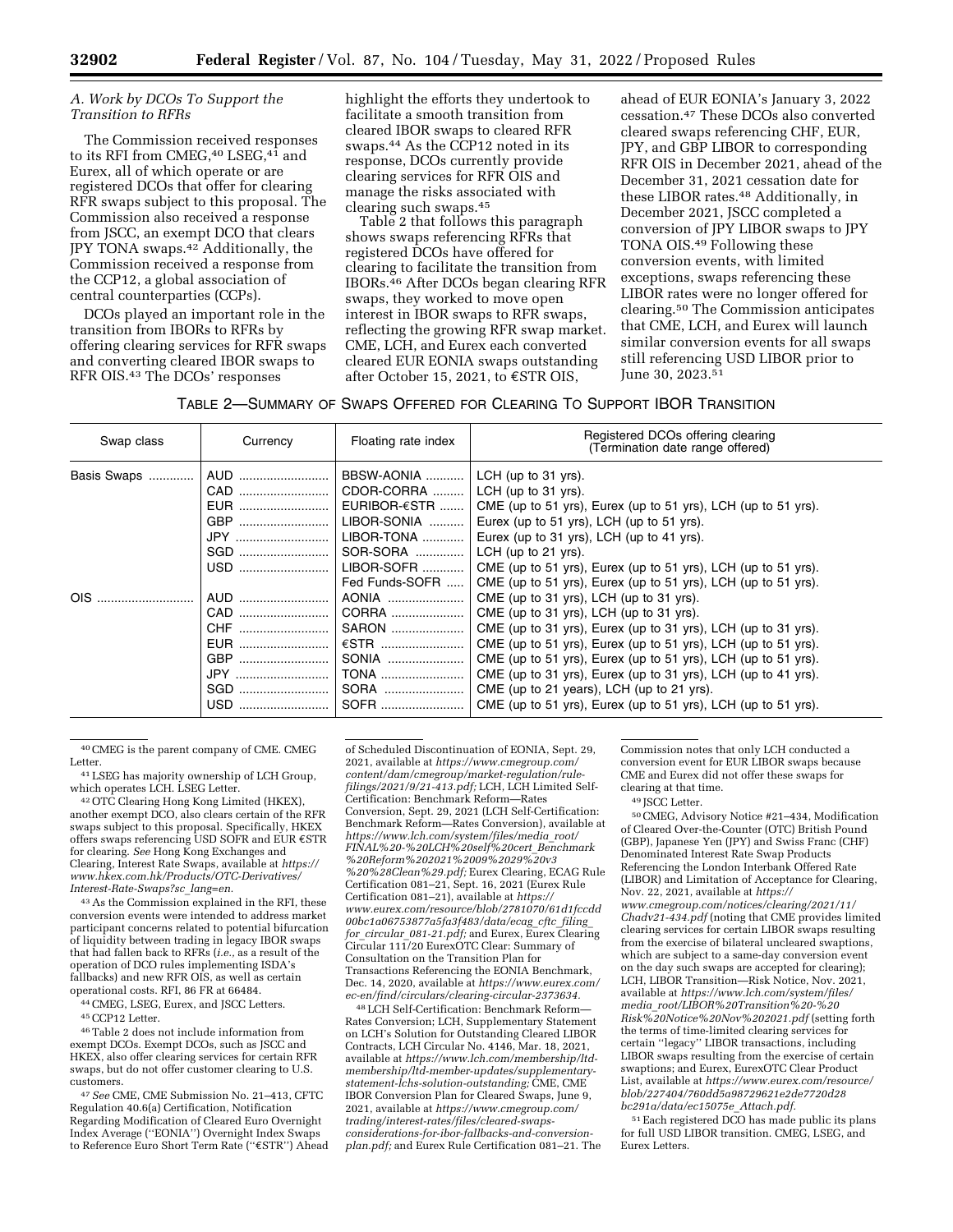#### *B. Work by Market Participants To Support the Transition to RFRs*

Market participants also played a significant role in the transition from reliance on IBORs to the adoption of RFRs through engagement with RFR working groups, such as the ARRC, and the provision of trading liquidity in interest rate swaps referencing RFRs.52 As Citadel and ISDA noted in their responses to the RFI, many RFR swaps are now voluntarily cleared by market participants in large proportions.53 Citadel explained that, in the interdealer market, the ''vast majority'' of trading activity has transitioned to USD SOFR, and that ''streaming dealer prices can be observed across [swap execution facilities (SEFs)], evidencing the number of available market makers.'' 54

For each of the amendments in this proposal, the Commission considered feedback and data from responses to the RFI. Respondents overwhelmingly supported updating the clearing requirement to account for the cessation of LIBOR and other IBORs. Many respondents specifically expressed a desire that the Commission harmonize any changes to the clearing requirement with changes taking place in other jurisdictions.<sup>55</sup> In particular, the Commission recognizes the information provided by respondents with regard to issuing a clearing requirement determination for OIS referencing USD SOFR with a termination date range as long as 50 years.<sup>56</sup>

53Citadel and ISDA Letters.

54Citadel Letter. Citadel also noted that, for USD SOFR swaps, ''robust liquidity exists across a wide range of maturities, from 7 days to 50 years.'' *Id.*  55ACLI, CCP12, Eurex, ISDA, LSEG, MFA, and TD Bank Letters.

56*E.g.,* AIMA Letter (''Market participants have taken multiple steps in preparation for the cessation of IBORs and LIBOR, and there has been a corresponding material transition to the use of SOFR and other RFRs for OTC contracts. As a result, liquidity in swaps referencing SOFR has

## **III. Domestic and International Coordination and Outreach**

The global shift from IBORs to RFRs represents a historic effort by international standard setting bodies such as IOSCO and the FSB, regulators, cross-jurisdictional working groups, market infrastructure providers, market participants, and others, to move global swap markets toward reliance on more sustainable benchmarks.57 Due to the cross-border nature of this effort and the size of the affected markets, the Commission believes it is a priority to engage with domestic and international regulators as it considers changes to the clearing requirement. As discussed further below, the Commission's proposed clearing requirement determination is based upon this type of ongoing consultation and coordination among regulatory authorities and with market participants.

#### *A. Domestic Coordination Efforts*

The Commission is committed to working with the FRB, FRBNY, Securities and Exchange Commission (SEC), and other domestic authorities to ensure transparency in its efforts and, to the greatest extent possible, consistency in the transition from IBORs to RFRs. To this end, the Commission consults with domestic authorities including the SEC, the FRB, and the FRBNY as part of this rulemaking process.

#### *B. International Coordination Efforts*

Section 752(a) of the Dodd-Frank Act directs the Commission to consult and coordinate with foreign regulatory authorities on the establishment of consistent international standards for the regulations of swaps.58 The Commission accomplished this with respect to the Second Determination by considering the ways in which it could harmonize its clearing requirement with clearing requirements in other jurisdictions.59 The Commission has long recognized the interconnectedness of the interest rate swap market, and the importance of consulting and coordinating with its counterparts in other jurisdictions in the adoption of

- 58Section 752 is not codified in the CEA.
- 59Second Determination, 81 FR at 71203.

clearing requirements in order to promote regulatory consistency and certainty, and to prevent the evasion of clearing requirements.60

As part of this rulemaking process, the Commission is working with its counterparts overseas to ensure a coordinated approach to required clearing of interest rate swaps during the move from use of swaps referencing IBORs to swaps referencing RFRs. In particular, as part of the ongoing regulatory dialogue among authorities, Commission staff consulted with counterparts, including those at Bank of England, FCA, ESMA, Japanese Financial Services Agency (JFSA), Hong Kong Monetary Authority (HKMA), Australian Securities and Investments Commission (ASIC), and MAS. This type of dialogue reflects an effort to ensure consistency in interest rate swap clearing requirements across jurisdictions.

#### *C. Clearing Requirements in Other Jurisdictions*

In developing this proposal, the Commission considered relevant changes to clearing requirements in other jurisdictions, with a view toward ensuring that any changes the Commission proposes are harmonized to the greatest extent possible with those adopted by its international counterparts. This goal is consistent with the Commission's approach in the Second Determination and the views of a significant number of respondents to the RFI.

Table 3 that follows this paragraph outlines the way in which regulators in other jurisdictions have revised, or proposed to revise, clearing requirements to account for the transition from IBORs to RFRs.<sup>61</sup>

61ASIC, Consultation Paper 353, ''Proposed amendments to the *ASIC Derivative Transaction Rules (Clearing) 2015,*'' Dec. 2021, at 5, 14, available at *[https://download.asic.gov.au/media/mjknuhlh/](https://download.asic.gov.au/media/mjknuhlh/cp-353-published-6-december-2021.pdf)  [cp-353-published-6-december-2021.pdf](https://download.asic.gov.au/media/mjknuhlh/cp-353-published-6-december-2021.pdf)*; ESMA, Final Report, ''On draft RTS on the clearing and derivative trading obligations in view of the benchmark transition to risk free rates,'' Nov. 18, 2021, at 36–38, 63, available at *[https://www.esma.](https://www.esma.europa.eu/sites/default/files/library/esma70-156-4953_final_report_on_the_co_and_dto_re_benchmark_transition.pdf) [europa.eu/sites/default/files/library/esma70-156-](https://www.esma.europa.eu/sites/default/files/library/esma70-156-4953_final_report_on_the_co_and_dto_re_benchmark_transition.pdf) 4953*\_*final*\_*[report](https://www.esma.europa.eu/sites/default/files/library/esma70-156-4953_final_report_on_the_co_and_dto_re_benchmark_transition.pdf)*\_*on*\_*the*\_*co*\_*and*\_*dto*\_*re*\_ *benchmark*\_*[transition.pdf](https://www.esma.europa.eu/sites/default/files/library/esma70-156-4953_final_report_on_the_co_and_dto_re_benchmark_transition.pdf)*; Bank of England, ''Derivatives clearing obligation—modifications to reflect interest rate benchmark reform: Amendments to BTS 2015/2205,'' May 20, 2021, Continued

<sup>52</sup>For example, ISDA, as an organization of OTC derivatives market participants, played a key role in the development of contractual fallbacks for IBORs, ensuring that swaps documented under ISDA agreements that reference certain key IBORs can transition to adjusted versions of corresponding RFRs when those IBORs cease or become nonrepresentative. ISDA, ''Amendments to the 2006 ISDA Definitions to include new IBOR fallbacks,'' Oct. 23, 2020, available at *[http://assets.isda.org/](http://assets.isda.org/media/3062e7b4/23aa1658.pdf)  [media/3062e7b4/23aa1658.pdf;](http://assets.isda.org/media/3062e7b4/23aa1658.pdf)* ISDA, ''Amendments to the 2006 ISDA Definitions to include new IBOR fallbacks,'' Oct. 23, 2020, available at *[http://assets.isda.org/media/3062e7b4/](http://assets.isda.org/media/3062e7b4/23aa1658.pdf)  [23aa1658.pdf;](http://assets.isda.org/media/3062e7b4/23aa1658.pdf)* ISDA, ISDA 2020 IBOR Fallbacks Protocol, Oct. 23, 2020, available at *[http://](http://assets.isda.org/media/3062e7b4/08268161-pdf/) [assets.isda.org/media/3062e7b4/08268161-pdf/;](http://assets.isda.org/media/3062e7b4/08268161-pdf/)*  ISDA 2021 Fallbacks Protocol, December 2021 Benchmark Module, Dec. 16, 2021, available at *[https://www.isda.org/a/UhtgE/ISDA-2021-](https://www.isda.org/a/UhtgE/ISDA-2021-Fallbacks-Protocol_December-2021-Benchmark-Module_Publication-Version.pdf) Fallbacks-Protocol*\_*[December-2021-Benchmark-](https://www.isda.org/a/UhtgE/ISDA-2021-Fallbacks-Protocol_December-2021-Benchmark-Module_Publication-Version.pdf)Module*\_*[Publication-Version.pdf.](https://www.isda.org/a/UhtgE/ISDA-2021-Fallbacks-Protocol_December-2021-Benchmark-Module_Publication-Version.pdf) See also* RFI, 86 FR at  $66483-84$  (discussing ISDA's IBOR fallbacks protocol and supplement).

grown, and will continue to grow, sufficient to justify the Commission making a clearing requirement determination for these contracts. Accordingly, we encourage the Commission to update the clearing requirement to include swaps referencing SOFR with maturities ranging from 7 days to 50 years.''); MFA Letter (''MFA strongly recommends that the Commission modify its Swap Clearing Requirement under Commission regulation 50.4 by adding a clearing obligation to the OIS class for SOFR swaps with a maturity range of 7 days to 50 years as soon as practicable.'').

<sup>57</sup>*See* RFI, 86 FR at 66478–66482.

<sup>60</sup>*E.g.,* Second Determination, 81 FR at 71223 (noting that ''the interest rate swaps market is global and market participants are interconnected''); First Determination, 77 FR at 74287 (''The Commission is mindful of the benefits of harmonizing its regulatory framework with that of its counterparts in foreign countries. The Commission has therefore monitored global advisory, legislative, and regulatory proposals, and has consulted with foreign regulators in developing the final regulations.'').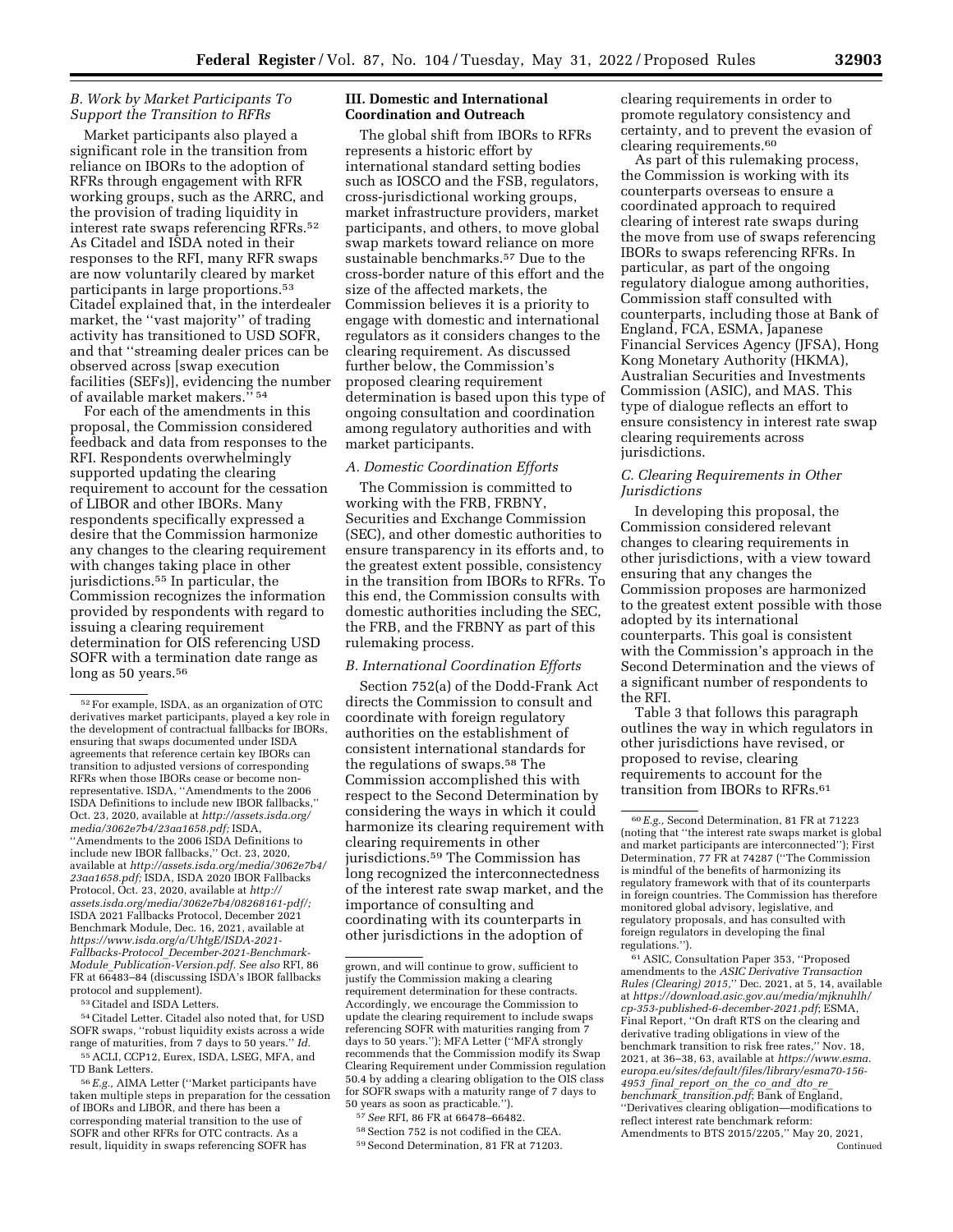| EU<br>(Final Regulatory<br>Australia<br>Technical Standards-<br>(proposed)<br>EC to approve) |                                                                              | Japan<br>(final)                                                      | UK<br>(final)                                                                    |  |
|----------------------------------------------------------------------------------------------|------------------------------------------------------------------------------|-----------------------------------------------------------------------|----------------------------------------------------------------------------------|--|
| GBP    SONIA-7 days to 50 years<br>EUR    €STR—7 days to 2 years                             | SOFR-7 days to 3 years<br>SONIA-7 days to 50 years<br>€STR—7 days to 3 years | Not applicable (N/A)    TBD.<br>TONA-7 days to 40 years <sup>62</sup> | SONIA-7 days to 50 years.<br>€STR—7 days to 3 years.<br>TONA-7 days to 30 years. |  |

TABLE 3—CLEARING REQUIREMENTS IN OTHER JURISDICTIONS

#### **IV. Proposed Amendments to Regulation § 50.4(a)**

As described above, the global swap marketplace has made tremendous progress toward completing the transition from reliance on swaps that reference LIBOR and other IBORs to clearing and trading swaps that reference RFRs. The Commission intends to facilitate this transition further by modifying its interest rate swap clearing requirement to reflect the cessation or loss of representativeness of certain IBORs, and the market adoption of RFRs. The Commission is grateful to market participants and others who took the time to respond to its RFI. As stated above, the Commission reviewed those responses carefully in formulating this proposal, and the Commission looks forward to further comment on this proposal.

#### *A. Overview of the Proposed Regulation*

The Commission is proposing to amend regulation § 50.4(a) to remove all LIBOR and EUR EONIA swap clearing requirements, and add requirements to clear corresponding RFR swaps. While the IBOR swaps for which clearing requirements would be removed span all four classes of swaps currently required to be cleared—fixed-to-floating swaps, basis swaps, FRAs, and (in the case of EUR EONIA) OIS—the RFR swaps that the Commission proposes to add to the clearing requirement are all OIS. OIS are swaps where one leg is calculated based on a fixed rate and the other is calculated based on a daily overnight floating rate (*i.e.,* the RFR). On the other hand, RFR-linked basis swaps are currently cleared, but the

Commission is not proposing to add any new requirements to clear RFR-linked basis swaps at this time because they are used primarily to move out of IBOR swap positions and into RFR swap positions.63 By not proposing to add these interest rate swaps to the clearing requirement, the Commission believes that it is providing added flexibility for market participants. Commission staff will continue to monitor the use of RFRlinked basis swaps as the IBOR transition process moves forward.

This proposal is the first rule change that the Commission is proposing to facilitate the transition from IBORs to RFRs for purposes of the clearing requirement. But in many ways, the proposal is an update rather than expansion of the existing clearing requirement. In effect, the Commission's proposal would replace the requirement to clear IBOR swaps in a number of different classes with a requirement to clear RFR OIS because the IBOR swaps have become unavailable and liquidity has shifted into RFR OIS.

As discussed further below, the Commission is proposing that these amendments to part 50 to require clearing for certain RFR OIS would become effective 30 days after publication of the final rule in the **Federal Register**. The Commission is proposing to remove existing IBOR swap clearing requirements from regulation § 50.4 in two stages. The Commission proposes to remove requirements to clear (i) non-USD LIBOR and EUR EONIA swaps, 30 days after the publication of the final rule in the **Federal Register**; and (ii) USD LIBOR and SGD SOR–VWAP swaps,

effective July 1, 2023. There remains outstanding USD LIBOR swaps activity, and a number of respondents to the RFI requested that the Commission retain its USD LIBOR swap clearing requirement until such time as that rate is unavailable.64

Specifically, the Commission is proposing to amend regulation § 50.4(a) as follows:

1. Effective 30 days after publication of the final rule in the **Federal Register**:

a. Remove swaps denominated in GBP, CHF, and JPY that reference LIBOR as a floating rate index from each of the fixed-to-floating swap, basis swap, and FRA classes, as applicable.

b. Remove swaps denominated in EUR that reference EONIA as a floating rate index from the OIS class.

c. Add to the OIS class:

i. Swaps denominated in USD that reference SOFR as a floating rate index with a stated termination date range of 7 days to 50 years,

ii. Swaps denominated in EUR that reference  $\epsilon$ STR as a floating rate index with a stated termination date range of 7 days to 3 years,

iii. Swaps denominated in CHF that reference SARON as a floating rate index with a stated termination date range of 7 days to 30 years,

iv. Swaps denominated in JPY that reference TONA as a floating rate index with a stated termination date range of 7 days to 30 years, and

v. Swaps denominated in SGD that reference SORA as a floating rate index with a stated termination date range of 7 days to 10 years.

d. Change the maximum stated termination date range for swaps denominated in GBP that reference

63RFR-linked basis swaps offered for clearing are generally RFR–IBOR basis swaps. *See* ACLI Letter (''We also do not believe that SOFR–LIBOR basis swaps should be added to the clearing requirement due to low liquidity and limitations on electronic execution. We expect SOFR–LIBOR basis swaps to require bilateral OTC treatment for their limited and dwindling use cases.''); ISDA Letter (''Due to low liquidity, we think SOFR–LIBOR basis swaps should not be subject to mandatory clearing.''). 64*See* additional discussion of RFI responses

below.

available at *[https://www.bankofengland.co.uk/](https://www.bankofengland.co.uk/paper/2021/derivatives-clearing-obligation-modifications-to-reflect-interest-rate-benchmark-reform-amendments)  [paper/2021/derivatives-clearing-obligation](https://www.bankofengland.co.uk/paper/2021/derivatives-clearing-obligation-modifications-to-reflect-interest-rate-benchmark-reform-amendments)[modifications-to-reflect-interest-rate-benchmark](https://www.bankofengland.co.uk/paper/2021/derivatives-clearing-obligation-modifications-to-reflect-interest-rate-benchmark-reform-amendments)[reform-amendments](https://www.bankofengland.co.uk/paper/2021/derivatives-clearing-obligation-modifications-to-reflect-interest-rate-benchmark-reform-amendments)*; Bank of England, ''Derivatives clearing obligation—modifications to reflect interest rate benchmark reform: Amendments to BTS 2015/ 2205,'' Sept. 29, 2021, available at *[https://](https://www.bankofengland.co.uk/paper/2021/derivatives-clearing-obligation-modifications-to-reflect-interest-rate-benchmark-reform) [www.bankofengland.co.uk/paper/2021/derivatives](https://www.bankofengland.co.uk/paper/2021/derivatives-clearing-obligation-modifications-to-reflect-interest-rate-benchmark-reform)[clearing-obligation-modifications-to-reflect-interest](https://www.bankofengland.co.uk/paper/2021/derivatives-clearing-obligation-modifications-to-reflect-interest-rate-benchmark-reform)[rate-benchmark-reform](https://www.bankofengland.co.uk/paper/2021/derivatives-clearing-obligation-modifications-to-reflect-interest-rate-benchmark-reform)*; Bank of England, ''Derivatives clearing obligation—introduction of contracts referencing TONA: Amendment to BTS 2015/2205,'' Dec. 3, 2021, available at *[https://](https://www.bankofengland.co.uk/paper/2021/derivatives-clearing-obligation-introduction-of-contracts-referencing-tona-ps) [www.bankofengland.co.uk/paper/2021/derivatives](https://www.bankofengland.co.uk/paper/2021/derivatives-clearing-obligation-introduction-of-contracts-referencing-tona-ps)[clearing-obligation-introduction-of-contracts-](https://www.bankofengland.co.uk/paper/2021/derivatives-clearing-obligation-introduction-of-contracts-referencing-tona-ps)*

*[referencing-tona-ps](https://www.bankofengland.co.uk/paper/2021/derivatives-clearing-obligation-introduction-of-contracts-referencing-tona-ps)*; Bank of England, ''Derivatives clearing obligation—introduction of contracts referencing TONA: Amendment to BTS 2015/ 2205,'' Sept. 29, 2021, available at *[https://](https://www.bankofengland.co.uk/paper/2021/derivatives-clearing-obligation-introduction-of-contracts-referencing-tona) [www.bankofengland.co.uk/paper/2021/derivatives](https://www.bankofengland.co.uk/paper/2021/derivatives-clearing-obligation-introduction-of-contracts-referencing-tona)[clearing-obligation-introduction-of-contracts](https://www.bankofengland.co.uk/paper/2021/derivatives-clearing-obligation-introduction-of-contracts-referencing-tona)[referencing-tona.](https://www.bankofengland.co.uk/paper/2021/derivatives-clearing-obligation-introduction-of-contracts-referencing-tona)* 

<sup>62</sup>Although JFSA does not clearly prescribe a termination date range in its public notice regarding its JPY TONA clearing requirement, the requirement went into effect on December 6, 2021. JSCC rules provide for the clearing of JPY TONA OIS with a termination date range of 7 days to 40 years. JSCC, Interest Rate Swap Clearing Products:

List of Cleared Products, available at *[https://](https://www.jpx.co.jp/jscc/en/cash/irs/product.html) [www.jpx.co.jp/jscc/en/cash/irs/product.html.](https://www.jpx.co.jp/jscc/en/cash/irs/product.html)*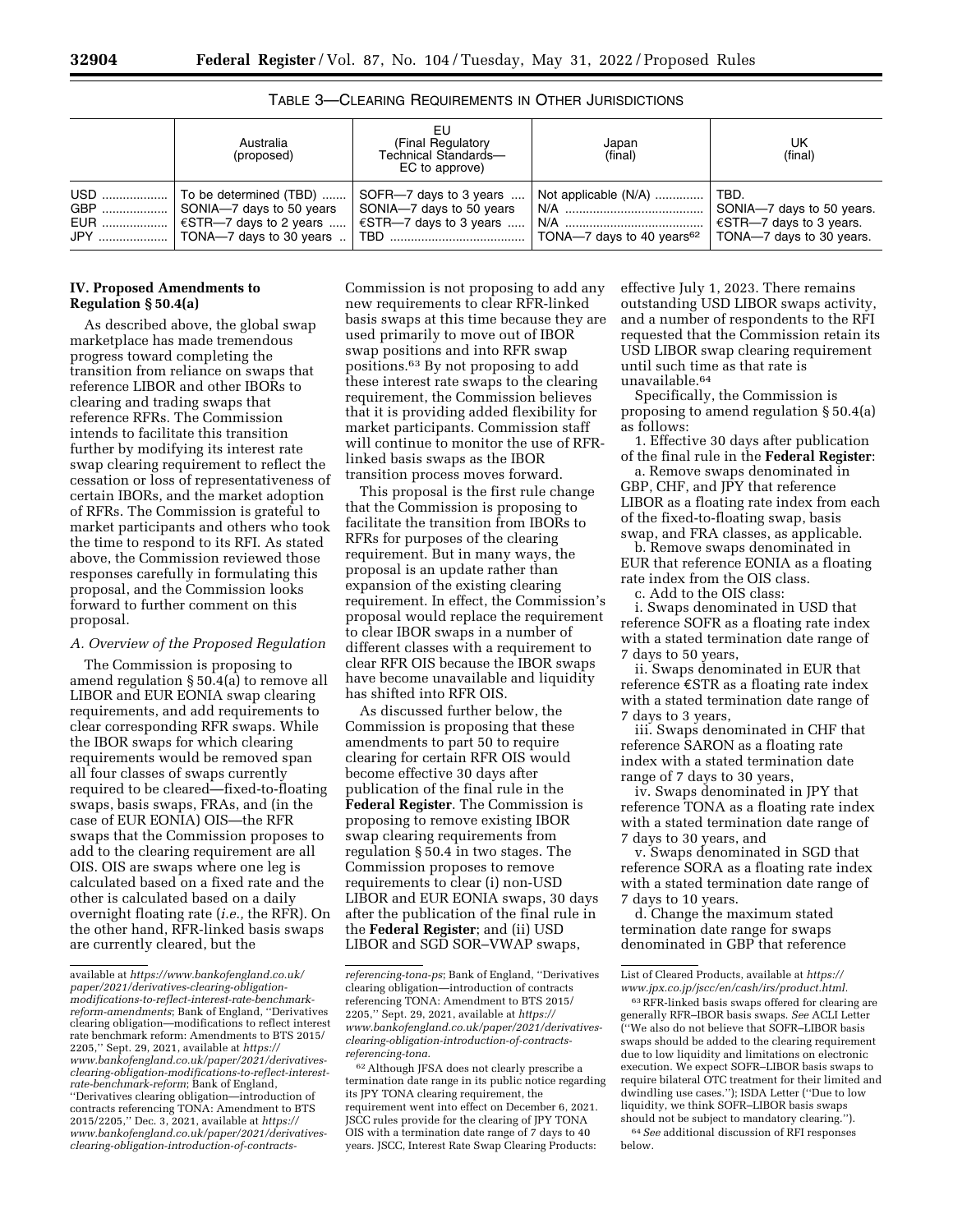SONIA as a floating rate index in the OIS class to 50 years, for a new stated termination date range of 7 days to 50 years.

2. Effective July 1, 2023:

г

a. Remove swaps denominated in USD that reference LIBOR as a floating rate index from each of the fixed-tofloating swap, basis swap, and FRA classes.

Т

b. Remove swaps denominated in SGD that reference SOR–VWAP as a floating rate index from the fixed-tofloating swap class.

A comparative overview of the effect of these proposed amendments to regulation § 50.4(a) is presented following this paragraph in tabular form for illustrative purposes. Swap classes and specifications that would be

٦

removed if the Commission's proposal is finalized are stricken through. Swap classes and specifications that would be added if the Commission's proposal is finalized are bolded. The set of tables following this paragraph illustrates the effect of the amendments as of 30 days after publication of a final rule in the **Federal Register**.

**BILLING CODE 6351–01–P** 

| Table 1 a<br>Specification             | Fixed-to-<br>floating<br>swap class |                             |                        |                                 |                          |                             |
|----------------------------------------|-------------------------------------|-----------------------------|------------------------|---------------------------------|--------------------------|-----------------------------|
| 1. Currency                            | Australian<br>Dollar<br>(AUD)       | Canadian<br>Dollar<br>(CAD) | Euro<br>(EUR)          | Hong<br>Kong<br>Dollar<br>(HKD) | Mexican<br>Peso<br>(MXN) | Norwegian<br>Krone<br>(NOK) |
| 2. Floating<br>Rate Indexes            | <b>BBSW</b>                         | <b>CDOR</b>                 | <b>EURIBOR</b>         | <b>HIBOR</b>                    | TIIE-<br><b>BANXICO</b>  | <b>NIBOR</b>                |
| 3. Stated<br>Termination<br>Date Range | 28 days to<br>30 years              | 28 days to<br>30 years      | 28 days to<br>50 years | 28 days<br>to $10$<br>years     | 28 days to<br>21 years   | 28 days to<br>10 years      |
| 4. Optionality                         | N <sub>o</sub>                      | N <sub>o</sub>              | N <sub>o</sub>         | N <sub>o</sub>                  | No                       | N <sub>o</sub>              |
| 5. Dual<br>Currencies                  | N <sub>o</sub>                      | N <sub>o</sub>              | No                     | N <sub>o</sub>                  | N <sub>o</sub>           | N <sub>o</sub>              |
| 6. Conditional<br>Notional<br>Amounts  | No                                  | No                          | N <sub>o</sub>         | No                              | No                       | No                          |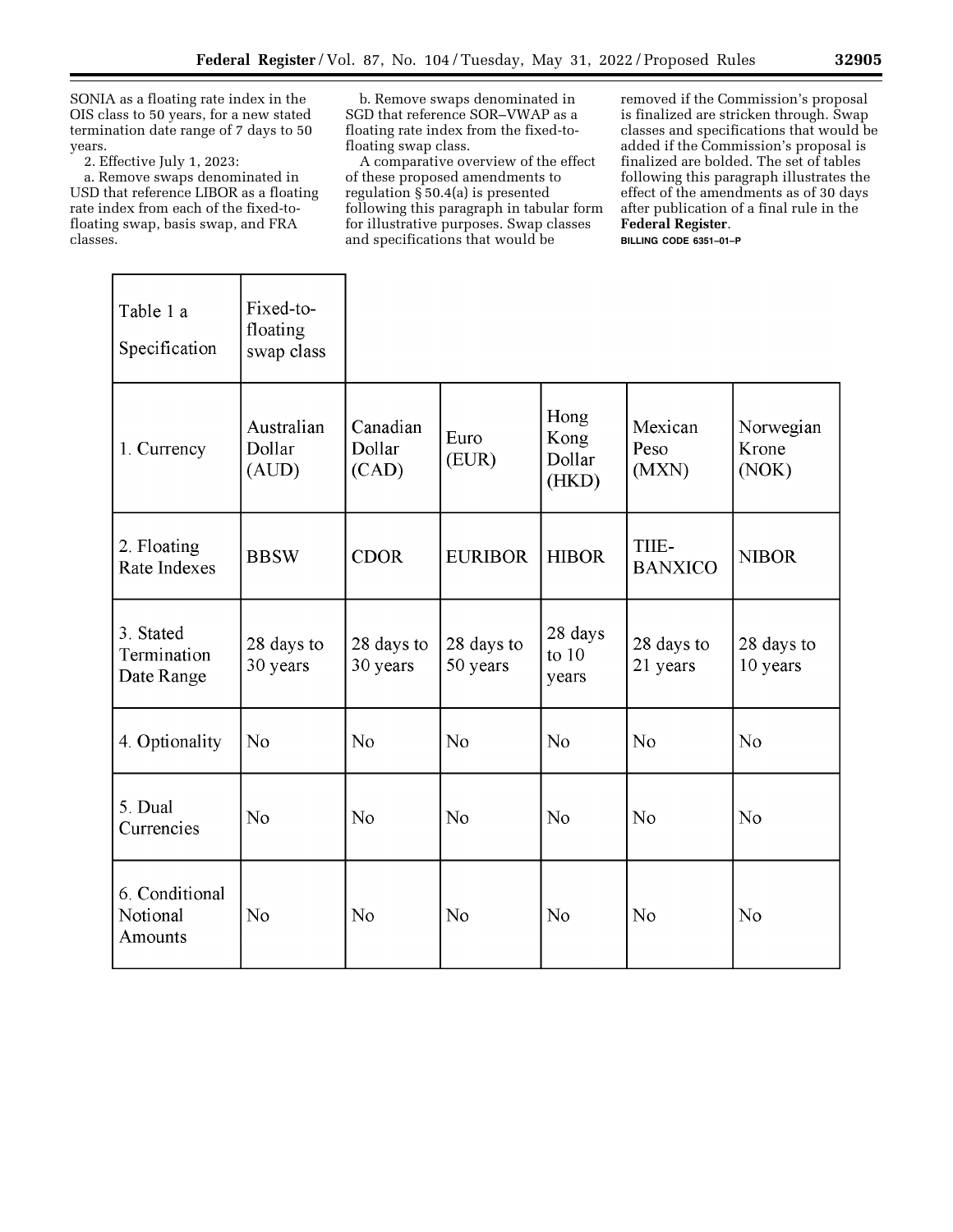$\equiv$ 

| Table 1 b<br>Specification             | Fixed-to-<br>floating<br>swap class |                              |                           |                                    |                                                         |                             |                                  |
|----------------------------------------|-------------------------------------|------------------------------|---------------------------|------------------------------------|---------------------------------------------------------|-----------------------------|----------------------------------|
| 1. Currency                            | Polish<br>Zloty<br>(PLN)            | Singapore<br>Dollar<br>(SGD) | Swedish<br>Krona<br>(SEK) | Swiss<br>Frane<br>(EHF)            | Sterling<br>$\left(\frac{\text{GBP}}{\text{BP}}\right)$ | U.S.<br>Dollar<br>(USD)     | $\chi_{en}$<br>(HPY)             |
| 2. Floating<br>Rate Indexes            | <b>WIBOR</b>                        | SOR-<br><b>VWAP</b>          | <b>STIBOR</b>             | <b>LIBOR</b>                       | <b>LIBOR</b>                                            | <b>LIBOR</b>                | <b>LIBOR</b>                     |
| 3. Stated<br>Termination<br>Date Range | 28 days to<br>10 years              | 28 days to<br>10 years       | 28 days to<br>15 years    | $28$ days<br>$t\theta$ 30<br>years | 28 days<br>$t\Theta$ 50<br>years                        | 28 days<br>to $50$<br>years | 28 days<br>$t\theta$ 30<br>years |
| 4. Optionality                         | No                                  | N <sub>o</sub>               | N <sub>o</sub>            | He                                 | $\overline{\text{Ne}}$                                  | N <sub>o</sub>              | He                               |
| 5. Dual<br>Currencies                  | No                                  | No                           | No                        | He                                 | $H_{\theta}$                                            | No                          | He                               |
| 6. Conditional<br>Notional<br>Amounts  | N <sub>o</sub>                      | No                           | No                        | He                                 | $N_{\theta}$                                            | No                          | $\overline{\text{Ne}}$           |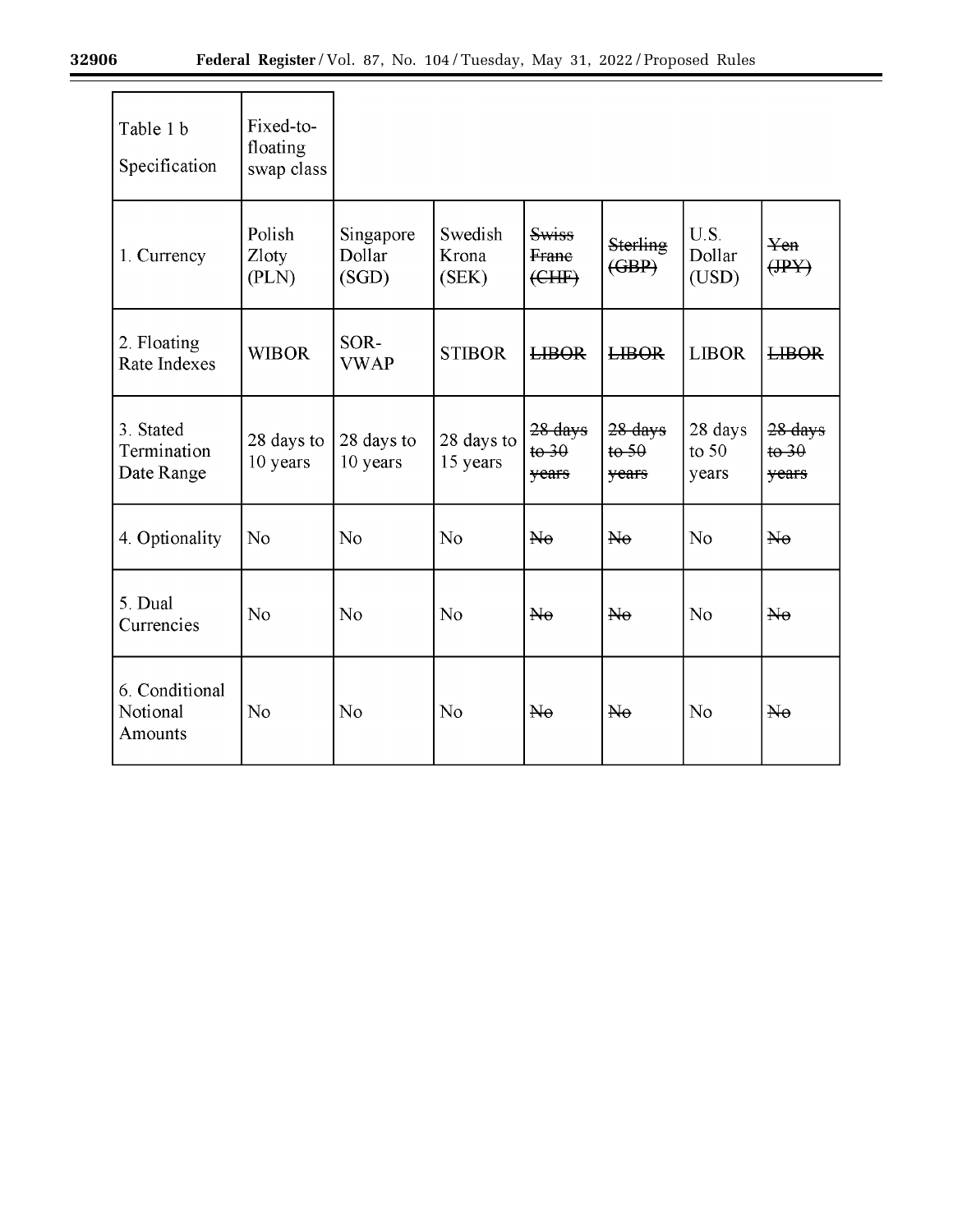| 3290<br>ľ |
|-----------|
|           |
|           |
|           |

| Table 2<br>Specification                      | Basis swap<br>class        |                        |                                   |                        |                        |
|-----------------------------------------------|----------------------------|------------------------|-----------------------------------|------------------------|------------------------|
| 1. Currency                                   | Australian<br>Dollar (AUD) | Euro (EUR)             | <b>Sterling</b><br>$(\text{GBP})$ | U.S. Dollar<br>(USD)   | Yen (JPY)              |
| 2. Floating Rate<br>Indexes                   | <b>BBSW</b>                | <b>EURIBOR</b>         | <b>LIBOR</b>                      | <b>LIBOR</b>           | <b>LIBOR</b>           |
| 3. Stated<br><b>Termination Date</b><br>Range | 28 days to 30<br>years     | 28 days to 50<br>years | $28$ days to<br>50 years          | 28 days to<br>50 years | 28 days to<br>30 years |
| 4. Optionality                                | No                         | No                     | $\overline{\text{Me}}$            | No                     | No                     |
| 5. Dual Currencies                            | N <sub>o</sub>             | N <sub>o</sub>         | He                                | N <sub>o</sub>         | He                     |
| 6. Conditional<br>Notional Amounts            | N <sub>o</sub>             | N <sub>o</sub>         | $\overline{\text{He}}$            | N <sub>o</sub>         | He                     |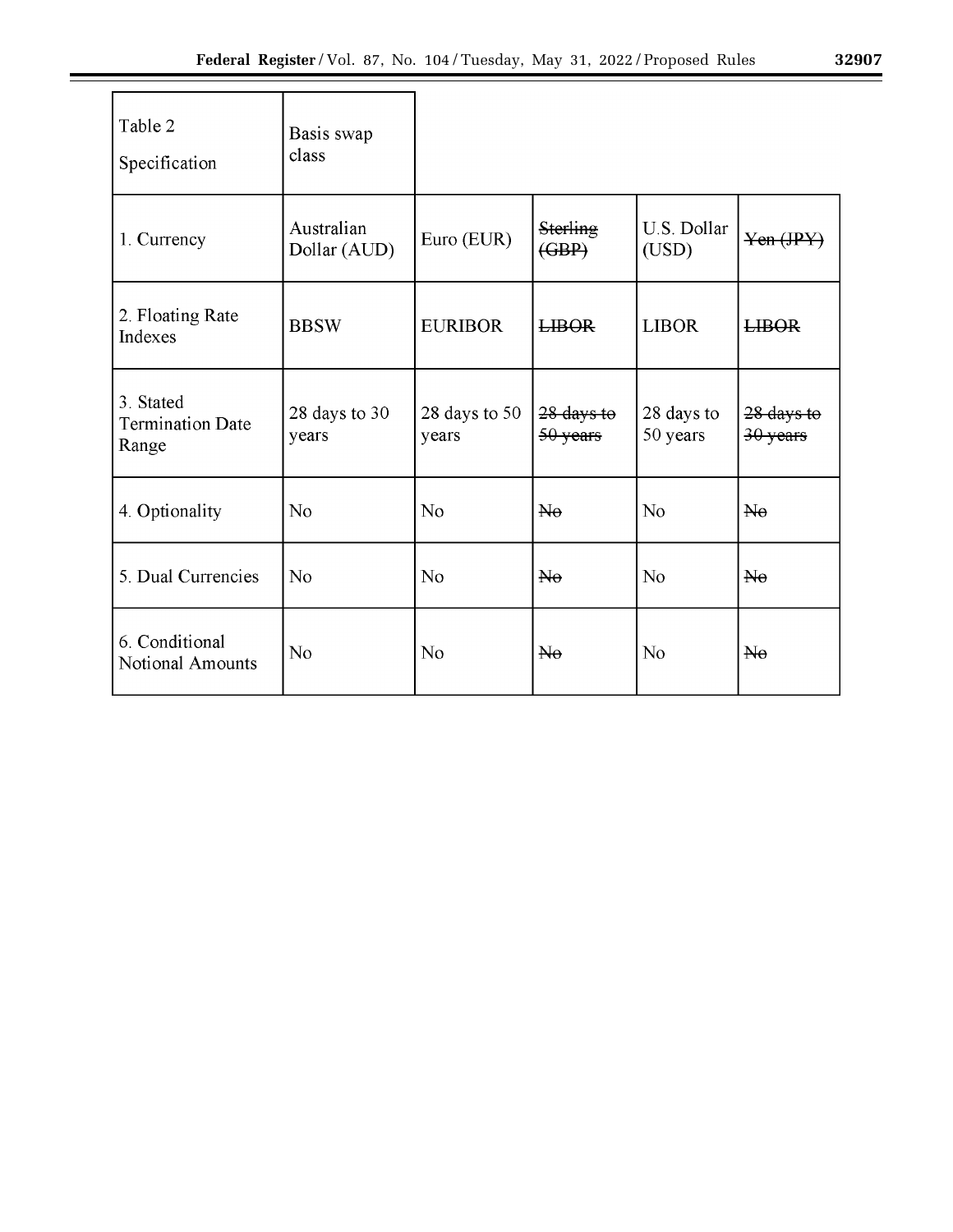$\equiv$ 

| Table 3<br>Specification               | Forward<br>rate<br>agreement<br>class |                          |                             |                           |                                             |                                  |                                           |
|----------------------------------------|---------------------------------------|--------------------------|-----------------------------|---------------------------|---------------------------------------------|----------------------------------|-------------------------------------------|
| 1. Currency                            | Euro (EUR)                            | Polish<br>Zloty<br>(PLN) | Norwegian<br>Krone<br>(NOK) | Swedish<br>Krona<br>(SEK) | Sterling<br>( <b>GBP</b> )                  | U.S.<br>Dollar<br>(USD)          | Yen<br>$(\text{IPY})$                     |
| 2. Floating<br>Rate Indexes            | <b>EURIBOR</b>                        | <b>WIBOR</b>             | <b>NIBOR</b>                | <b>STIBOR</b>             | <b>LIBOR</b>                                | <b>LIBOR</b>                     | <b>LIBOR</b>                              |
| 3. Stated<br>Termination<br>Date Range | 3 days to 3<br>years                  | 3 days to<br>2 years     | 3 days to 2<br>years        | 3 days to<br>3 years      | $3$ days<br>$t\theta$ <sup>3</sup><br>years | 3 days<br>$\frac{1}{2}$<br>years | 3 days<br>$t\theta$ <sup>3</sup><br>years |
| 4. Optionality                         | No                                    | N <sub>o</sub>           | N <sub>o</sub>              | No                        | He                                          | No                               | $\overline{\text{He}}$                    |
| 5. Dual<br>Currencies                  | No                                    | No                       | N <sub>o</sub>              | N <sub>o</sub>            | He                                          | No                               | He                                        |
| 6. Conditional<br>Notional<br>Amounts  | No                                    | N <sub>o</sub>           | No                          | No                        | He                                          | N <sub>o</sub>                   | He                                        |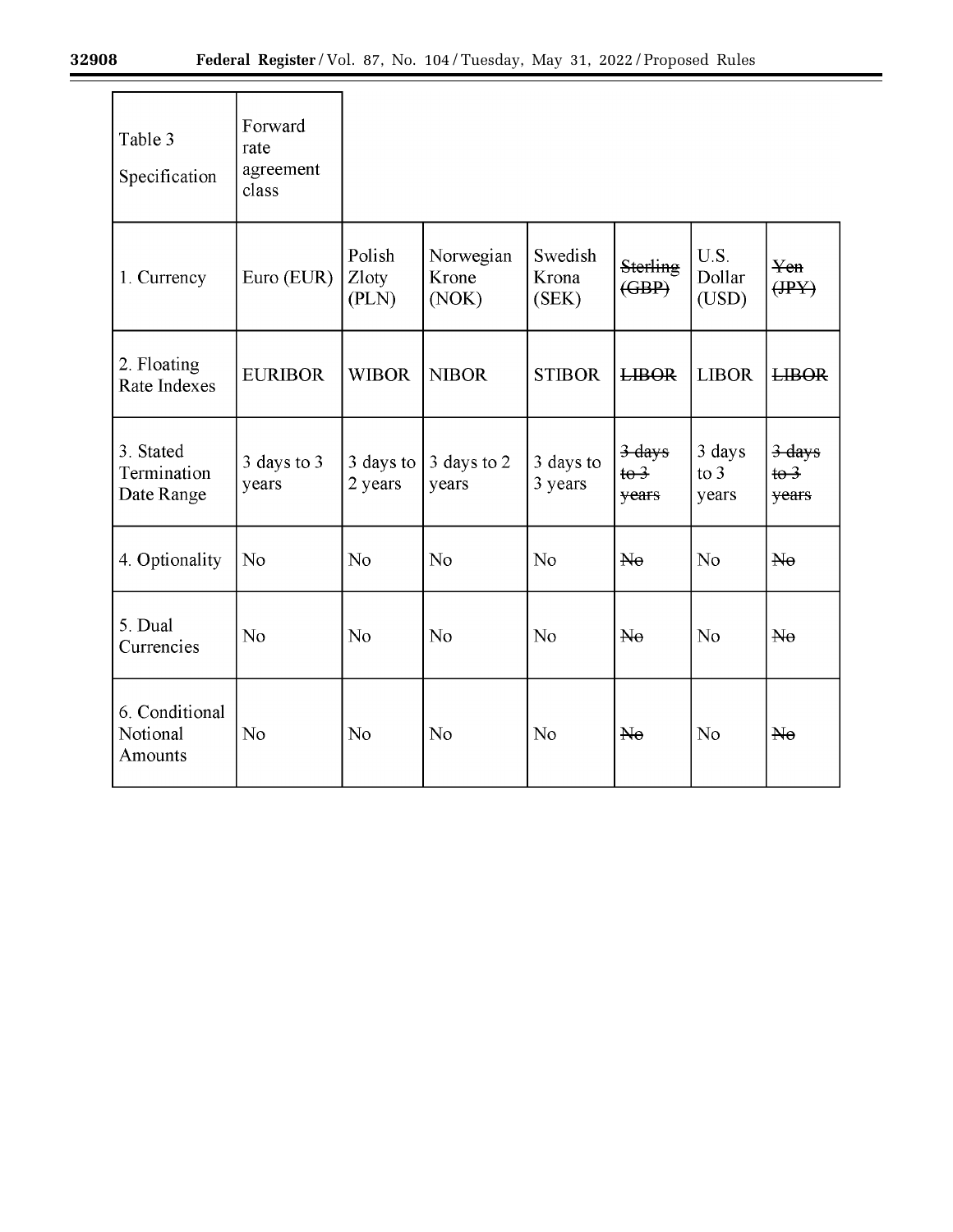| Table 4<br>Specification                 | Overnight<br>index swap<br>class |                             |                         |                                     |                                       |                                |                         |                                |                          |
|------------------------------------------|----------------------------------|-----------------------------|-------------------------|-------------------------------------|---------------------------------------|--------------------------------|-------------------------|--------------------------------|--------------------------|
| 1. Currency                              | Australian<br>Dollar<br>(AUD)    | Canadian<br>Dollar<br>(CAD) | Euro<br>(EUR)           | Singapore<br><b>Dollar</b><br>(SGD) | Sterling<br>(GBP)                     | <b>Swiss</b><br>Franc<br>(CHF) | U.S.<br>Dollar<br>(USD) | U.S.<br><b>Dollar</b><br>(USD) | Yen<br>(JPY)             |
| 2. Floating<br><b>Rate Indexes</b>       | AONIA-<br><b>OIS</b>             | <b>CORRA-</b><br><b>OIS</b> | €STR<br><b>EONIA</b>    | <b>SORA</b>                         | <b>SONIA</b>                          | <b>SARON</b>                   | FedFunds                | <b>SOFR</b>                    | <b>TONA</b>              |
| 3. Stated<br>Termination<br>Date Range   | 7 days to 2<br>years             | 7 days to<br>2 years        | 7 days<br>to 3<br>years | 7 days to<br>10 years               | 7 days<br>to $50$<br>years<br>3-years | 7 days to<br>30 years          | 7 days to<br>3 years    | 7 days<br>to $50$<br>years     | 7 days<br>to 30<br>years |
| $\mathbf{4}$ .<br>Optionality            | N <sub>o</sub>                   | No                          | No                      | N <sub>0</sub>                      | N <sub>o</sub>                        | N <sub>0</sub>                 | N <sub>o</sub>          | No                             | N <sub>0</sub>           |
| 5. Dual<br>Currencies                    | No                               | No                          | No                      | No                                  | No                                    | No                             | N <sub>o</sub>          | No                             | No                       |
| 6.<br>Conditional<br>Notional<br>Amounts | N <sub>o</sub>                   | No                          | N <sub>o</sub>          | N <sub>0</sub>                      | N <sub>o</sub>                        | N <sub>0</sub>                 | N <sub>o</sub>          | No                             | N <sub>0</sub>           |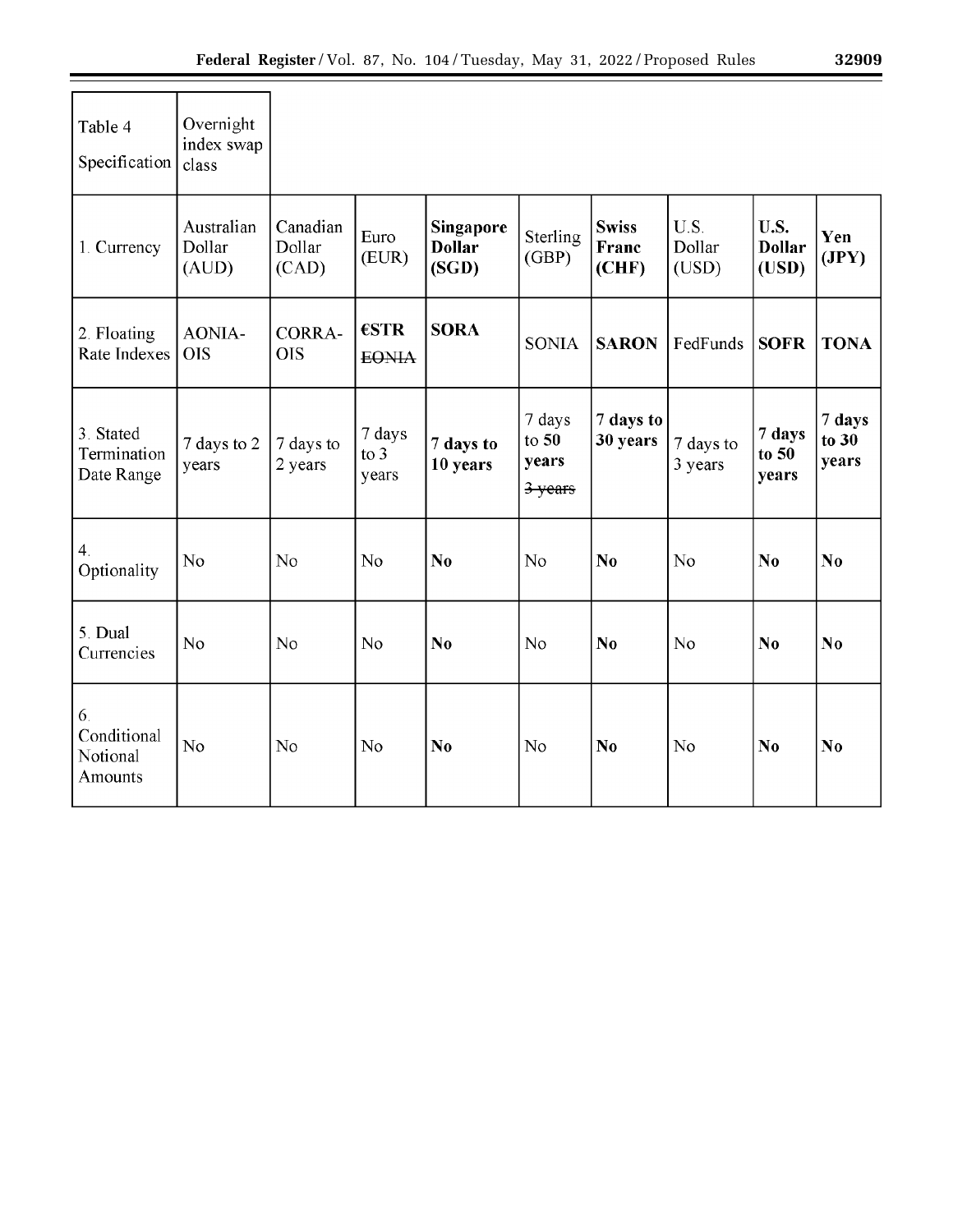The set of tables following this paragraph illustrates the effect of further regulation § 50.4(a) amendments that, if

finalized, would be effective as of July 1, 2023:

| Table 1 a<br>Specification             | Fixed-to-<br>floating<br>swap class |                             |                        |                                 |                          |                             |
|----------------------------------------|-------------------------------------|-----------------------------|------------------------|---------------------------------|--------------------------|-----------------------------|
| 1. Currency                            | Australian<br>Dollar<br>(AUD)       | Canadian<br>Dollar<br>(CAD) | Euro<br>(EUR)          | Hong<br>Kong<br>Dollar<br>(HKD) | Mexican<br>Peso<br>(MXN) | Norwegian<br>Krone<br>(NOK) |
| 2. Floating<br>Rate Indexes            | <b>BBSW</b>                         | <b>CDOR</b>                 | <b>EURIBOR</b>         | <b>HIBOR</b>                    | TIIE-<br><b>BANXICO</b>  | <b>NIBOR</b>                |
| 3. Stated<br>Termination<br>Date Range | 28 days to<br>30 years              | 28 days to<br>30 years      | 28 days to<br>50 years | 28 days<br>to $10$<br>years     | 28 days to<br>21 years   | 28 days to<br>10 years      |
| 4. Optionality                         | N <sub>o</sub>                      | N <sub>o</sub>              | N <sub>o</sub>         | N <sub>o</sub>                  | N <sub>o</sub>           | N <sub>o</sub>              |
| 5. Dual<br>Currencies                  | No                                  | No                          | N <sub>o</sub>         | N <sub>o</sub>                  | N <sub>o</sub>           | N <sub>o</sub>              |
| 6. Conditional<br>Notional<br>Amounts  | N <sub>o</sub>                      | No                          | N <sub>o</sub>         | No                              | No                       | No                          |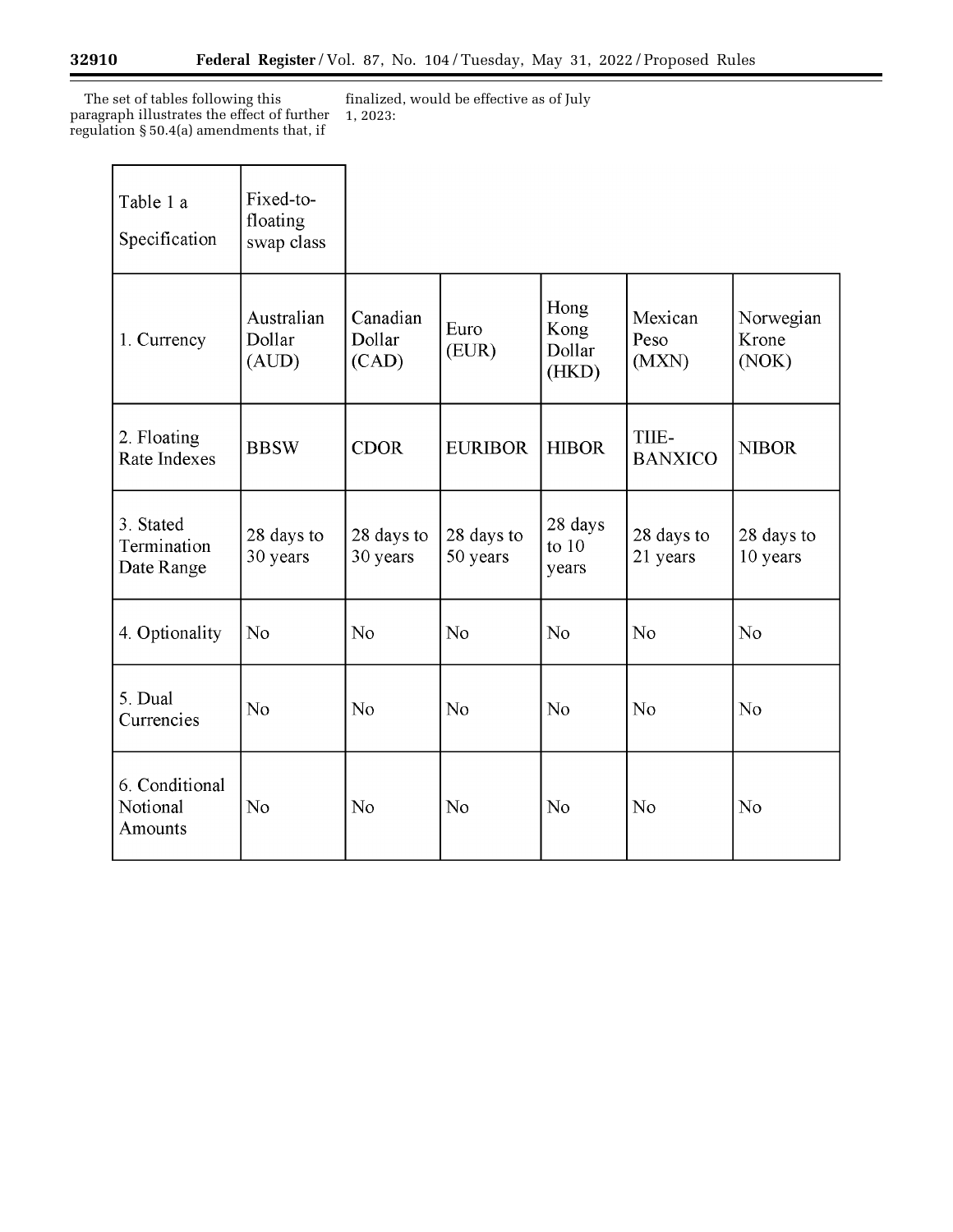| Table 1 b<br>Specification          | Fixed-to-floating<br>swap class |                           |                                      |                        |
|-------------------------------------|---------------------------------|---------------------------|--------------------------------------|------------------------|
| 1. Currency                         | Polish Zloty<br>(PLN)           | Singapore Dollar<br>(SGD) | Swedish Krona   U.S. Dollar<br>(SEK) | (USD)                  |
| 2. Floating Rate<br>Indexes         | <b>WIBOR</b>                    | SOR-VWAP                  | <b>STIBOR</b>                        | <b>LIBOR</b>           |
| 3. Stated Termination<br>Date Range | 28 days to 10<br>years          | 28 days to 10<br>years    | 28 days to 15<br>years               | 28 days to 50<br>years |
| 4. Optionality                      | N <sub>o</sub>                  | $H_{\theta}$              | N <sub>o</sub>                       | $\overline{\text{Me}}$ |
| 5. Dual Currencies                  | N <sub>o</sub>                  | He                        | N <sub>o</sub>                       | $\overline{\text{Ne}}$ |
| 6. Conditional Notional<br>Amounts  | N <sub>o</sub>                  | $\overline{\text{Me}}$    | N <sub>o</sub>                       | $\overline{\text{Ne}}$ |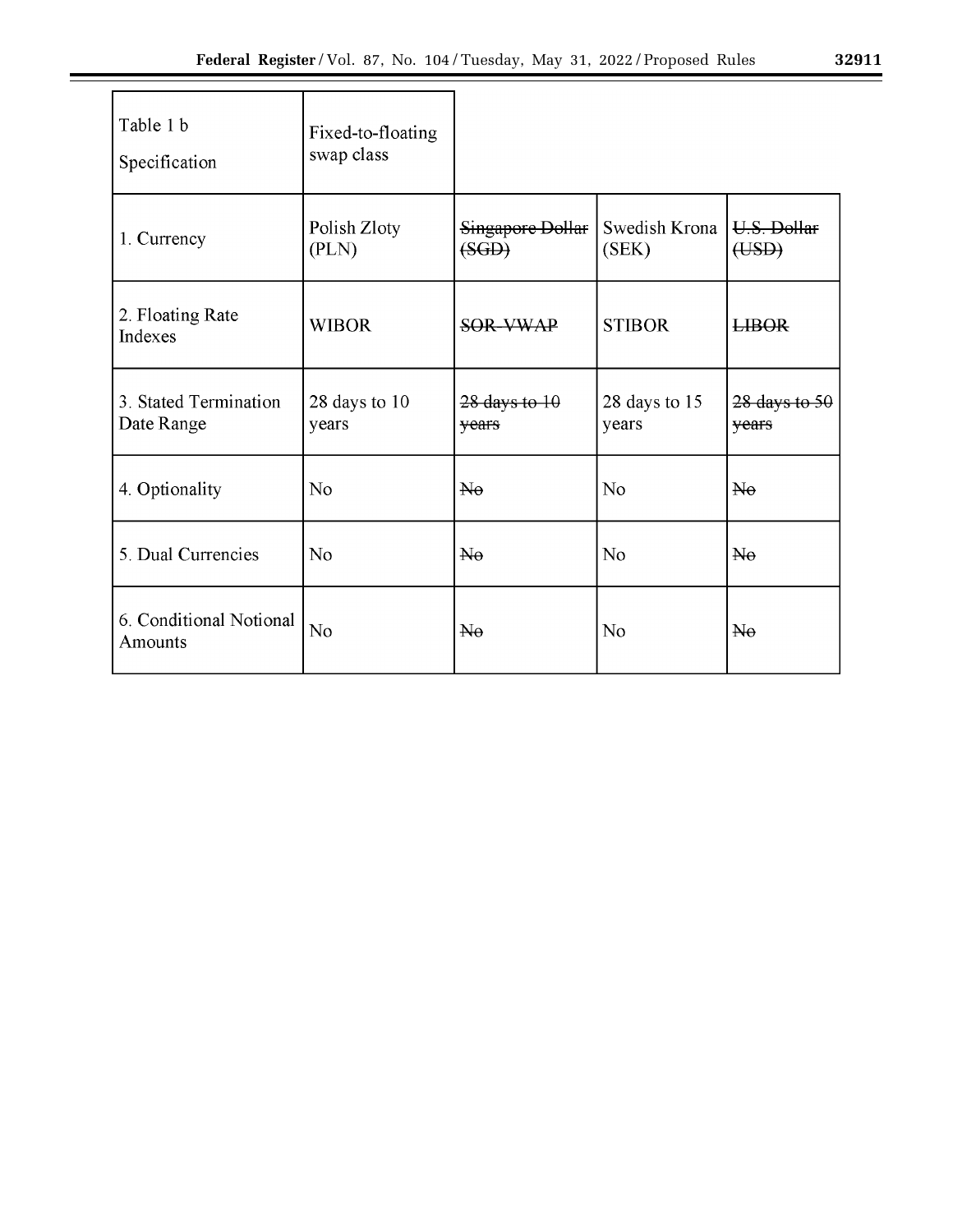$\equiv$ 

| Table 2<br>Specification            | Basis swap class           |                        |                            |
|-------------------------------------|----------------------------|------------------------|----------------------------|
| 1. Currency                         | Australian Dollar<br>(AUD) | Euro (EUR)             | U.S. Dollar<br>(USD)       |
| 2. Floating Rate Indexes            | <b>BBSW</b>                | <b>EURIBOR</b>         | <b>LIBOR</b>               |
| 3. Stated Termination Date<br>Range | 28 days to 30 years        | 28 days to 50<br>years | $28$ days to $50$<br>years |
| 4. Optionality                      | N <sub>o</sub>             | No                     | $\overline{\text{Ne}}$     |
| 5. Dual Currencies                  | No                         | No                     | $H_{\theta}$               |
| 6. Conditional Notional<br>Amounts  | No                         | No                     | $\overline{\text{Ne}}$     |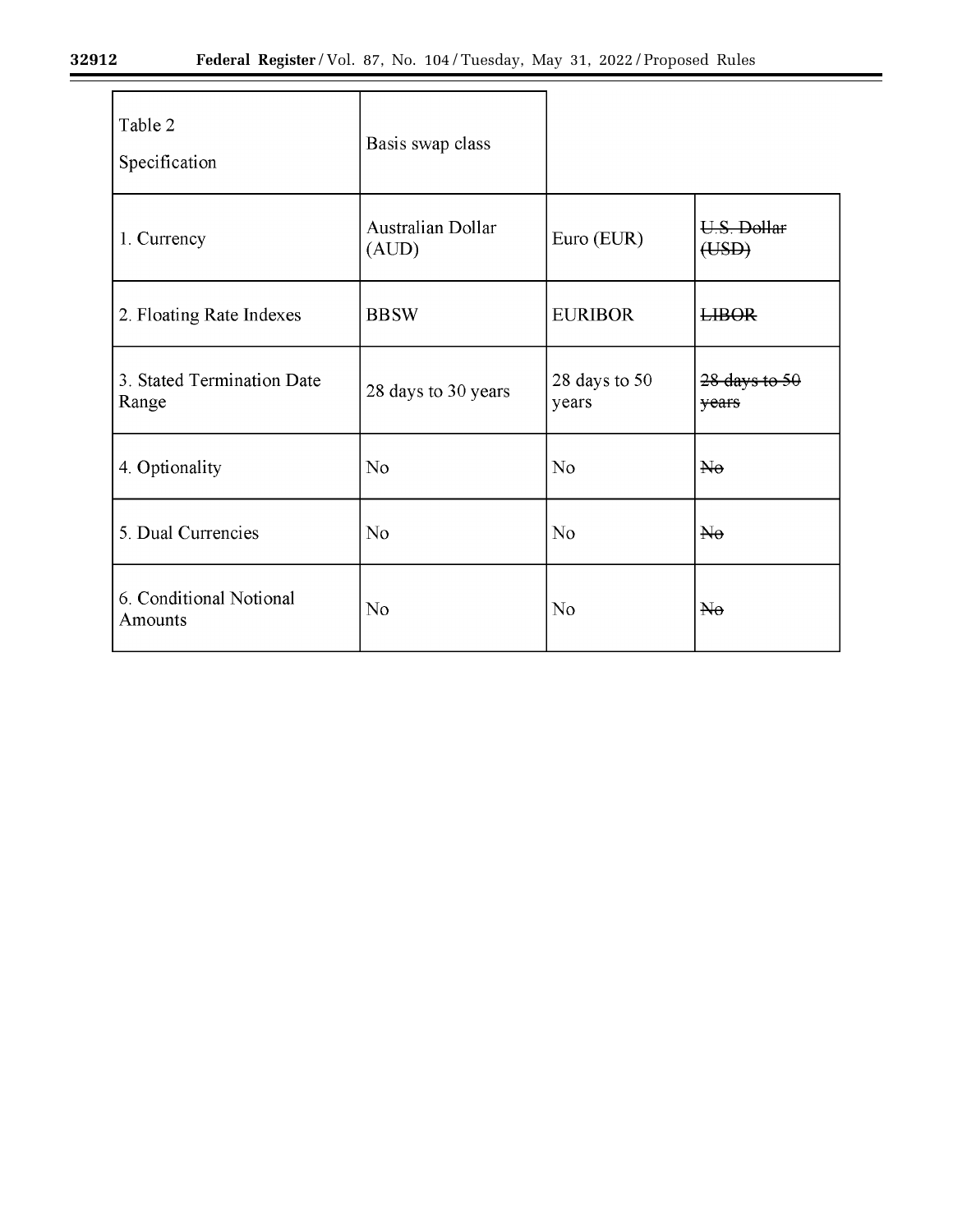| Table 3<br>Specification                      | Forward rate<br>agreement class |                          |                          |                           |                                      |
|-----------------------------------------------|---------------------------------|--------------------------|--------------------------|---------------------------|--------------------------------------|
| 1. Currency                                   | Euro (EUR)                      | Polish<br>Zloty<br>(PLN) | Norwegian<br>Krone (NOK) | Swedish<br>Krona<br>(SEK) | U.S.<br><b>Dollar</b><br>(HSD)       |
| 2. Floating Rate<br>Indexes                   | <b>EURIBOR</b>                  | <b>WIBOR</b>             | <b>NIBOR</b>             | <b>STIBOR</b>             | <b>LIBOR</b>                         |
| 3. Stated<br><b>Termination Date</b><br>Range | 3 days to 3<br>years            | 3 days to 2<br>years     | 3 days to 2<br>years     | 3 days to 3<br>years      | $\frac{3 \text{ days}}{10}$<br>years |
| 4. Optionality                                | No                              | No                       | N <sub>o</sub>           | N <sub>o</sub>            | $\overline{\text{He}}$               |
| 5. Dual Currencies                            | N <sub>o</sub>                  | N <sub>o</sub>           | N <sub>o</sub>           | N <sub>o</sub>            | $H_{\theta}$                         |
| 6. Conditional<br>Notional Amounts            | N <sub>o</sub>                  | No                       | N <sub>o</sub>           | N <sub>o</sub>            | $\overline{\text{He}}$               |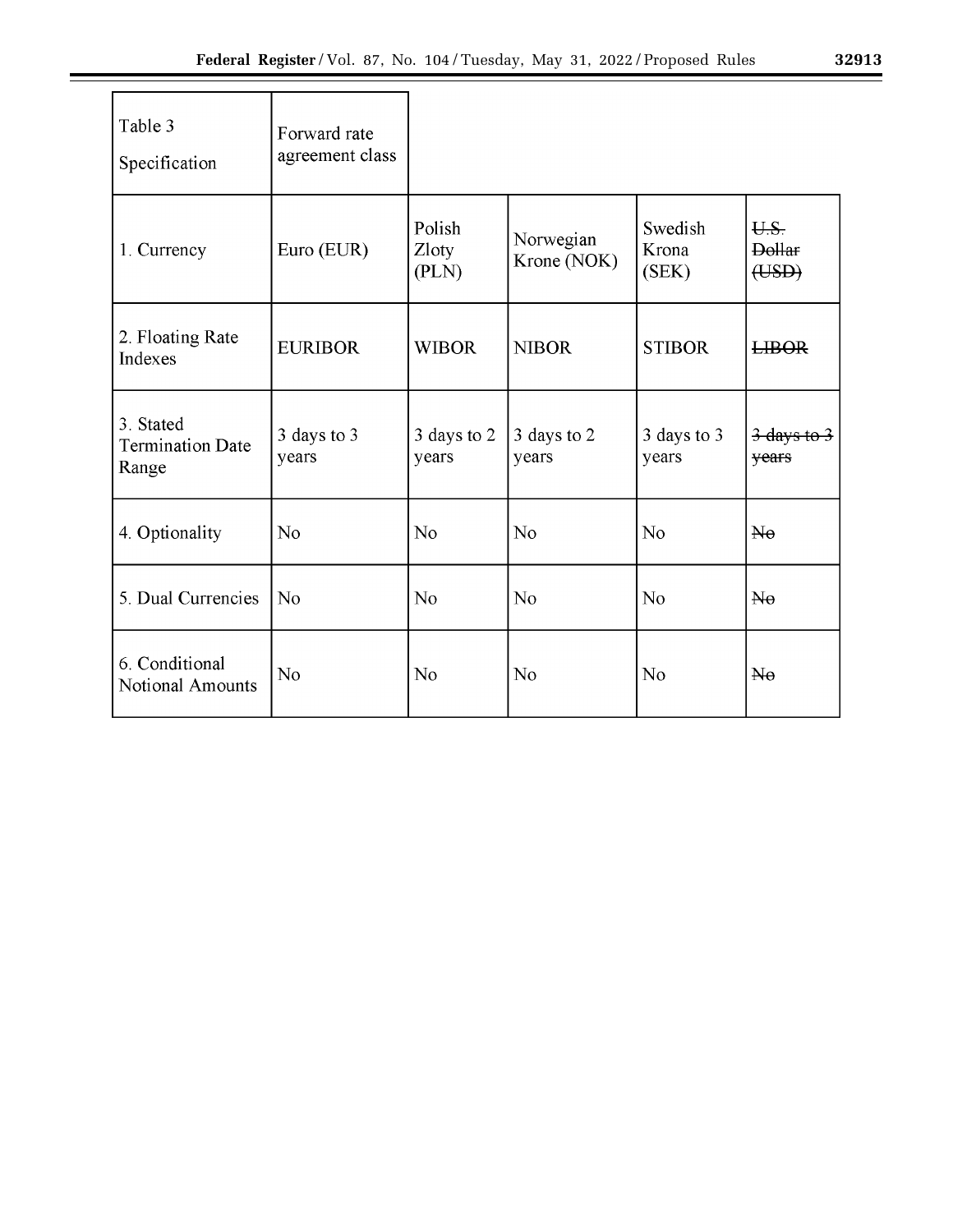| Table 4<br>Specification                 | Overnight<br>index<br>swap<br>class |                             |                                  |                              |                            |                            |                         |                            |                            |
|------------------------------------------|-------------------------------------|-----------------------------|----------------------------------|------------------------------|----------------------------|----------------------------|-------------------------|----------------------------|----------------------------|
| 1. Currency                              | Australian<br>Dollar<br>(AUD)       | Canadian<br>Dollar<br>(CAD) | Euro<br>(EUR)                    | Singapore<br>Dollar<br>(SGD) | Sterling<br>(GBP)          | Swiss<br>Franc<br>(CHF)    | U.S.<br>Dollar<br>(USD) | U.S.<br>Dollar<br>(USD)    | Yen<br>(IPY)               |
| 2. Floating<br>Rate Indexes              | <b>AONIA-</b><br><b>OIS</b>         | <b>CORRA-</b><br><b>OIS</b> | $\epsilon$ STR                   | <b>SORA</b>                  | <b>SONIA</b>               |                            | SARON FedFunds          | <b>SOFR</b>                | <b>TONA</b>                |
| 3. Stated<br>Termination<br>Date Range   | 7 days to<br>2 years                | 7 days to<br>2 years        | 7 days<br>$\frac{1}{2}$<br>years | 7 days to<br>10 years        | 7 days<br>to $50$<br>years | 7 days<br>to $30$<br>years | 7 days to<br>3 years    | 7 days<br>to $50$<br>years | 7 days<br>to $30$<br>years |
| $\overline{4}$ .<br>Optionality          | N <sub>o</sub>                      | No                          | N <sub>o</sub>                   | N <sub>o</sub>               | No                         | No                         | No                      | No                         | No                         |
| 5. Dual<br>Currencies                    | No                                  | No                          | N <sub>o</sub>                   | No                           | No                         | No                         | No                      | No                         | No                         |
| 6.<br>Conditional<br>Notional<br>Amounts | N <sub>o</sub>                      | N <sub>o</sub>              | N <sub>o</sub>                   | No                           | N <sub>o</sub>             | N <sub>o</sub>             | No                      | No                         | No                         |

#### **BILLING CODE 6351–01–C**

The Commission observes that it is the only authority to require CHF LIBOR swaps be submitted to clearing. In 2016, the CFTC was aware that the Swiss Financial Market Supervisory Authority (FINMA) was considering adopting a clearing requirement for swaps referencing CHF LIBOR, and sought public comment on the matter prior to adopting a final rule that included CHF LIBOR swaps.<sup>65</sup> After the CFTC's final rule went into effect, FINMA did not adopt a clearing requirement for CHF LIBOR, and no other jurisdictions

adopted such a clearing requirement. At this time, FINMA has not yet implemented mandatory clearing for CHF SARON OIS.

Similarly, while MAS did not require clearing of SGD SOR–VWAP swaps with a termination date range of 28 days to 10 years, until October 2018, the Commission was aware of this expected action, and took it into account when adopting a clearing requirement for SGD SOR–VWAP swaps in 2016.66 At this

time, MAS has not yet implemented mandatory clearing for SGD SORA OIS.

The Commission observes that clearing rates for CHF SARON OIS and SGD SORA OIS are already high. As Table 6 below illustrates, the Commission estimates that more than 98% of notional transacted in these rates in each of November 2021, December 2021, and January 2022, was

<sup>65</sup>Clearing Requirement Determination Under Section 2(h) of the CEA for Interest Rate Swaps, 81 FR 39506, 39508 (June 16, 2016); Second Determination, 81 FR at 71205.

<sup>66</sup>Second Determination, 81 FR at 71205; MAS, MAS Requires OTC Derivatives to be Centrally Cleared to Mitigate Systemic Risk, May 2, 2018, available at *[https://www.mas.gov.sg/news/media](https://www.mas.gov.sg/news/media-releases/2018/mas-requires-otc-derivatives-to-be-centrally-cleared-to-mitigate-systemic-risk)[releases/2018/mas-requires-otc-derivatives-to-be](https://www.mas.gov.sg/news/media-releases/2018/mas-requires-otc-derivatives-to-be-centrally-cleared-to-mitigate-systemic-risk)[centrally-cleared-to-mitigate-systemic-risk](https://www.mas.gov.sg/news/media-releases/2018/mas-requires-otc-derivatives-to-be-centrally-cleared-to-mitigate-systemic-risk)*; MAS, Response to Feedback Received: Draft Regulations

for Mandatory Clearing of Derivatives Contracts, May 2, 2018, at 4, available at *[https://](https://www.mas.gov.sg/-/media/MAS/News-and-Publications/Consultation-Papers/2018-May-02-Response-to-consultation-on-draft-regs-on-mandatory-clearing-of-derivatives/Response-to-Feedback-on-Draft-Regulations-for-Mandatory-Clearing-of-Derivatives-Contracts.pdf) [www.mas.gov.sg/-/media/MAS/News-and-](https://www.mas.gov.sg/-/media/MAS/News-and-Publications/Consultation-Papers/2018-May-02-Response-to-consultation-on-draft-regs-on-mandatory-clearing-of-derivatives/Response-to-Feedback-on-Draft-Regulations-for-Mandatory-Clearing-of-Derivatives-Contracts.pdf)[Publications/Consultation-Papers/2018-May-02-](https://www.mas.gov.sg/-/media/MAS/News-and-Publications/Consultation-Papers/2018-May-02-Response-to-consultation-on-draft-regs-on-mandatory-clearing-of-derivatives/Response-to-Feedback-on-Draft-Regulations-for-Mandatory-Clearing-of-Derivatives-Contracts.pdf)  [Response-to-consultation-on-draft-regs-on](https://www.mas.gov.sg/-/media/MAS/News-and-Publications/Consultation-Papers/2018-May-02-Response-to-consultation-on-draft-regs-on-mandatory-clearing-of-derivatives/Response-to-Feedback-on-Draft-Regulations-for-Mandatory-Clearing-of-Derivatives-Contracts.pdf)[mandatory-clearing-of-derivatives/Response-to-](https://www.mas.gov.sg/-/media/MAS/News-and-Publications/Consultation-Papers/2018-May-02-Response-to-consultation-on-draft-regs-on-mandatory-clearing-of-derivatives/Response-to-Feedback-on-Draft-Regulations-for-Mandatory-Clearing-of-Derivatives-Contracts.pdf)[Feedback-on-Draft-Regulations-for-Mandatory-](https://www.mas.gov.sg/-/media/MAS/News-and-Publications/Consultation-Papers/2018-May-02-Response-to-consultation-on-draft-regs-on-mandatory-clearing-of-derivatives/Response-to-Feedback-on-Draft-Regulations-for-Mandatory-Clearing-of-Derivatives-Contracts.pdf)[Clearing-of-Derivatives-Contracts.pdf.](https://www.mas.gov.sg/-/media/MAS/News-and-Publications/Consultation-Papers/2018-May-02-Response-to-consultation-on-draft-regs-on-mandatory-clearing-of-derivatives/Response-to-Feedback-on-Draft-Regulations-for-Mandatory-Clearing-of-Derivatives-Contracts.pdf)*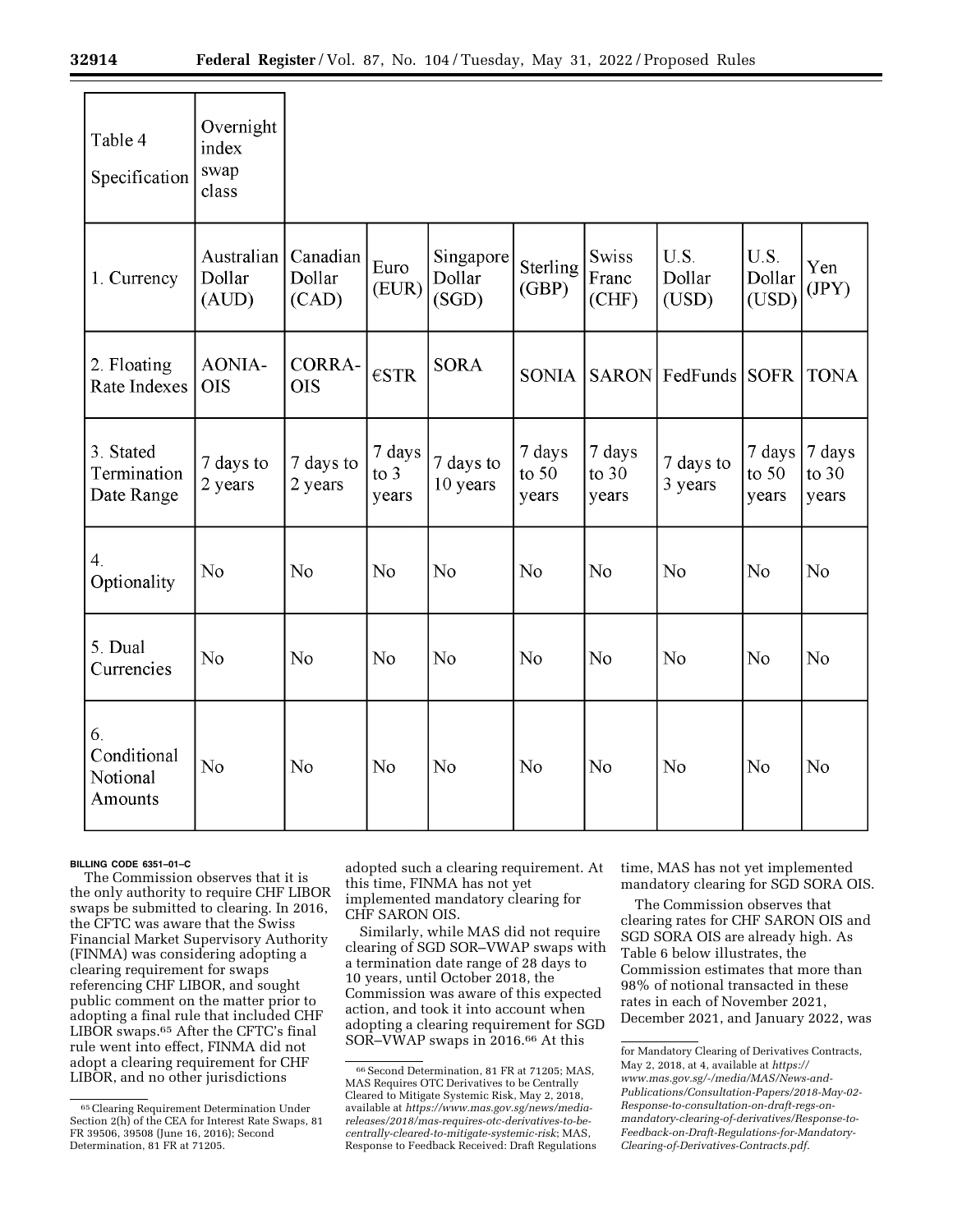cleared.67 Furthermore, the Commission estimates that, as of January 28, 2022, there was \$1,730 billion in outstanding notional in CHF SARON OIS, whereas there was \$686 billion in outstanding notional in CHF LIBOR fixed-to-floating swaps.68 Similarly, the Commission estimates that, as of January 28, 2022, there was \$449 billion in outstanding notional in SGD SORA OIS, and \$307 billion in outstanding notional in SGD SOR–VWAP fixed-to-floating swaps.69

Based on this data, it would appear that roughly half of the CHF market remains in LIBOR, and that, while SGD SOR–VWAP is expected to continue until June 30, 2023, the transition to SGD SORA is well underway. Data presented in tables 4 and 5 below further illustrate that the CHF LIBOR and SGD SOR–VWAP swap markets have rapidly diminished as markets shift to swaps referencing RFRs. The Commission estimates that, in January 2022, there were no CHF LIBOR fixedto-floating swap transactions, and 69 SGD SOR–VWAP fixed-to-floating swap transactions (comprising \$5 billion notional). The Commission also estimates that, in January 2022, there were 2,283 CHF SARON OIS transactions (comprising \$130 billion notional) and 3,794 SGD SORA OIS transactions (comprising \$119 billion notional).

#### Request for Comment

The Commission requests comment on the proposed modifications to regulation § 50.4(a), including the adoption of clearing requirements for CHF SARON OIS and SGD SORA OIS.

*B. Modifications to the Existing Clearing Requirements* 

1. Swaps No Longer Offered for Clearing

In addition to adding certain RFR OIS to the clearing requirement, this proposal would modify the existing clearing requirement to reflect the cessation or loss of representativeness of certain IBOR swaps. Currently, all LIBOR settings with the exception of overnight, 1-month, 3-month, 6-month, and 12-month USD LIBOR, and EUR EONIA, have ceased or become nonrepresentative. As explained above, CME, LCH, and Eurex have converted cleared EUR EONIA and non-USD LIBOR swaps into RFR OIS, and with

limited exceptions, swaps referencing GBP, CHF, and JPY LIBOR, as well as EUR EONIA, are no longer offered for clearing.70 As discussed above, regulators in the United States and other jurisdictions have called on market participants to transfer their swap positions from IBORs to RFRs, with corresponding liquidity shifting, and continuing to shift, from swaps referencing these IBORs to swaps referencing RFRs. Therefore, the Commission has preliminarily determined to update the clearing requirement for interest rate swaps where such IBOR swaps are no longer offered for clearing and have been replaced by RFR OIS.

2. Swaps Affected by Future IBOR Unavailability

By contrast, remaining USD LIBOR settings, as well as SGD SOR–VWAP settings, are not expected to cease or become nonrepresentative until after June 30, 2023. For this reason, the Commission proposes not to remove the clearing requirement for swaps referencing USD LIBOR and SGD SOR– VWAP, which relies on USD LIBOR as an input, until July 1, 2023. Because interest rate swaps referencing USD LIBOR and SGD SOR–VWAP are offered for clearing currently, and there are still outstanding notional exposures and trading activity in these swaps, the Commission believes that these swaps should remain subject to the clearing requirement. The remaining USD LIBOR settings are expected to cease or become nonrepresentative after June 30, 2023, and the Commission anticipates that there will be no new interest rate swaps referencing USD LIBOR on or after July 1, 2023. The Commission will continue to monitor the use of interest rate swaps referencing USD LIBOR and SGD SOR– VWAP as the IBOR transition process moves forward.

In anticipation of this USD LIBOR end date, the Commission anticipates that DCOs will continue to conduct conversion events to replace all outstanding USD LIBOR swaps with USD SOFR OIS, and will cease offering clearing services for USD LIBOR swaps. Until that time, however, the Commission proposes to maintain the clearing requirement for USD LIBOR swaps, and SGD SOR–VWAP swaps, until those rates cease publication.

This decision would be consistent with the fact that Bank of England has not yet proposed a clearing requirement

for USD SOFR swaps and has left its USD LIBOR swap clearing obligation in place.71 By contrast, ESMA adopted regulatory technical standards that, subject to European Commission approval, will remove ESMA's current USD LIBOR clearing requirements and add a requirement to clear USD SOFR OIS (7 days to 3 years).72 While a number of respondents to the RFI expressed a desire for the Commission to harmonize its clearing requirement with clearing obligations in other jurisdictions, including the EU,73 several respondents specifically called for the Commission to maintain its USD LIBOR clearing requirement until such

72ESMA, Final Report, ''On draft RTS on the clearing and derivative trading obligations in view of the benchmark transition to risk free rates,'' Nov. 18, 2021, at 36–38, 63, available at *[https://](https://www.esma.europa.eu/sites/default/files/library/esma70-156-4953_final_report_on_the_co_and_dto_re_benchmark_transition.pdf) [www.esma.europa.eu/sites/default/files/library/](https://www.esma.europa.eu/sites/default/files/library/esma70-156-4953_final_report_on_the_co_and_dto_re_benchmark_transition.pdf) [esma70-156-4953](https://www.esma.europa.eu/sites/default/files/library/esma70-156-4953_final_report_on_the_co_and_dto_re_benchmark_transition.pdf)*\_*final*\_*report*\_*on*\_*the*\_*co*\_*and*\_*dto*\_ *re*\_*benchmark*\_*[transition.pdf.](https://www.esma.europa.eu/sites/default/files/library/esma70-156-4953_final_report_on_the_co_and_dto_re_benchmark_transition.pdf)* In choosing to replace its USD LIBOR swap clearing requirement with a USD SOFR OIS clearing requirement, ESMA stated, ''ESMA believes it is important to be consistent for the [clearing obligation] with the communication made by ESMA and other EU authorities, as well as the communications made by several other authorities in other jurisdictions and at the international level who expect entities to stop referencing LIBOR (including USD LIBOR) by the end of the year. If ESMA and other regulators<sup>[']</sup> expectations are fulfilled, there should no longer be material liquidity in OTC interest rate derivatives referencing USD LIBOR from the start of next year. Therefore, the liquidity criteria of the [European Market Infrastructure Regulation] procedure would no longer be met at the end of the year. Following from this, ESMA is proposing to remove the USD LIBOR classes from the clearing obligation and the RTS has been modified accordingly."  $Id$ , at 31. RTS has been modified accordingly.<sup>7</sup> However, as shown in tables 4 and 5 below, there continues to be trading activity in USD LIBOR swaps.

73*E.g.,* TD Bank Letter (suggesting that the Commission's clearing requirement ''may be updated to reflect those of UK and EU''); ISDA Letter (''The market needs global conformity with respect to mandated clearing as much as possible.''); ACLI Letter (''ESMA has issued its Final Report on Draft RTS on the Clearing and Derivative Trading Obligations in View of the Benchmark Transition to Risk Free Rates, which includes a recommendation to remove classes of swaps referencing EONIA (EUR) and LIBOR (GBP, JPY and USD) from its clearing obligation. We encourage the Commission similarly to remove classes of swaps referencing IBORs—including USD–LIBOR—from the clearing requirement.''); Eurex Letter (''Eurex Clearing notes that it previously responded to [ESMA's] request for comment . . . and strongly encourages continued cooperation among the Commission, ESMA, and other regulators to facilitate international cooperation and global convergence in the transition to the RFRs to the extent possible. Eurex Clearing believes the Commission and ESMA should coordinate their decision on a prospective removal of the USD LIBOR from the clearing obligation and implementation of a clearing obligation on SOFR OIS.'').

<sup>67</sup>The data in Table 6 is based on the Commission's weekly swaps report data.

<sup>68</sup>These outstanding notional figures are based on data for swaps that have been cleared at CME, LCH, or Eurex and reported to the CFTC under part 39 of the Commission's regulations. Commission staff compiled, processed, and reviewed the data presented in this proposal.

<sup>69</sup> *Id.* 

<sup>70</sup>While clearing services generally are no longer available for EUR LIBOR swaps, swaps referencing EUR LIBOR are not subject to required clearing under regulation § 50.4(a).

<sup>71</sup>Bank of England, ''Derivatives clearing obligation—modifications to reflect interest rate benchmark reform: Amendments to BTS 2015/ 2205,'' Sept. 29, 2021, available at *[https://](https://www.bankofengland.co.uk/paper/2021/derivatives-clearing-obligation-modifications-to-reflect-interest-rate-benchmark-reform) [www.bankofengland.co.uk/paper/2021/derivatives](https://www.bankofengland.co.uk/paper/2021/derivatives-clearing-obligation-modifications-to-reflect-interest-rate-benchmark-reform)[clearing-obligation-modifications-to-reflect-interest](https://www.bankofengland.co.uk/paper/2021/derivatives-clearing-obligation-modifications-to-reflect-interest-rate-benchmark-reform)[rate-benchmark-reform.](https://www.bankofengland.co.uk/paper/2021/derivatives-clearing-obligation-modifications-to-reflect-interest-rate-benchmark-reform)*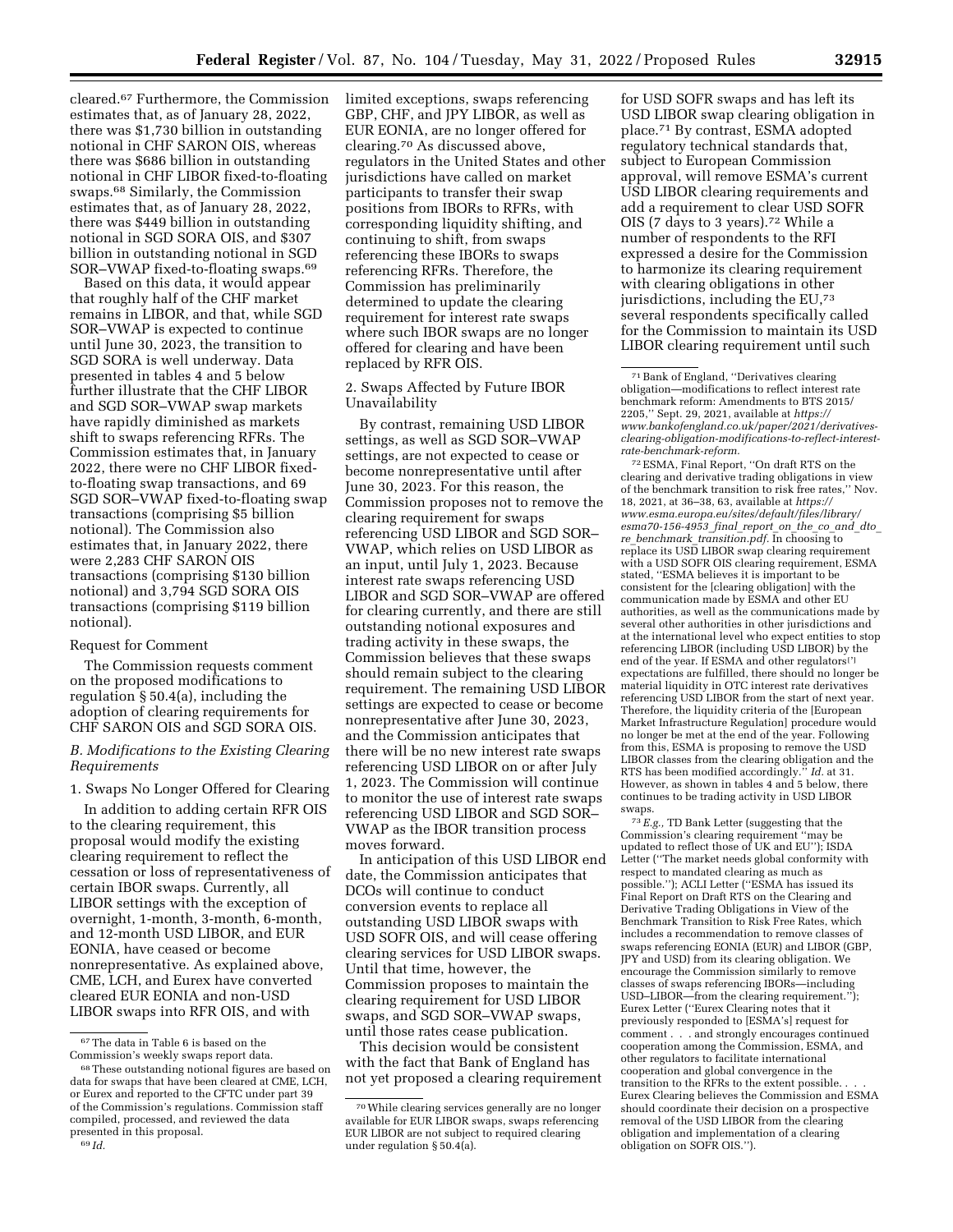time as that rate is unavailable.<sup>74</sup> Maintaining the clearing requirement for USD LIBOR swaps, and SGD SOR– VWAP swaps, until those rates cease publication would reflect both international coordination and input from responses to the RFI.

#### Request for Comment

The Commission requests comment regarding implementing changes to the existing interest rate swap clearing requirement, including when to remove the USD LIBOR and SGD SOR–VWAP swap clearing requirements.

#### **V. Proposed Determination Analysis for RFR OIS**

The Commission is proposing to modify its interest rate swap clearing requirement to include OIS referencing RFRs by adopting a new clearing requirement determination. The Commission has completed a review of the current RFR OIS offered for clearing and is prepared to consider the specific statutory factors required to make a new clearing requirement determination.

#### *A. General Description of Information Considered*

CME, LCH, and Eurex provided the Commission with regulation § 39.5(b) submissions relating to RFR OIS.75 In addition to the DCOs' submissions, the Commission looks to the ability of each DCO to clear RFR OIS, DCO swap data, swap data repository (SDR) data, publicly available data, the rule frameworks and risk management policies of each DCO, and information provided in response to the RFI.

This proposed clearing requirement determination is distinguishable from prior determinations insofar as it

<sup>75</sup> Regulation § 39.5(b) submissions from DCOs are available on the Commission's website, *[www.cftc.gov,](http://www.cftc.gov)* under DCO Swaps Submissions.

responds to a public and private sector, consensus-driven market event that has resulted, or will result, in liquidity shifting to new benchmark rates from rates that have become, or will soon become, unavailable. In that sense, central clearing in the RFR OIS markets, which rely on benchmark rates that are less susceptible to manipulation, may offer unique benefits that prior interest rate swap market clearing did not.76 As a result of this, and in light of the quick pace of market adoption along with DCOs' willingness to provide clearing for a wide variety of RFR swaps, the Commission believes the RFR swap markets are prepared for this clearing requirement determination proposal.

#### *B. Consistency With DCO Core Principles*

Section 2(h)(2)(D)(i) of the CEA requires the Commission to determine whether a clearing requirement determination would be consistent with core principles for DCOs set forth in section  $5b(c)(2)$  of the CEA.<sup>77</sup> CME, LCH, and Eurex are registered DCOs, and currently clear the RFR OIS identified in Table 2 above. CME, LCH, and Eurex are required to comply with the DCO core principles (and applicable Commission regulations) with respect to the RFR OIS being considered by the Commission as part of this proposed determination, and are subject to the Commission's DCO examination and risk surveillance programs.

The Commission believes that CME, LCH, and Eurex will be able to maintain compliance with the DCO core principles and applicable Commission regulations if the Commission adopts a clearing requirement determination for the RFR OIS. For the reasons discussed below, the Commission has preliminarily determined that subjecting any of the RFR OIS identified in this proposal to a clearing requirement is unlikely to impair CME's, LCH's, or Eurex's ability to comply with the DCO core principles, along with applicable Commission regulations. Moreover, in their responses to the RFI, each DCO stated that requiring clearing of USD SOFR or other RFR OIS would not negatively affect their ability to comply

with the DCO core principles and applicable Commission regulations.78

While exempt DCOs are not subject to the DCO core principles *per se,* the Commission determined that each was subject to comparable, comprehensive supervision and regulation by its home country regulator before granting such DCOs an exemption from registration, as required by the CEA.79 With regard to the two exempt DCOs that offer RFR OIS for clearing, namely, JSCC and HKEX, the Commission believes that both DCOs will continue to comply with their home country law and regulations if the Commission adopts a clearing requirement determination for the RFR OIS.80

#### Request for Comment

The Commission requests comment as to whether the proposed determination would adversely affect any DCO's ability to comply with the DCO core principles.

79The Commission may exempt a DCO from registration if it determines that the DCO is subject to comparable, comprehensive supervision by appropriate government authorities in its home country. The Commission determined that JSCC demonstrated compliance with the requirements of the CEA for which it must comply in order to be eligible for an exemption from registration as a DCO. JSCC Order of Exemption from Registration, Oct. 26, 2015, at 1, available at *[http://www.cftc.gov/](http://www.cftc.gov/idc/groups/public/@otherif/documents/ifdocs/jsccdcoexemptorder10-26-15.pdf) [idc/groups/public/@otherif/documents/ifdocs/](http://www.cftc.gov/idc/groups/public/@otherif/documents/ifdocs/jsccdcoexemptorder10-26-15.pdf)  [jsccdcoexemptorder10-26-15.pdf;](http://www.cftc.gov/idc/groups/public/@otherif/documents/ifdocs/jsccdcoexemptorder10-26-15.pdf)* JSCC Amended Order of Exemption from Registration, May 15, 2017, at 1, available at *[https://www.cftc.gov/sites/](https://www.cftc.gov/sites/default/files/idc/groups/public/@otherif/documents/ifdocs/jsccdcoexemptamdorder5-15-17.pdf)  [default/files/idc/groups/public/@otherif/](https://www.cftc.gov/sites/default/files/idc/groups/public/@otherif/documents/ifdocs/jsccdcoexemptamdorder5-15-17.pdf)  [documents/ifdocs/jsccdcoexemptamdorder5-15-](https://www.cftc.gov/sites/default/files/idc/groups/public/@otherif/documents/ifdocs/jsccdcoexemptamdorder5-15-17.pdf)  [17.pdf.](https://www.cftc.gov/sites/default/files/idc/groups/public/@otherif/documents/ifdocs/jsccdcoexemptamdorder5-15-17.pdf)* Likewise, HKEX is an exempt DCO that the Commission determined has demonstrated compliance with the requirements of the CEA. OTC Clearing Hong Kong Limited Order of Exemption from Registration, Dec. 21, 2015, at 1, available at *[https://www.cftc.gov/sites/default/files/idc/groups/](https://www.cftc.gov/sites/default/files/idc/groups/public/@otherif/documents/ifdocs/otccleardcoexemptorder12-21-15.pdf)  [public/@otherif/documents/ifdocs/otccleard](https://www.cftc.gov/sites/default/files/idc/groups/public/@otherif/documents/ifdocs/otccleardcoexemptorder12-21-15.pdf) [coexemptorder12-21-15.pdf. S](https://www.cftc.gov/sites/default/files/idc/groups/public/@otherif/documents/ifdocs/otccleardcoexemptorder12-21-15.pdf)ee also* section V.C. for additional information regarding maintaining status as an exempt DCO.

80 JSCC Letter (''Including JPY TONA OIS in the CFTC's Clearing Requirement would not affect the ability of DCOs to comply with the CEA or the relevant legal and regulatory regime in any other jurisdiction.").

<sup>74</sup>*E.g.,* AIMA Letter (''The RFI notes that the U.K. Financial Conduct Authority has determined that USD LIBOR in the overnight and 12-month tenors will cease after June 30, 2023, and that USD LIBOR in 1-month, 3-month and 6-month tenors will not be representative after that date. Until such time, we believe the Commission should maintain its clearing requirement for USD LIBOR as it continues to monitor the developments associated with LIBOR's cessation.'') (footnote omitted); Citadel Letter (''While we support updating the clearing requirement to include certain OTC derivatives referencing SOFR, it remains premature to remove the clearing requirement for OTC derivatives referencing USD LIBOR. This is because material volumes continue to be executed in USD LIBOR swaps that are currently subject to the clearing requirement, particularly in the dealer-to-customer segment of the market.''); MFA Letter (''Since trading activity continues to occur in USD LIBOR swaps as well, USD LIBOR should not be removed from the Swap Clearing Requirement until such time as the rate is not available (either because the rate is permanently discontinued or is deemed nonrepresentative as of its cessation date).'').

<sup>76</sup>A discussion of the costs and benefits of this proposed rulemaking appears below.

<sup>77</sup> 7 U.S.C. 2(h)(2)(D)(i). The core principles address numerous issues, including financial resources, participant and product eligibility, risk management, settlement procedures, default management, system safeguards, reporting, recordkeeping, public information, and legal risk, among other subjects. 7 U.S.C. 7a–1(c)(2). The Commission implemented the core principles through regulations that are applicable to registered DCOs. 17 CFR part 39.

<sup>78</sup>CMEG Letter (''CME Clearing currently offers clearing for swaps referencing SOFR and other alternative reference rates that are not currently subject to the Clearing Requirement . . . . CME Group considers that should such swaps become subject to the Clearing Requirement this would not have any impact on CME Clearing's ability to comply with the relevant core principles for DCOs''); LSEG Letter (''Provided that each DCO remains in control of setting its product eligibility criteria, the ability to comply with the core principles . . . would not be affected by the implementation of a clearing requirement for SOFR or any other relevant alternative reference rate''); and Eurex Letter (''Requiring the clearing of swaps referencing SOFR or other RFRs that are not currently subject to the Clearing Requirement will not affect Eurex Clearing's ability to comply with the CEA's core principles for DCOs.'').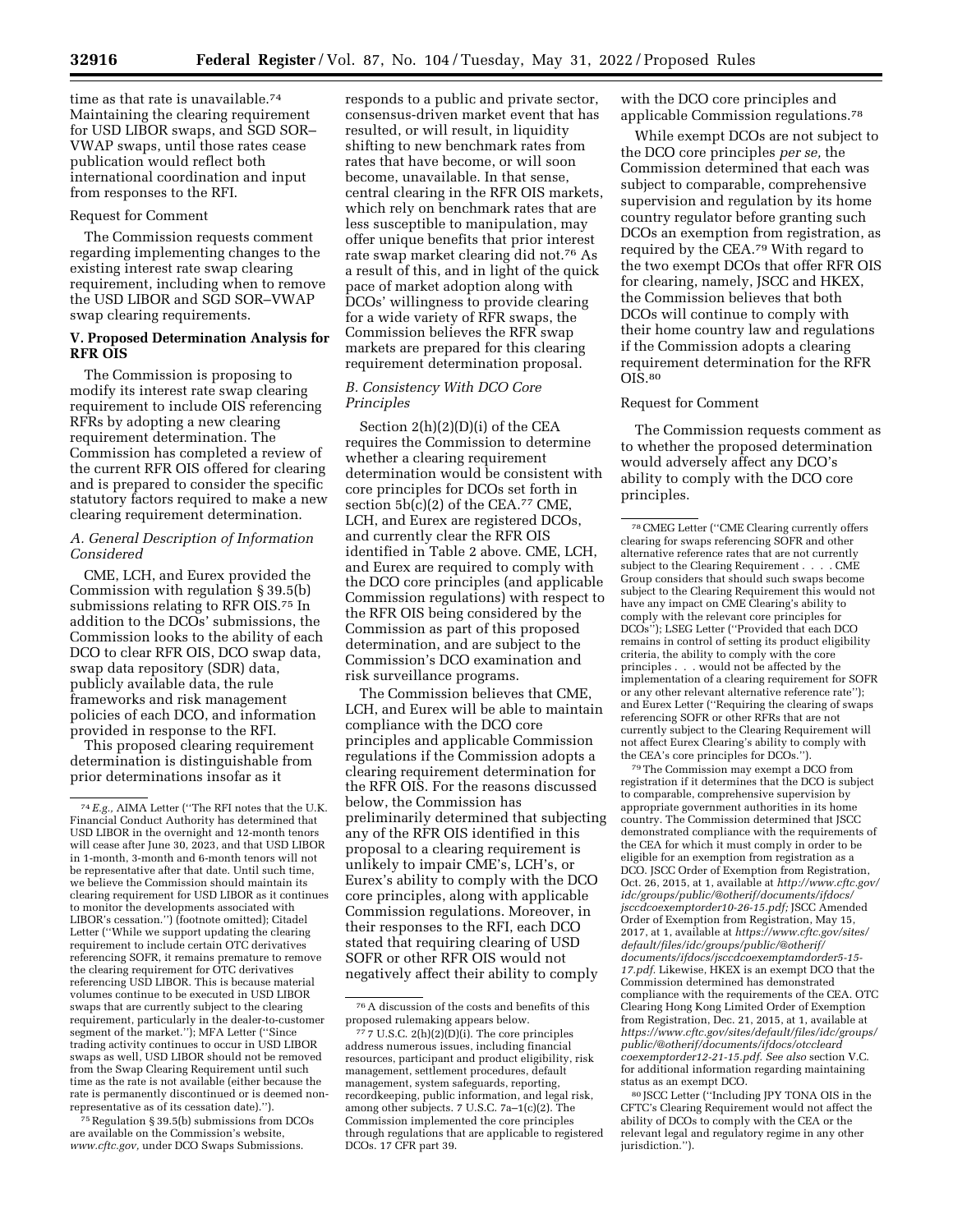#### *C. Consideration of the Five Statutory Factors*

Set forth below is the Commission's consideration of the five factors set forth in section 2(h)(2)(D)(ii) of the CEA as they relate to OIS (i) denominated in USD and referencing SOFR; (ii) denominated in GBP and referencing SONIA; (iii) denominated in CHF and referencing SARON; (iv) denominated in JPY and referencing TONA; (v) denominated in EUR and referencing  $\epsilon$ STR; and (vi) denominated in SGD and referencing SORA.81

1. Factor (I)—Outstanding Notional Exposures and Trading Liquidity

Liquidity has shifted, and continues to shift, from swaps referencing IBORs to swaps referencing RFRs. The first of the five factors under section 2(h)(2)(D)(ii) of the CEA requires the Commission to consider ''the existence of significant outstanding notional exposures, trading liquidity, and adequate pricing data'' related to ''a submission made [by a DCO].'' 82 The Commission reviewed data from multiple sources, including but not limited to data from SDRs, data from DCOs, and other, publicly available data (*e.g.,* data published by ISDA). For

purposes of this proposed rulemaking, the Commission principally presents notional and liquidity information based on the Commission's own collected data.

a. Outstanding Notional Exposures and Trading Liquidity

In assessing outstanding notional exposures and trading liquidity for a swap, the Commission reviews data to determine whether there is an active market for the swap, including whether there is a measurable amount of notional exposure and whether the swap is traded regularly as reflected by trade count, such that a DCO can adequately risk manage the swap. The data indicates that there is sufficient outstanding notional exposure and trading liquidity in RFR OIS to support a clearing requirement determination. Specifically, the data presented below generally demonstrates that there is significant activity in new USD SOFR, GBP SONIA, EUR  $\epsilon$ STR, CHF SARON, JPY TONA, and SGD SORA OIS trading. The Commission compiled the data used in tables 4–7 below from transaction data collected under part 45 of the Commission's regulations.83

In Table 4 below, the Commission provides estimates of notional

# TABLE 4—ESTIMATED NOTIONAL TRANSACTED [USD billions] 85

transacted by month for various categories of RFR OIS, and IBOR fixedto-floating and basis swaps, for the period beginning November 1, 2021 and ending January 31, 2022. The data in Table 4 generally indicates significant, and relatively steady or increasing, amounts of notional transacted in RFR OIS from November 2021 through January 2022. The data also illustrates that there was comparatively little notional transacted during the same time period in fixed-to-floating swaps referencing IBORs that ceased or became nonrepresentative in December 2021 and January 2022.

The Commission notes, however, that significant amounts of notional were transacted in USD LIBOR fixed-tofloating swaps, and that while notional traded per month in USD SOFR OIS nearly doubled between December 2021 and January 2022, the amount of such notional transacted in January 2022 was still less than half that of the amount of notional transacted during the same month in USD LIBOR fixed-to-floating swaps.84 Thus, it appears that while the transition of liquidity from USD LIBOR fixed-to-floating swaps to USD SOFR OIS is well underway, it is not yet complete.

| November 2021 | December 2021 | January 2022 |
|---------------|---------------|--------------|
| \$2.384       | \$2.01        | \$3.918      |
| 6.674         | 4.409         | 9.598        |
| .049          | 602           | 292          |
| 3.394         | 2.022         | 3.488        |
|               |               |              |
| 208           | 108           | 130          |
| 62            |               |              |
| 5.852         | 3.151         | 4.149        |
| 340           | 205           |              |
| 425           | 360           | 377          |
| 45            | 15            |              |
| 74            | 4.            | 119          |
|               |               |              |

Table 5 that follows this paragraph provides estimates of trade counts for the same categories of RFR and IBOR swaps during the same three-month period. The data in Table 5 indicates

that, with regard to RFR OIS, monthly trade count generally increased or was relatively steady between November 2021 and January 2022, with an especially pronounced increase in the

number of USD SOFR OIS transactions. Conversely, trade counts for swaps referencing IBORs that ceased or became nonrepresentative in December 2021 and January 2022 dropped off

<sup>81</sup>The Commission is conducting this analysis only with respect to the swaps that would be added to the clearing requirement under this proposed determination. Modifications to the clearing requirement, such as removing swaps that are no longer offered for clearing from Commission regulation § 50.4, are not considered in this analysis.

<sup>82</sup> 7 U.S.C. 2(h)(2)(D)(ii).

<sup>83</sup>The data presented in these tables is the same as the data used to create the Commission's weekly swaps report. This data represents only those swaps

that are reported to the CFTC's registered SDRs by swap market participants. The Commission's weekly swaps report currently incorporates data from three SDRs (CME Group SDR, DTCC Data Repository, and ICE Trade Vault). The raw SDR data has been filtered to represent, as accurately as possible, the market-facing trades that occur and excludes certain inter-affiliate transactions. For more information about the data components in the weekly swaps report, please visit the CFTC's web page available at: *[https://www.cftc.gov/](https://www.cftc.gov/MarketReports/SwapsReports/index.htm) [MarketReports/SwapsReports/index.htm.](https://www.cftc.gov/MarketReports/SwapsReports/index.htm)* 

<sup>84</sup>Table 4 shows notional volume in USD LIBOR more than doubling from December 2021 to January 2022, but Table 5 below shows only a slight increase in trade count, suggesting the average trade size doubled in USD LIBOR but actually fell slightly in USD SOFR.

<sup>85</sup>The data in Table 4 is based on the Commission's weekly swaps report data. In this table, a notional figure of \$0 billion indicates that the notional transacted during a given time period was less than \$1 billion.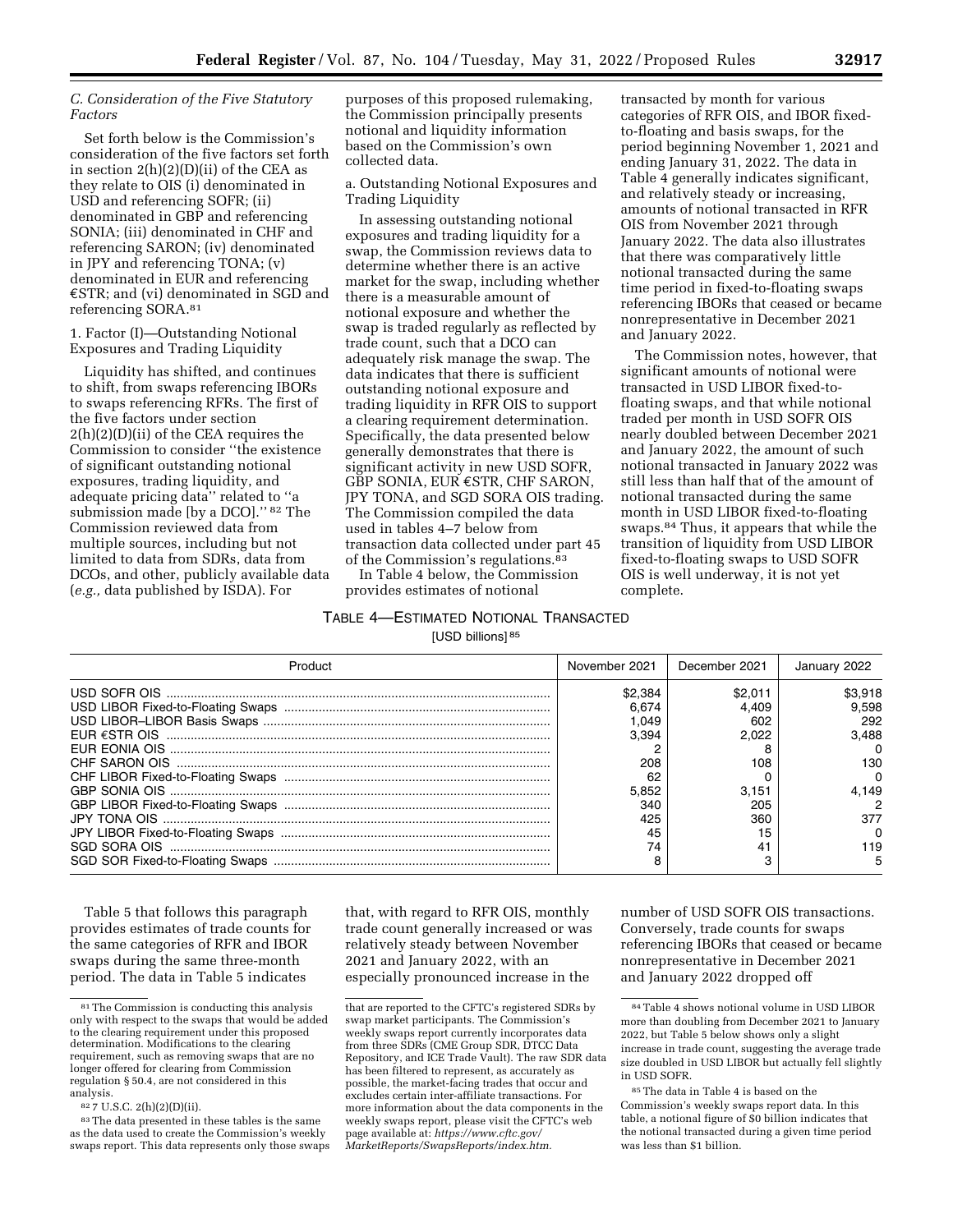precipitously by January 2022. While there were still a significant number of USD LIBOR fixed-to-floating swap

transactions during the three-month period that Table 5 measures, the monthly trade count for such

transactions declined significantly during that period.

# TABLE 5—ESTIMATED TRADE COUNT 86

| Product | November 2021                                                       | December 2021                            | January 2022                     |
|---------|---------------------------------------------------------------------|------------------------------------------|----------------------------------|
|         | 18.484<br>48.245<br>.025<br>8.415                                   | 19.110<br>29.309<br>83<br>5.420          | 41.728<br>30.749<br>329<br>8.962 |
|         | 2.698<br>390                                                        | 1.574                                    | 2.283                            |
|         | 24.275<br>2.06 <sup>2</sup><br>$5.31^{\circ}$<br>57<br>2.422<br>197 | 12.913<br>286. ا<br>4.639<br>69<br>1.846 | 17.654<br>5.141<br>3.794<br>69   |

Table 6 that follows this paragraph presents estimates of the percentage of notional cleared for the RFR OIS subject to this proposed determination, based on notional transacted by month during the period beginning November 1, 2021

and ending January 31, 2022. The data in Table 6 illustrates that, with respect to the RFR OIS, significant amounts of notional are already being cleared voluntarily. The proportion of notional transacted each month from November

2021 through January 2022 that was cleared was consistently high approaching 100%—with regard to OIS referencing each of USD SOFR, GBP SONIA, EUR €STR, CHF SARON, JPY TONA, and SGD SORA.

TABLE 6—ESTIMATED PERCENTAGE OF NOTIONAL CLEARED (BASED ON NOTIONAL TRANSACTED BY MONTH) 87

| OIS                                                                                                      | Percentage                                   | Percentage                                   | Percentage                                   |
|----------------------------------------------------------------------------------------------------------|----------------------------------------------|----------------------------------------------|----------------------------------------------|
|                                                                                                          | notional cleared-                            | notional cleared—                            | notional cleared—                            |
|                                                                                                          | November 2021                                | December 2021                                | January 2022                                 |
| USD SOFR<br><b>GBP SONIA</b><br>$F$ UR $\epsilon$ STR<br>CHF SARON<br><b>JPY TONA</b><br><b>SGD SORA</b> | 96.3<br>98.8<br>99.0<br>99.6<br>96.6<br>98.2 | 94.9<br>98.7<br>99.2<br>98.1<br>98.7<br>98.6 | 95.1<br>97.8<br>97.6<br>99.2<br>98.0<br>98.7 |

Table 7 that follows this paragraph presents a breakdown of notional transacted and trade count for the period beginning January 1, 2022 and ending January 31, 2022, by tenor, for the relevant RFR OIS. Table 7 illustrates

that RFR OIS are being cleared across a wide range of maturities. By notional and trade count, most clearing activity occurs in RFR OIS dated between 6 months and 15 years. However, the Commission notes that with respect to

USD SOFR and GBP SONIA OIS in particular, there is also significant clearing activity in swaps dated 15 years or greater.

| Table 7—Estimated Cleared Notional and Trade Count by Tenor |                                              |  |  |  |
|-------------------------------------------------------------|----------------------------------------------|--|--|--|
|                                                             | January 2022 transaction data] <sup>88</sup> |  |  |  |

| OIS | Tenor | Notional cleared<br>(USD billions) | Trade count |
|-----|-------|------------------------------------|-------------|
|     |       | \$199                              | 213         |
|     |       | 210                                | 296         |
|     |       | 191                                | 498         |
|     |       | 1,328                              | 8.841       |
|     |       | 1.559                              | 22.230      |
|     |       | 234                                | 7,589       |
|     |       | 778                                | 434         |
|     |       | 1.136                              | 470         |
|     |       | 673                                | 357         |
|     |       | 846                                | 5,016       |
|     |       | 503                                | 7.570       |
|     |       | 124                                | 3,351       |
|     |       | 336                                | 210         |

86The data in Table 5 is based on the Commission's weekly swaps report data.

87The data in Table 6 is based on the Commission's weekly swaps report data.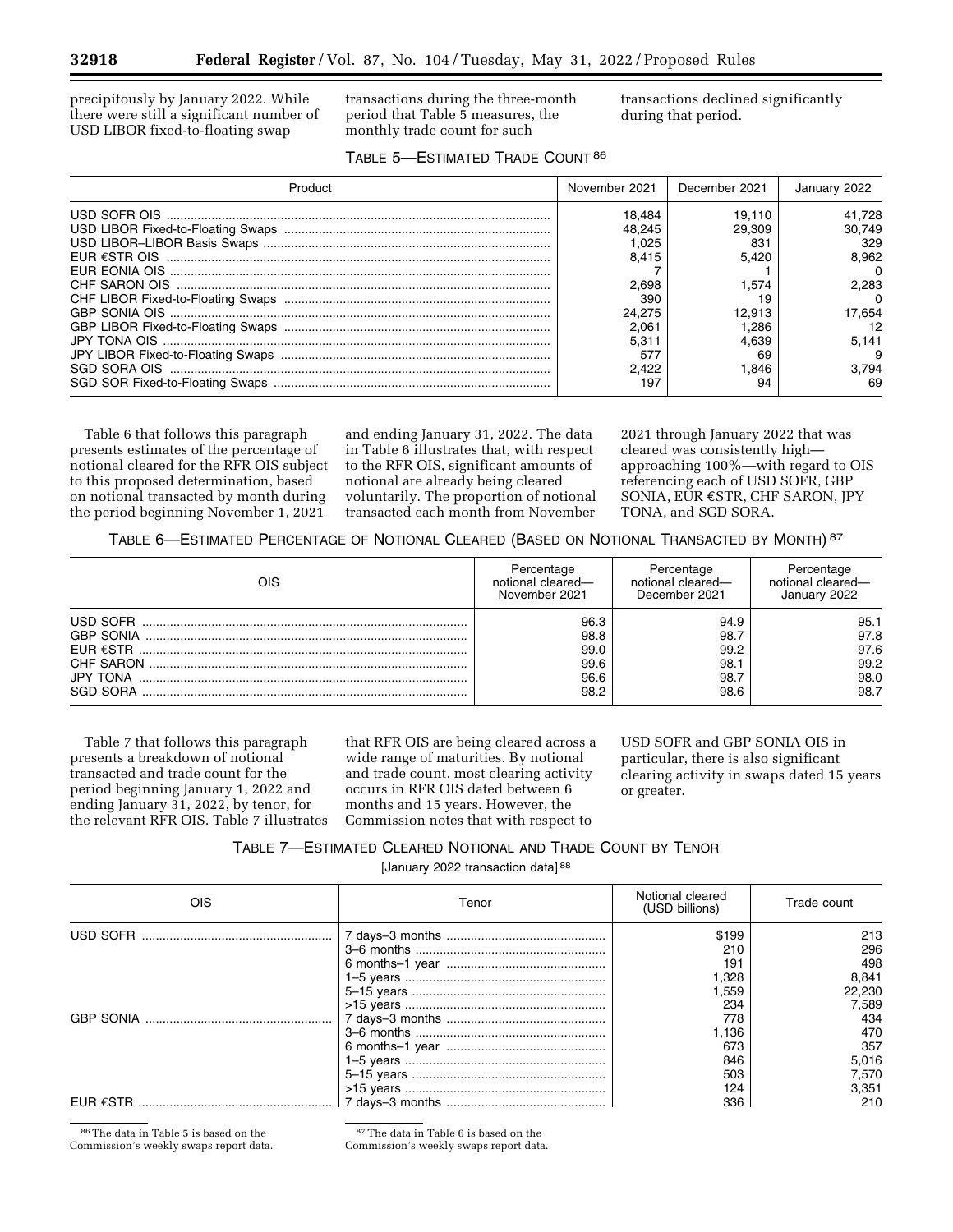# TABLE 7—ESTIMATED CLEARED NOTIONAL AND TRADE COUNT BY TENOR—Continued

| [January 2022 transaction data] 88 |  |  |
|------------------------------------|--|--|
|------------------------------------|--|--|

| OIS       | Tenor | Notional cleared<br>(USD billions) | Trade count |
|-----------|-------|------------------------------------|-------------|
|           |       | 302                                | 226         |
|           |       | 1,295                              | 642         |
|           |       | 1,110                              | 3,365       |
|           |       | 329                                | 3,487       |
|           |       | 32                                 | 865         |
|           |       |                                    | 11          |
|           |       | 16                                 | 26          |
|           |       |                                    | 12          |
|           |       | 56                                 | 625         |
|           |       | 42                                 | 1,447       |
|           |       |                                    | 135         |
| JPY TONA. |       |                                    | 10          |
|           |       | 20                                 | 20          |
|           |       |                                    | 30          |
|           |       | 122                                | 718         |
|           |       | 164                                | 2,801       |
|           |       | 36                                 | 1,455       |
|           |       |                                    | 10          |
|           |       |                                    | 12          |
|           |       | 16                                 | 122         |
|           |       | 69                                 | 1,480       |
|           |       | 29                                 | 2,114       |
|           |       |                                    | 8           |

In addition to this transaction-level data, Table 8 that follows this paragraph presents open swaps data illustrating

outstanding notional in the RFR OIS subject to this proposed determination.

#### TABLE 8—OUTSTANDING NOTIONAL AS OF JANUARY 28, 2022 89

| ЭIS                                                                                   |                                                |
|---------------------------------------------------------------------------------------|------------------------------------------------|
| USD SOFR<br><b>GRP SONIA</b><br>$FIR$ $\epsilon$ STR<br>CHE SARON<br>.IPY<br>SGD SORA | .558<br>23.363<br>0.496<br>.730<br>.256<br>449 |

Finally, to demonstrate that clearing has expanded beyond the short-dated maturities for USD SOFR fixed-tofloating swaps, in particular, the data in Table 9 that follows this paragraph reflects the total volumes of cleared outstanding notional swaps by tenor. The Commission has preliminarily determined that the data collectively indicates sufficient outstanding notional

exposures and regular trading activity in RFR OIS for purposes of demonstrating the liquidity necessary for DCOs to risk manage these products and to support a proposed clearing requirement. The Commission anticipates that RFR OIS notional exposures and trading activity will increase over time as markets continue to adopt RFR OIS in place of swaps referencing IBORs that have, or

will by mid-2023, become unavailable. In addition to the extensive data presented and analyzed in this proposal, and as discussed in detail below, the Commission is basing this preliminary determination on its ongoing supervision of DCOs and its monitoring of the cleared interest rate swap market for purposes of risk surveillance.

#### TABLE 9—OUTSTANDING NOTIONAL AS OF JANUARY 25, 2022 90

| OIS | Tenor | Notional cleared<br>(USD billions) |
|-----|-------|------------------------------------|
|     |       | \$118<br>299<br>876<br>1.933       |

<sup>88</sup>The data in Table 7 is based on the Commission's weekly swaps report data. Tenor length is approximate. In Table 7, a notional figure of \$0 billion USD indicates that the notional

transacted during a given time period was less than \$1 billion.

89The data in Table 8 represents swaps that have been cleared at CME, LCH, or Eurex and reported

to the CFTC under part 39 of the Commission's regulations.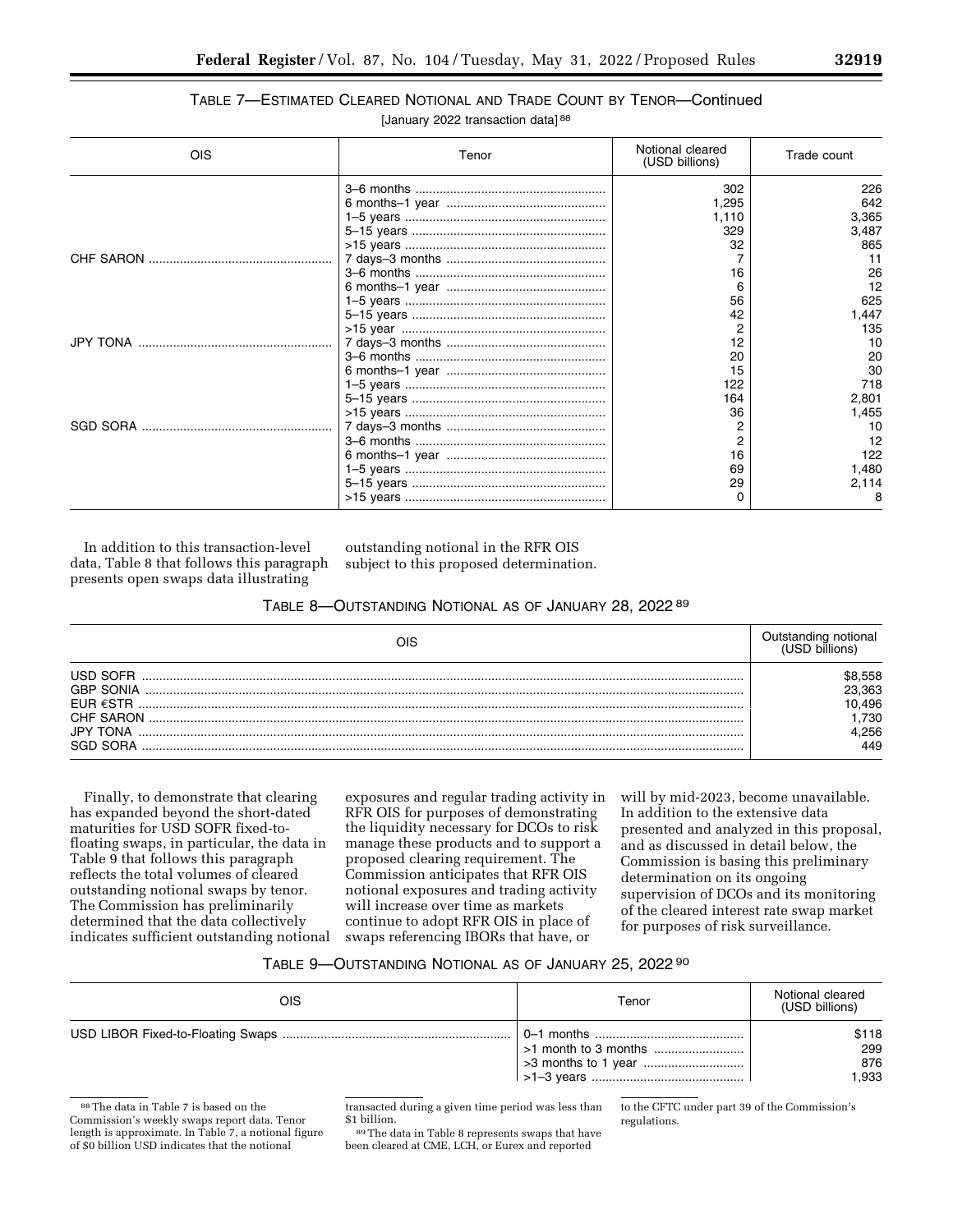| OIS | Tenor | Notional cleared<br>(USD billions)                                                                                  |
|-----|-------|---------------------------------------------------------------------------------------------------------------------|
|     |       | 848<br>509<br>426<br>249<br>291<br>137<br>13<br>30<br>220<br>741<br>985<br>269<br>110<br>125<br>54<br>59<br>41<br>4 |

# TABLE 9-OUTSTANDING NOTIONAL AS OF JANUARY 25, 2022<sup>90</sup>-Continued

#### Request for Comment

The Commission requests comment and any relevant market analysis regarding the sufficiency of outstanding notional exposures and trading liquidity in USD SOFR, GBP SONIA, EUR  $\epsilon$ STR, CHF SARON, JPY TONA, and SGD SORA OIS, including for the proposed termination date ranges, to support a clearing requirement.

The Commission invites commenters to submit additional data from any available data sources.

#### b. Pricing Data

The Commission regularly reviews pricing data for the RFR OIS subject to this proposed determination and has found that these OIS are capable of being priced off of deep and liquid markets. Commission staff regularly receives and reviews margin model information from DCOs that includes particular procedures that they follow to ensure that market liquidity exists in order to close out a position in a stressed market, including the time required to determine a price.<sup>91</sup> Because of the stability of access to pricing data

from these markets, the pricing data for the OIS that are the subject of this proposed determination is generally viewed as being reliable. Based on this information, the Commission has preliminarily determined that there is adequate pricing data to support required clearing of RFR OIS.

In addition, as part of their regulation § 39.5(b) submissions, the registered DCOs that clear the RFR OIS subject to this proposed determination provided information to support the Commission's conclusion that there exists adequate pricing data to justify a clearing requirement determination. In its regulation § 39.5(b) submissions, CME provided data regarding transaction volumes and market participation, and LCH provided information on daily volumes, and noted that pricing data for each of the RFR OIS that it clears is available from brokers. LCH also noted the range of maturities for which quotes can be obtained from brokers. In its submissions to the Commission, Eurex provided relevant language from its FCM Regulations and Clearing Conditions regarding determination of daily pricing. Eurex stated that it believes its reliance on Reuters for pricing data is accurate because it is a readily available and conventional source. Eurex noted that it also can receive pricing data from Bloomberg and has multiple backup sources.

In the RFI, the Commission specifically requested feedback on whether adequate pricing data exists for DCO risk and default management of swaps referencing USD SOFR. CME, LCH, and Eurex each stated that adequate pricing data exists for DCO risk and default management of USD

SOFR swaps.92 Respondents to the RFI also provided support for the conclusion that sufficient liquidity and pricing data exists in RFR OIS markets to withstand stressed market conditions.93

#### Request for Comment

The Commission requests comment and any relevant market analysis regarding whether there is adequate pricing data for DCO risk and default management of the products subject to this proposal, including with regard to the proposed stated termination date ranges.

93LSEG noted significant increases in USD SOFR volumes after SOFR First, and Eurex noted that liquidity in USD SOFR swaps increased considerably after March 5, 2021. LSEG and Eurex Letters. TD Bank agreed that market participants have observed sufficient outstanding notional exposures and trading liquidity in swaps referencing USD SOFR during both stressed and non-stressed market conditions to support a clearing requirement. TD Bank Letter.

<sup>90</sup>The data in Table 9 represents swaps that have been cleared at CME, LCH, or Eurex and reported to the CFTC under part 39 of the Commission's regulations.

<sup>91</sup>As discussed further below, Commission staff receives and reviews margin model information from the registered DCOs that clear these swaps, including information regarding how those DCOs would ensure that liquidity exists in order to exit a position in a stressed market. For purposes of the first statutory factor, the Commission considers possible periods of market stress, particularly when assessing whether there is sufficient liquidity and pricing data. Second Determination, 81 FR at 71210 (noting that the Commission considered ''the effect a new clearing mandate will have on a DCO's ability to withstand stressed market conditions'' as part of its analysis in connection with the Second Determination).

<sup>92</sup>CMEG Letter (''CME Clearing has accepted SOFR swaps for clearing since October 2018. Throughout this time there has been, and continues to be, adequate pricing data for DCO risk and default management of swaps referencing SOFR given the depth and liquidity of SOFR markets.''); LSEG Letter (''SOFR liquidity and related pricing data has developed to an adequate extent and continues to further increase. We also note that the number of underlying transactions supporting the production of the SOFR rate itself is very high, supporting the rate's robustness. Such robustness, transparency and confidence in the SOFR rate is reflected in the swap market, both in terms of trading and clearing volumes, including in relation to the availability of pricing data. This ultimately means that in the case of a default, there would be adequate swap pricing data for LCH to manage such default.''); Eurex Letter (''Eurex Clearing believes there is adequate pricing data for DCO risk and default management of swaps referencing SOFR.''). JSCC did not have any specific responses related to this question, as JSCC ''[does] not have a plan to clear swaps referencing SOFR.'' JSCC Letter.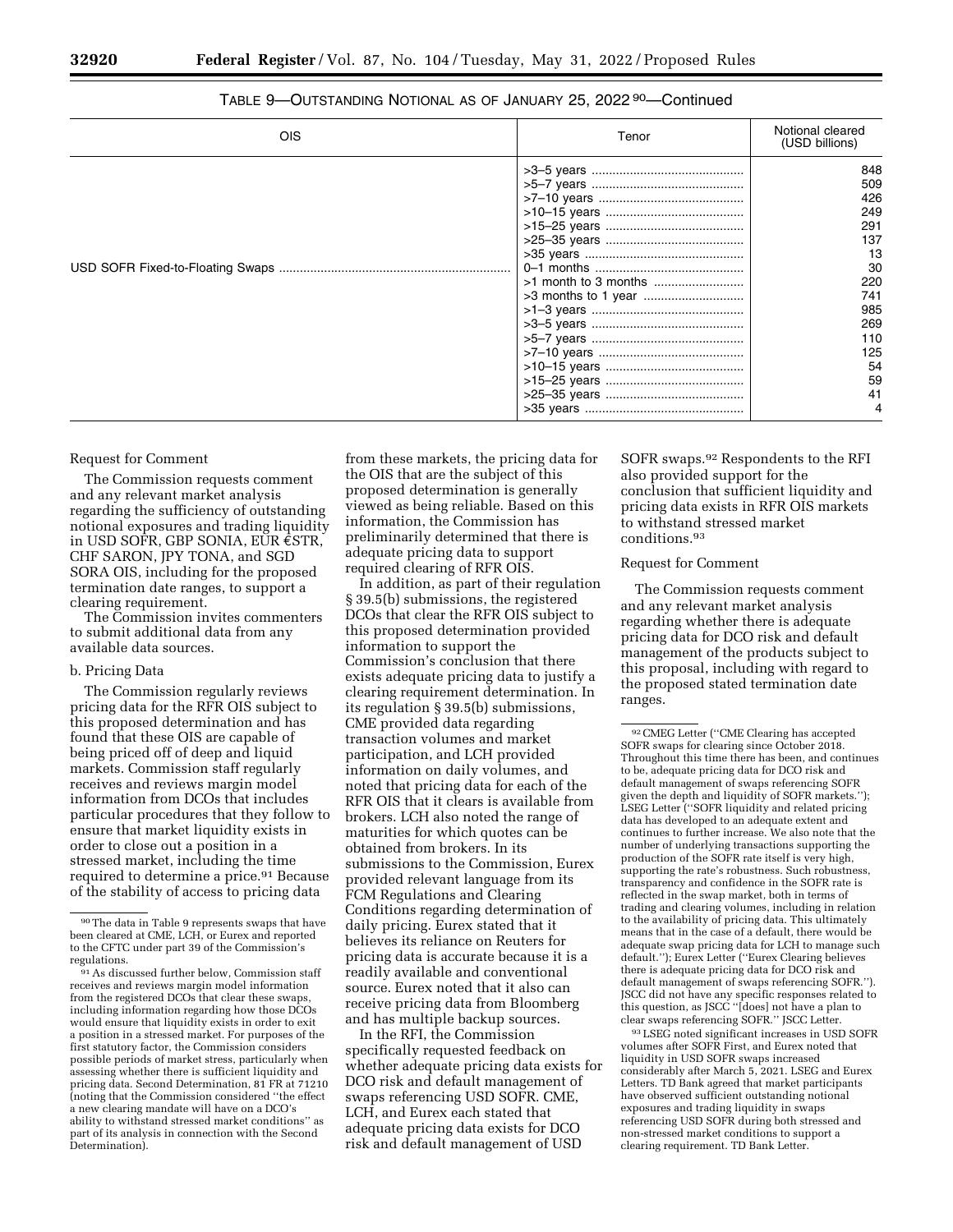The Commission also requests comment regarding whether DCOs offering clearing for RFR OIS markets would be able to risk manage these products during stressed market conditions.

2. Factor (II)—Availability of Rule Framework, Capacity, Operational Expertise and Resources, and Credit Support Infrastructure

Section  $2(h)(2)(D)(ii)(II)$  of the CEA requires the Commission to take into account the availability of rule framework, capacity, operational expertise and resources, and credit support infrastructure to clear the proposed classes of swaps on terms that are consistent with the material terms and trading conventions on which they are now traded. Based on their regulation § 39.5(b) submissions, as well as ongoing oversight, the Commission believes that each of the registered DCOs has developed rule frameworks, capacity, operational expertise and resources, and credit support infrastructure to clear the interest rate swaps they currently clear, including the RFR OIS subject to this proposal, on terms that are consistent with the material terms and trading conventions on which those swaps are being traded. The Commission subjects each of the registered DCOs to ongoing review, risk surveillance, and examination to ensure compliance with the CEA's core principles and Commission regulations, including with respect to the submitted swaps.94

Each of the registered DCOs has procedures pursuant to which they regularly review their clearing of the RFR OIS subject to this proposal in order to confirm or adjust margin and other risk management tools. When reviewing each of the registered DCOs' risk management tools, the Commission considers whether the DCO is able to manage risk during stressed market conditions to be one of the most significant considerations. Each of the registered DCOs has developed detailed risk management practices, including a description of risk factors considered when establishing margin levels.95 The

Commission reviews and oversees each of the registered DCOs' risk management practices and development of margin models. Margin models are further refined by stress testing and daily back testing. The Commission also considers stress testing and back testing when assessing whether each of the registered DCOs can clear swaps safely during stressed market conditions.

The registered DCOs clearing the RFR OIS subject to this proposed determination design and conduct stress tests, and Commission staff monitors development of these stress tests. Each of the registered DCOs also conducts reverse stress tests to ensure that their default funds are sized appropriately and to ascertain whether any changes to their financial resources or margin models are necessary.96 Commission staff monitors markets in real-time and also performs stress tests against the DCOs' margin models and may recommend changes to a margin model. The registered DCOs conduct back testing on a daily basis to ensure that the margin models capture market movements for member portfolios.97

Before offering a new product for clearing, each of the DCOs considers stress tests and back testing results in determining whether it has sufficient financial resources to offer new clearing

 $^{96}\rm{Reverse}$  stress testing uses plausible market movements that could deplete guaranty funds and cause large losses for top clearing members. For example, CME, LCH, and Eurex may use scenarios for stress testing and reverse stress testing that capture, among other things, historical price volatilities, shifts in price determinants and yield curves, multiple defaults over various time horizons, and simultaneous pressures in funding and asset markets.

services. The Commission also reviews initial margin models and default resources to ensure that the DCOs can risk manage their portfolio of products offered for clearing. This combination of stress testing and back testing in anticipation of offering new products for clearing provides the registered DCOs with greater certainty that new product offerings will be risk-managed appropriately. The process of stress testing and back testing also gives the DCOs practice incorporating the new product into their models. In addition to the Commission's surveillance and oversight, each of the registered DCOs continues to monitor and test their margin models over time so that they can operate effectively in stressed and non-stressed market environments. Registered DCOs review and validate their margin models regularly.98

Each registered DCO monitors and manages credit risk exposure by asset class, clearing member, account, or individual customer. They manage credit risk by establishing position and concentration limits based on product type or counterparty. These limits reduce potential market risks so that DCOs are better able to withstand stressed market conditions. Each of the registered DCOs monitors exposure concentrations and may require additional margin deposits for clearing members with weak credit scores, with large or concentrated positions, with positions that are illiquid or exhibit correlation with the member itself, and/ or where the member has particularly

<sup>94</sup> In order to be registered with the Commission, a DCO must comply with the DCO core principles under section 5b of the CEA and applicable Commission regulations. Once a DCO is registered with the Commission, Commission staff periodically examine each DCO to determine whether the DCO is maintaining compliance with the CEA and Commission regulations. In addition, Commission staff monitors the risks posed to and by DCOs, clearing members, and market participants, and conducts independent stress testing.

<sup>95</sup>*E.g.,* historical volatility, intraday volatility, seasonal volatility, liquidity, open interest, market

concentration, and potential moves to default. For additional information, each of CME, LCH, and Eurex has published a document outlining its compliance with the Principles for Financial Market Infrastructures (PFMI) published by the Committee on Payments and Market Infrastructures (CPMI; formerly, CPSS) and IOSCO. CPSS–IOSCO Principles for Financial Market Infrastructure (PFMI), Apr. 16, 2012, available at *[https://](https://www.bis.org/cpmi/publ/d101.htm) [www.bis.org/cpmi/publ/d101.htm.](https://www.bis.org/cpmi/publ/d101.htm) See* CMEG, CME Clearing: PFMI Disclosure, Nov. 30, 2021, available at *[https://www.cmegroup.com/clearing/risk](https://www.cmegroup.com/clearing/risk-management/files/cme-clearing-principles-for-financial-market-infrastructures-disclosure.pdf)[management/files/cme-clearing-principles-for](https://www.cmegroup.com/clearing/risk-management/files/cme-clearing-principles-for-financial-market-infrastructures-disclosure.pdf)[financial-market-infrastructures-disclosure.pdf;](https://www.cmegroup.com/clearing/risk-management/files/cme-clearing-principles-for-financial-market-infrastructures-disclosure.pdf)*  LCH PFMI Self-Assessment 2020, available at *[https://www.lch.com/system/files/media](https://www.lch.com/system/files/media_root/CPMI%20IOSCO%20Self%20Qualitative%20Assessment%20of%20LCH%20LTD_1.pdf)*\_*root/ [CPMI%20IOSCO%20Self%20Qualitative%20](https://www.lch.com/system/files/media_root/CPMI%20IOSCO%20Self%20Qualitative%20Assessment%20of%20LCH%20LTD_1.pdf) [Assessment%20of%20LCH%20LTD](https://www.lch.com/system/files/media_root/CPMI%20IOSCO%20Self%20Qualitative%20Assessment%20of%20LCH%20LTD_1.pdf)*\_*1.pdf;* and Eurex Clearing AG, Assessment of Eurex Clearing AG's compliance against the PFMI and disclosure framework associated to the PFMI, Feb. 16, 2021, available at *[https://www.eurex.com/resource/blob/](https://www.eurex.com/resource/blob/2446522/22f4869a8649f15b54a1e86bf635c63c/data/cpss-iosco-pfmi_assessment_2020_en.pdf)  [2446522/22f4869a8649f15b54a1e86bf635c63c/](https://www.eurex.com/resource/blob/2446522/22f4869a8649f15b54a1e86bf635c63c/data/cpss-iosco-pfmi_assessment_2020_en.pdf) [data/cpss-iosco-pfmi](https://www.eurex.com/resource/blob/2446522/22f4869a8649f15b54a1e86bf635c63c/data/cpss-iosco-pfmi_assessment_2020_en.pdf)*\_*assessment*\_*2020*\_*en.pdf.* 

<sup>97</sup>Back testing tests margin models to determine whether they are performing as intended, and checks whether margin models produce margin coverage levels that meet the DCO's established standards. Back testing helps CME, LCH, and Eurex determine whether their clearing members satisfy the required margin coverage levels and liquidation timeframe.

<sup>98</sup>Exempt DCOs, such as JSCC and HKEX, are subject to oversight by their home country regulators, along with regulations regarding risk management. For instance, JSCC is subject to the supervision of JFSA. JSCC, Principles for Financial Market Infrastructures Disclosure, Mar. 31, 2021, at 19, available at *[https://www.jpx.co.jp/jscc/en/](https://www.jpx.co.jp/jscc/en/company/cimhll0000000osu-att/JSCC_PFMI_Disclosure_20210331_EN.pdf) [company/cimhll0000000osu-att/JSCC](https://www.jpx.co.jp/jscc/en/company/cimhll0000000osu-att/JSCC_PFMI_Disclosure_20210331_EN.pdf)*\_*PFMI*\_ *[Disclosure](https://www.jpx.co.jp/jscc/en/company/cimhll0000000osu-att/JSCC_PFMI_Disclosure_20210331_EN.pdf)*\_*20210331*\_*EN.pdf.* In granting JSCC's order of exemption, the Commission determined that JSCC is subject to comparable, comprehensive supervision and regulation by its home country regulator. *See* JSCC Order of Exemption from Registration, Oct. 26, 2015, at 1, available at *[http://](http://www.cftc.gov/idc/groups/public/@otherif/documents/ifdocs/jsccdcoexemptorder10-26-15.pdf)  [www.cftc.gov/idc/groups/public/@otherif/](http://www.cftc.gov/idc/groups/public/@otherif/documents/ifdocs/jsccdcoexemptorder10-26-15.pdf)  [documents/ifdocs/jsccdcoexemptorder10-26-15.pdf;](http://www.cftc.gov/idc/groups/public/@otherif/documents/ifdocs/jsccdcoexemptorder10-26-15.pdf)*  JSCC Amended Order of Exemption from Registration, May 15, 2017, at 1, available at *[https://](https://www.cftc.gov/sites/default/files/idc/groups/public/@otherif/documents/ifdocs/jsccdcoexemptamdorder5-15-17.pdf)  [www.cftc.gov/sites/default/files/idc/groups/public/](https://www.cftc.gov/sites/default/files/idc/groups/public/@otherif/documents/ifdocs/jsccdcoexemptamdorder5-15-17.pdf)  [@otherif/documents/ifdocs/jsccdcoexempt](https://www.cftc.gov/sites/default/files/idc/groups/public/@otherif/documents/ifdocs/jsccdcoexemptamdorder5-15-17.pdf) [amdorder5-15-17.pdf.](https://www.cftc.gov/sites/default/files/idc/groups/public/@otherif/documents/ifdocs/jsccdcoexemptamdorder5-15-17.pdf)* Among other requirements, JSCC must provide the Commission with an annual certification that it continues to observe the PFMI in all material respects, and the Commission must receive annually, at JSCC's request, a certification from JFSA that JSCC is in good regulatory standing. Likewise, HKEX is overseen by HKMA, which provides ongoing supervision, and must meet the same requirements for registration as an exempt DCO as JSCC. *See* HKFE Clearing Corporation Limited, Principles for Financial Market Infrastructures Disclosure, Feb. 2021, available at *[https://www.hkex.com.hk/-/media/HKEX-Market/](https://www.hkex.com.hk/-/media/HKEX-Market/Services/Clearing/Listed-Derivatives/PFMI/HKCC_PFMI_Disclosure_Feb2021.pdf?la=en)  [Services/Clearing/Listed-Derivatives/PFMI/HKCC](https://www.hkex.com.hk/-/media/HKEX-Market/Services/Clearing/Listed-Derivatives/PFMI/HKCC_PFMI_Disclosure_Feb2021.pdf?la=en)*\_ *PFMI*\_*Disclosure*\_*[Feb2021.pdf?la=en.](https://www.hkex.com.hk/-/media/HKEX-Market/Services/Clearing/Listed-Derivatives/PFMI/HKCC_PFMI_Disclosure_Feb2021.pdf?la=en)*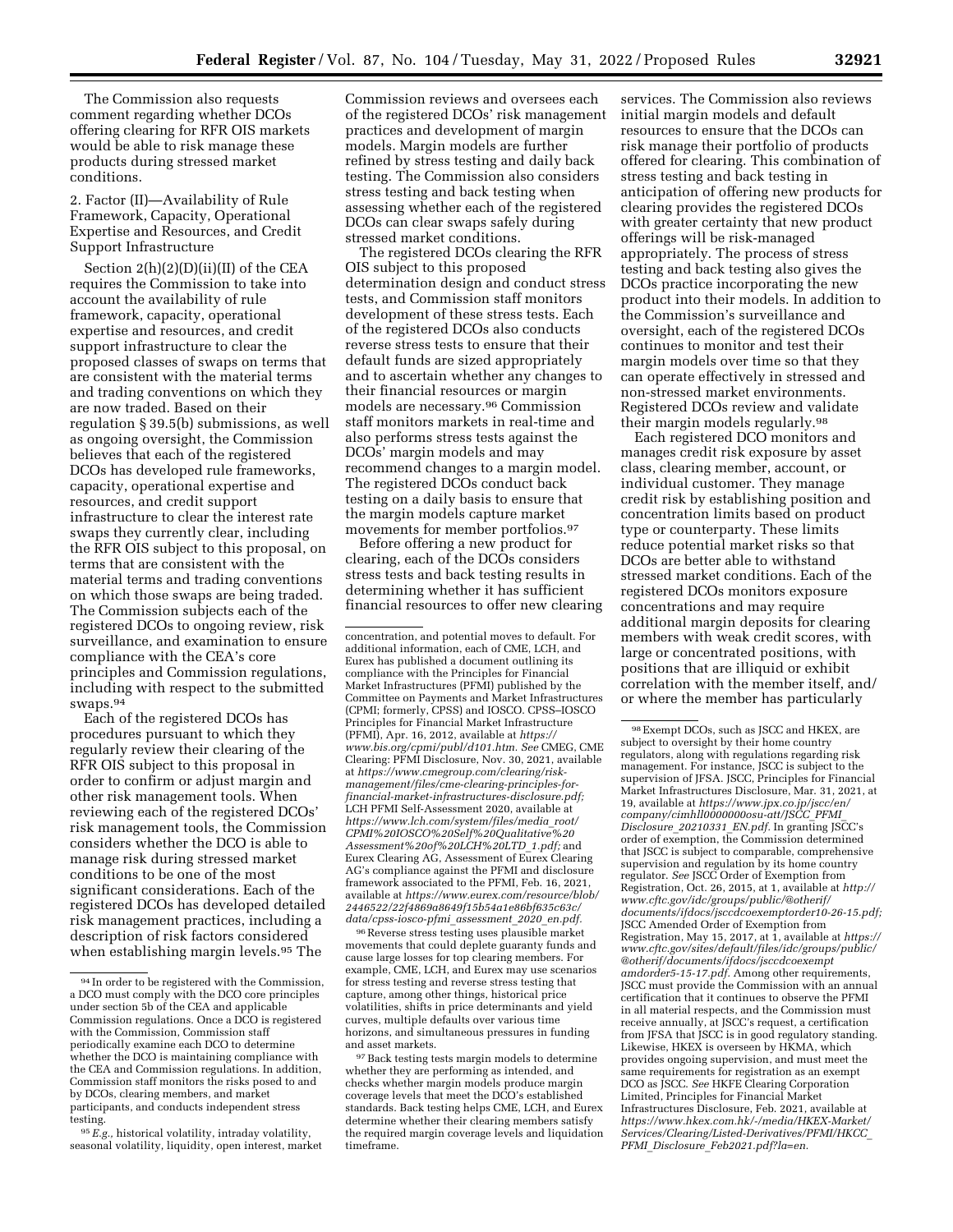large exposures under stress scenarios. Registered DCOs also can call for additional margin, on top of collecting initial and variation margin, to meet the current DCO exposure and protect against stressed market conditions.99

In support of its ability to clear the RFR OIS subject to this proposal, CME's regulation § 39.5(b) submissions cite to its rulebook to demonstrate the availability of rule framework, capacity, operational expertise and resources, and credit support infrastructure to clear interest rate swap contracts on terms that are consistent with the material terms and trading conventions on which the contracts are traded. LCH's submissions state that it has a welldeveloped rule framework and support infrastructure for clearing interest rate swaps, which it leverages to offer clearing services for the RFR OIS subject to this proposal. Eurex's submissions state that Eurex has a well-developed rule framework and support infrastructure for clearing the RFR OIS that are subject to this proposal. Eurex further states that it has the appropriate risk management, operations, and technology capabilities to ensure that it is able to liquidate positions in such swaps in an orderly manner in the event of a clearing member default, and that the RFR OIS are subject to margin and clearing fund requirements set forth in Eurex's FCM Regulations and Clearing Conditions.

For all of these reasons, the Commission has preliminarily determined that the application of DCO risk management practices to the RFR OIS subject to this proposed clearing requirement determination should ensure that the swaps subject to this proposal can be cleared safely, even during times of market stress. For additional information related to this factor, please see public disclosures made CME, LCH, and Eurex.100

## Request for Comment

The Commission requests comments concerning all aspects of this factor, including whether commenters agree that DCOs offering to clear the RFR OIS subject to this proposed clearing requirement determination can satisfy the factor's requirements.

3. Factor (III)—Effect on the Mitigation of Systemic Risk

Section 2(h)(2)(D)(ii)(III) of the CEA requires the Commission to consider the effect of the clearing requirement on the mitigation of systemic risk, taking into account the size of the market for such contract and the resources of the DCO available to clear the contract. As presented in the data and discussion above, the Commission believes that the market for each RFR OIS subject to this proposed determination is significant and mitigating counterparty credit risk through clearing likely would reduce systemic risk in the interest rate swap market generally. While not every individual RFR OIS market has large outstanding notional exposures, each such market is important, and as liquidity shifts from IBOR swaps to RFR OIS, continuity of clearing for RFR OIS serves to reduce systemic risk.

In its regulation § 39.5(b) submissions, CME explains the benefits of centralized clearing, including freer counterparty credit lines, enhanced risk management, operational efficiencies, and ease of offsetting risk exposures. LCH's submissions note that clearing avoids complex bilateral relationships, provides for default management, and enhances transparency into the risks posed by swap positions. Eurex's submissions highlight the benefits of reduction of counterparty risk, margin and collateral efficiencies, protections for customer assets, and legal certainty. Each DCO's submissions indicate that they maintain adequate resources to clear the swaps that are the subject of this proposal. Additionally, in responding to the RFI, JSCC noted that it has been clearing JPY TONA OIS since 2014 ''without facing any challenge from a governance, rule framework, operational, resourcing, or credit support infrastructure perspective.'' 101

In responding to the RFI, CME noted that mitigation of systemic risk is one of the key advantages of centralized clearing over bilateral arrangements.102 LSEG stated that ''a clearing requirement will mitigate systemic risk, making sure that USD SOFR risk moves from the bilateral space to the cleared

market to the necessary extent.'' 103 Additionally, Citadel noted that ''[a]pplying a clearing requirement to OTC derivatives referencing SOFR will ensure these markets develop as centrally-cleared markets,'' and further noted that ''central clearing provides greater systemic risk mitigation than bilateral margining for uncleared swaps.'' 104 TD Bank agreed that a clearing requirement for USD SOFR swaps ''might increase the clearing rate and therefore mitigate[] systemic risk even more,'' but TD Bank also noted that the ''bulk'' of USD SOFR swaps are already voluntarily cleared.105

Centrally clearing the RFR OIS subject to this proposal through a registered or exempt DCO should reduce systemic risk by providing counterparties with daily mark-to-market valuations upon which to exchange variation margin pursuant to the DCO's risk management framework and requiring posting of initial margin to cover potential future exposures in the event of a default. In addition, swaps transacted through a DCO are secured by the DCO's guaranty fund and other available financial resources, which are intended to cover extraordinary losses that would not be covered by initial margin.

Central clearing was developed and designed to handle significant concentration of risk. Each of the DCOs that clears the RFR OIS covered by this proposal has a procedure for closing out and/or transferring a defaulting clearing member's positions and collateral.106 Transferring customer positions to solvent clearing members in the event of a default is critical to reducing systemic risk. DCOs are designed to withstand defaulting positions and to prevent a defaulting clearing member's loss from spreading further and triggering additional defaults. To the extent that introduction of an RFR OIS clearing requirement increases the number of clearing members and market participants in the interest rate swap market, then DCOs may find it easier to transfer positions from defaulting

105TD Bank Letter. *See also* Tradeweb Letter (''The swap clearing and execution requirements under Title VII of the Dodd-Frank Wall Street Reform and Consumer Protection Act have increased investor protections, improved market liquidity, and reduced systemic risk, especially in the dealer-to-customer market. It will be critical for the CFTC to maintain these market improvements as new swap transactions increasingly utilize alternative risk-free reference rates . . . .'').

106For further discussion of treatment of customer and swap counterparty positions, funds, and property in the event of the insolvency of a DCO or one or more of its clearing members, please see Factor (V)—Legal certainty in the event of insolvency, section V.C below.

<sup>99</sup>As a general matter, any DCO offering RFR OIS for clearing, including exempt DCOs, would follow this risk management approach with regard to offering these products for clearing.

<sup>100</sup>CME, CME Clearing: Principles for Financial Market Infrastructures Disclosure, Nov. 30, 2021, available at *[https://www.cmegroup.com/clearing/](https://www.cmegroup.com/clearing/risk-management/files/cme-clearing-principles-for-financial-market-infrastructures-disclosure.pdf)  [risk-management/files/cme-clearing-principles-for](https://www.cmegroup.com/clearing/risk-management/files/cme-clearing-principles-for-financial-market-infrastructures-disclosure.pdf)[financial-market-infrastructures-disclosure.pdf;](https://www.cmegroup.com/clearing/risk-management/files/cme-clearing-principles-for-financial-market-infrastructures-disclosure.pdf)*  LCH Ltd., CPMI—IOSCO Self-Assessment 2020, Mar. 31, 2020, available at *[https://www.lch.com/](https://www.lch.com/system/files/media_root/CPMI%20IOSCO%20Self%20Qualitative%20Assessment%20of%20LCH%20LTD_1.pdf) system/files/media*\_*[root/CPMI%20IOSCO%20](https://www.lch.com/system/files/media_root/CPMI%20IOSCO%20Self%20Qualitative%20Assessment%20of%20LCH%20LTD_1.pdf) [Self%20Qualitative%20Assessment%20of%20](https://www.lch.com/system/files/media_root/CPMI%20IOSCO%20Self%20Qualitative%20Assessment%20of%20LCH%20LTD_1.pdf) [LCH%20LTD](https://www.lch.com/system/files/media_root/CPMI%20IOSCO%20Self%20Qualitative%20Assessment%20of%20LCH%20LTD_1.pdf)*\_*1.pdf;* Eurex, ''Assessment of Eurex Clearing AG's compliance against the CPMI–IOSCO Principles for financial market infrastructures (PFMI) and the disclosure framework associated to the PFMIs,'' Feb. 28, 2022, available at *[https://](https://www.eurex.com/resource/blob/2973806/422b675a412d96e3c8cf97a570b899a2/data/cpss-iosco-pfmi_assessment_2021_en.pdf) [www.eurex.com/resource/blob/2973806/422b675a](https://www.eurex.com/resource/blob/2973806/422b675a412d96e3c8cf97a570b899a2/data/cpss-iosco-pfmi_assessment_2021_en.pdf) [412d96e3c8cf97a570b899a2/data/cpss-iosco-pfmi](https://www.eurex.com/resource/blob/2973806/422b675a412d96e3c8cf97a570b899a2/data/cpss-iosco-pfmi_assessment_2021_en.pdf)*\_ *[assessment](https://www.eurex.com/resource/blob/2973806/422b675a412d96e3c8cf97a570b899a2/data/cpss-iosco-pfmi_assessment_2021_en.pdf)*\_*2021*\_*en.pdf.* As explained above, similar disclosures are available for JSCC and HKEX.

<sup>&</sup>lt;sup>101</sup> JSCC Letter.<br><sup>102</sup> CMEG Letter.

<sup>103</sup>LSEG Letter.

<sup>104</sup>Citadel Letter.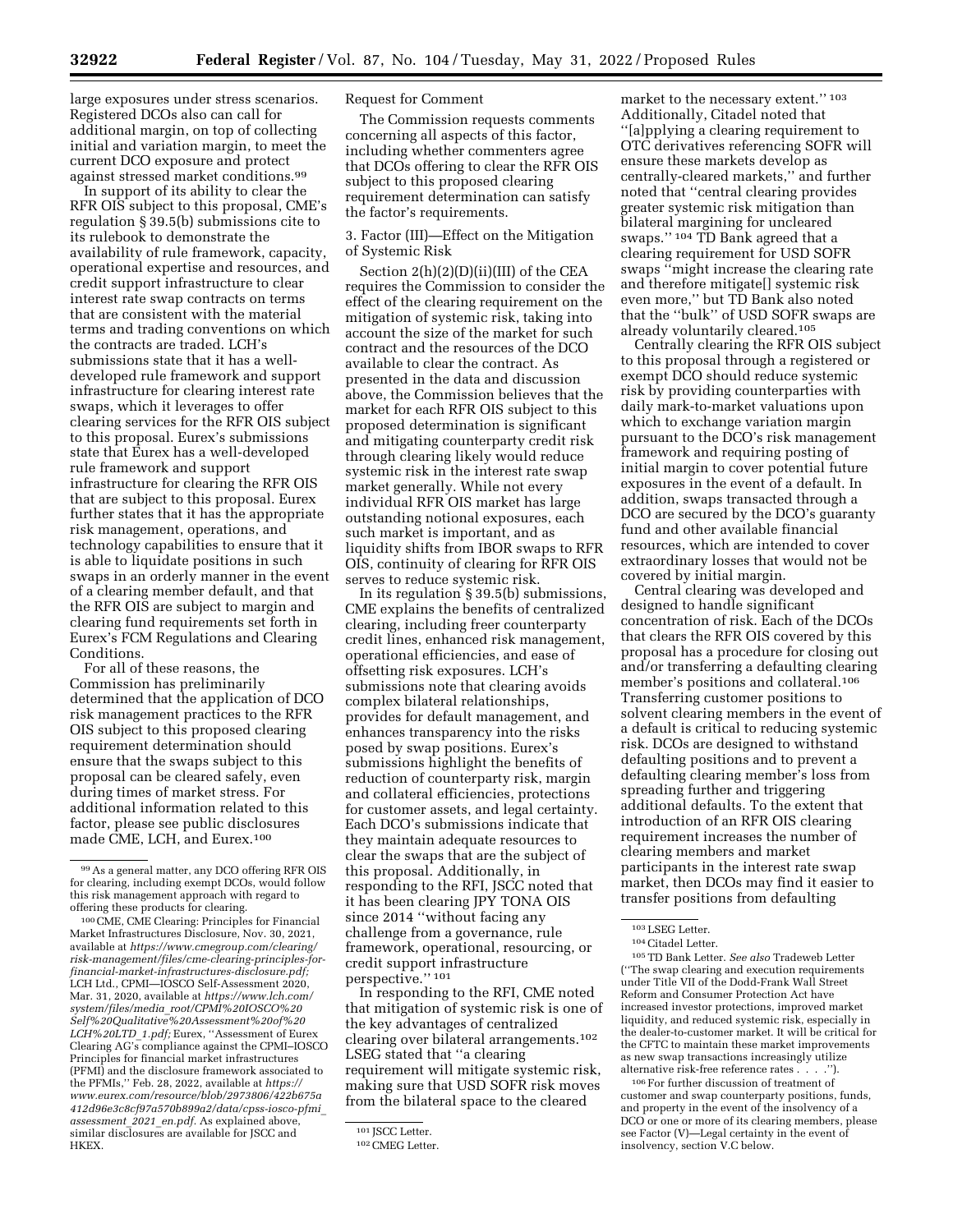clearing members if there is a larger pool of potential clearing members to receive the positions.107

Each DCO has experience risk managing interest rate swaps, and the Commission believes that the DCOs have the necessary financial resources available to clear the RFR OIS that are the subject of this proposal. Accordingly, the Commission believes that these DCOs would be able to manage the risk posed by clearing the new RFR OIS that would be required to be cleared by virtue of this proposal.

In addition, the Commission believes that the central clearing of the RFR OIS that are to be added under this proposal should serve to mitigate counterparty credit risk, thereby potentially reducing systemic risk. Having considered the likely effect on the mitigation of systemic risk, the Commission is proposing to add these RFR OIS to the clearing requirement.

#### Request for Comment

The Commission requests comments concerning the proposal to add these RFR OIS to the clearing requirement, with regard to the possible reduction of systemic risk.

How, if at all, should the Commission consider the ongoing implementation of uncleared swap margin requirements for swap dealers in assessing this factor?

4. Factor (IV)—Effect on Competition

Section 2(h)(2)(D)(ii)(IV) of the CEA requires the Commission to take into account the effect on competition, including appropriate fees and charges applied to clearing. Of particular concern to the Commission is whether this proposed determination would harm competition by creating, enhancing, or entrenching market power in an affected product or service market, or facilitating the exercise of market power.108 Market power is viewed as the ability to raise prices, including clearing fees and charges, reduce output, diminish innovation, or otherwise harm customers as a result of diminished competitive constraints or incentives.109

The Commission has identified one putative service market as potentially

affected by this proposed clearing determination: A DCO service market encompassing those clearinghouses that currently clear the RFR OIS subject to this proposal.110 The Commission recognizes that this proposed clearing requirement potentially could impact competition within the affected market. Of particular importance to whether any such impact is positive or negative, is: (1) Whether the demand for these clearing services and swaps is sufficiently elastic that a small but significant price increase above competitive levels would prove unprofitable because users of the interest rate swap products and DCO clearing services would substitute other clearing services coexisting in the same market(s); and (2) the potential for new entry into this market. The availability of substitute clearing services to compete with those encompassed by this proposed determination, and the likelihood of timely, sufficient new entry in the event prices do increase above competitive levels, each operate independently to constrain anticompetitive behavior.

Any competitive import likely would stem from the fact that the proposed determination and regulations would remove the alternative of not clearing for RFR OIS subject to this proposal. The proposed determination would not specify who may or may not compete to provide clearing services for the RFR OIS subject to this proposal, as well as those not required to be cleared.

Removing the choice to enter into a swap without submitting it for clearing under this proposed rulemaking is not determinative of negative competitive impact. Other factors, including the availability of other substitutes within the market or potential for new entry into the market, may constrain market power. The Commission does not foresee that the proposed determination constructs barriers that would deter or impede new entry into a clearing services market,<sup>111</sup> and the Commission anticipates that a determination to modify the clearing requirement for interest rate swaps could foster an

environment conducive to new entry. For example, the proposed clearing determination is likely to reinforce, if not encourage, growth in demand for clearing services. Demand growth, in turn, can enhance the sales opportunity, a condition hospitable to new entry.112 Moreover, to the extent that there are high rates of voluntary clearing in the RFR OIS subject to this proposed determination already, a regulatory requirement to clear such swaps would provide additional certainty that those high rates of clearing would remain constant.

Respondents to the RFI who provided feedback regarding the potential effect on competition due to a modified clearing requirement did not identify any potential negative effects. For instance, Citadel stated that applying a clearing requirement to OTC derivatives referencing USD SOFR would increase liquidity and competition, citing, among other research, a study that found that ''the Commission's clearing and trading reforms led to a significant reduction in execution costs in the USD interest rate swap market, with market participants saving as much as \$20 million–\$40 million per day.'' 113 LSEG, Eurex, JSCC, and TD Bank also did not identify potential competition-related concerns.114

114LSEG Letter (''LCH does not believe that adopting a clearing requirement for a new product that references an alternative reference rate, or expanding the scope of an existing clearing requirement to cover additional maturities would create conditions that increase or facilitate an exercise of market power over clearing services by any DCO. Any clearing requirement that applies equally to all DCOs that provide clearing services for a product would not adversely affect competition.''); Eurex Letter (''Eurex Clearing believes there is healthy competition currently in the market for the clearing of swaps referencing the RFRs and, previously, the LIBORs. Eurex Clearing does not believe that adopting a clearing requirement for a new product that references an RFR or expanding the scope of the Clearing Requirement to cover additionally maturities would cause [adverse effects related to competition or an increase in the cost of clearing services].''); JSCC Letter (''In relation to TONA OIS, it has been accepted for clearing at 3 registered DCOs . Therefore, we believe that replacing JPY–LIBOR with TONA OIS would not change (i) the existing competition for clearing services of JPY swaps nor (ii) the cost of clearing services, in any regard.''); and TD Bank Letter (''We do not perceive these issues [related to adverse competitive effects or increasing costs of clearing services] to come'' as a result of a clearing requirement for a new product Continued

<sup>107</sup>The Commission recognizes that with high rates of voluntary clearing RFR OIS at this time, the prospect of adding additional clearing members and market participants in these swaps is limited.<br><sup>108</sup> First Determination, 77 FR at 74313; Second

Determination, 81 FR at 71220.

<sup>109</sup>First Determination, 77 FR at 74313 (discussing market power as described under U.S. Department of Justice guidelines). *See generally*  U.S. Department of Justice and the Federal Trade Commission, Horizontal Merger Guidelines (Horizontal Merger Guidelines) at section 1 (Aug. 19, 2010), available at *[https://www.justice.gov/sites/](https://www.justice.gov/sites/default/files/atr/legacy/2010/08/19/hmg-2010.pdf) [default/files/atr/legacy/2010/08/19/hmg-2010.pdf.](https://www.justice.gov/sites/default/files/atr/legacy/2010/08/19/hmg-2010.pdf)* 

<sup>110</sup>First Determination, 77 FR at 74298; Second Determination, 81 FR at 71220. The DCO service market includes the registered and exempt DCOs that currently offer RFR OIS for clearing.

<sup>111</sup>That said, the Commission recognizes that (1) to the extent the clearing services market for the interest rate swaps identified in this proposal, after foreclosing uncleared swaps, would be limited to a concentrated few participants with highly aligned incentives, and (2) the clearing services market is insulated from new competitive entry through barriers (*e.g.,* high sunk capital cost requirements, high switching costs to transition from embedded incumbents, and access restrictions), the proposed determination could have a negative competitive impact by increasing market concentration.

<sup>112</sup>*See, e.g.,* Horizontal Merger Guidelines, section 9.2 (entry likely if it would be profitable which is in part a function of "the output level the entrant is likely to obtain").

<sup>113</sup>Citadel Letter (citing Staff Working Paper No. 580 ''Centralized trading, transparency and interest rate swap market liquidity: evidence from the implementation of the Dodd-Frank Act,'' Bank of England, Jan. 2016, available at *[http://www.bankof](http://www.bankofengland.co.uk/research/Documents/workingpapers/2016/swp580.pdf) [england.co.uk/research/Documents/workingpapers/](http://www.bankofengland.co.uk/research/Documents/workingpapers/2016/swp580.pdf) [2016/swp580.pdf](http://www.bankofengland.co.uk/research/Documents/workingpapers/2016/swp580.pdf)*).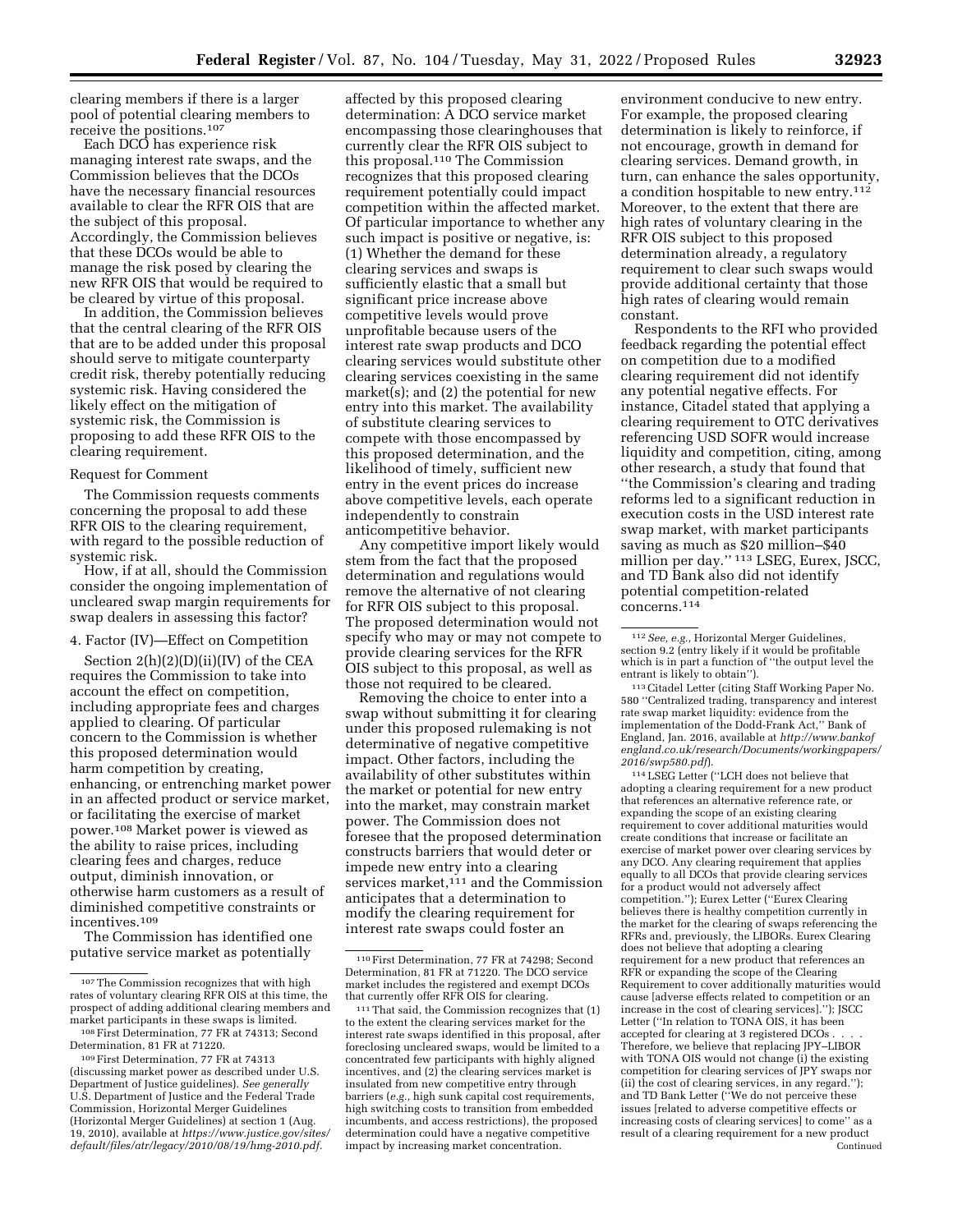#### Request for Comment

The Commission requests comment on the extent to which: (1) Entry barriers currently do or do not exist with respect to a clearing services market for the RFR OIS to be added to the clearing requirement under this proposal; (2) the proposed determination may lessen or increase these barriers; and (3) the proposed determination otherwise may encourage, discourage, facilitate, and/or dampen new entry into the market. In addition to what is noted above, the Commission requests comment, and quantifiable data, on whether the required clearing of any or all of the RFR OIS to be added to the clearing requirement under this proposal will generate conditions that create, increase, or facilitate an exercise of: (1) Clearing services market power in CME, LCH, Eurex, and/or any other clearing service market participant, including conditions that would dampen competition for clearing services and/or increase the cost of clearing services, and/or (2) market power in any product markets for interest rate swaps, including conditions that would dampen competition for these product markets and/or increase the cost of RFR OIS to be added to the clearing requirement under this proposal. The Commission seeks comment, and quantifiable data, on the likely cost increases associated with clearing, particularly those fees and charges imposed by DCOs, and the effects of such increases on counterparties currently participating in the market.

The Commission also requests comment regarding whether commenters have any concerns regarding access to clearing services in the market for any RFR OIS subject to this proposed determination.

#### 5. Factor (V)—Legal Certainty in the Event of Insolvency

Section  $2(h)(2)(D)(ii)(V)$  of the CEA requires the Commission to take into account the existence of reasonable legal certainty in the event of the insolvency of the relevant DCO or one or more of its clearing members with regard to the treatment of customer and swap counterparty positions, funds, and property. The Commission is proposing this clearing requirement determination based on its view that there is reasonable legal certainty with regard to the treatment of customer and swap counterparty positions, funds, and property in connection with cleared swaps, including the RFR OIS subject to

this proposal, in the event of the insolvency of the relevant DCO or one or more of the DCO's clearing members.

The Commission believes that, in the case of a clearing member insolvency at CME, where the clearing member is the subject of a proceeding under the U.S. Bankruptcy Code, subchapter IV of Chapter 7 of the U.S. Bankruptcy Code (11 U.S.C. 761–767) along with parts 22 and 190 of the Commission's regulations would govern the treatment of customer positions.115 Pursuant to section 4d(f) of the CEA, 7 U.S.C. 4d(f), a clearing member accepting funds from a customer to margin a cleared swap must be a registered futures commission merchant (FCM). Pursuant to 11 U.S.C. 761–767 and part 190 of the Commission's regulations, the customer's interest rate swap positions, carried by an insolvent FCM, would be deemed ''commodity contracts.'' 116 As a result, neither a clearing member's bankruptcy nor any order of a bankruptcy court could prevent CME from closing out/liquidating such positions. However, customers of clearing members would have priority over all other claimants with respect to customer funds that had been held by the defaulting clearing member to margin swaps, such as the RFR OIS subject to this proposal.<sup>117</sup> Thus, customer claims would have priority over proprietary claims and general creditor claims. Customer funds would be distributed to swap customers, including interest rate swap customers, in accordance with Commission regulations and section 766(h) of the Bankruptcy Code. Moreover, the Bankruptcy Code and the Commission's rules thereunder (in particular 11 U.S.C. 764(b) and 17 CFR 190.07) permit the transfer of customer positions and collateral to solvent clearing members.

Similarly, 11 U.S.C. 761–767 and part 190 would govern the bankruptcy of a DCO where the DCO is the subject of a proceeding under the U.S. Bankruptcy Code, in conjunction with DCO rules providing for the termination of outstanding contracts and/or return of

remaining clearing member and customer property to clearing members.

With regard to LCH, the Commission understands that in general the default of an LCH clearing member would be governed by LCH's rules, and LCH would be permitted to close out and/or transfer positions of a defaulting clearing member. The Commission further understands that, under applicable law, LCH's rules governing a clearing member default would supersede insolvency laws in the clearing member's jurisdiction. For an FCM based in the United States and clearing at LCH, the applicable law as a general matter, would be the U.S. Bankruptcy Code and part 190 of the Commission's regulations. According to LCH's regulation § 39.5(b) submissions, the insolvency of LCH itself would be governed by English insolvency law, which protects the enforceability of the default-related provisions of LCH's rulebook, including in respect of compliance with applicable provisions of the U.S. Bankruptcy Code and part 190 of the Commission's regulations. LCH has obtained, and made available to the Commission, legal opinions that support the existence of such legal certainty in relation to the protection of customer and swap counterparty positions, funds, and property in the event of the insolvency of one or more of its clearing members.118

On December 20, 2018, the Commission issued permission for Eurex to begin clearing swap transactions on behalf of customers of FCMs.119 According to Eurex's regulation § 39.5(b) submissions, Eurex observes the PFMI. Eurex represented that in February 2015, it published an assessment of its compliance with the PFMI, which was reviewed and validated by an independent outside auditor. The assessment concluded that Eurex fully complies with the PFMI, and Eurex's default management

that references an alternative reference rate or expanding the scope of the clearing requirement to cover additional maturities).

<sup>115</sup>An FCM or DCO also may be subject to resolution under Title II of the Dodd-Frank Act to the extent it would qualify as a covered financial company (as defined in section 201(a)(8) of the Dodd-Frank Act). Under Title II, different rules would apply to the resolution of an FCM or DCO. Discussion in this section relating to what might occur in the event an FCM or DCO defaults or becomes insolvent describes procedures and powers that exist in the absence of a Title II receivership.

<sup>116</sup> If an FCM is registered as a broker-dealer, certain issues related to its insolvency proceeding would be governed by the Securities Investor Protection Act, as well.

<sup>117</sup>Claims seeking payment for the administration of customer property would share this priority.

<sup>118</sup>Letters of counsel on file with the Commission.

<sup>119</sup>Commission Letter Nos. 18–30, 18–31, and 18–32. Additionally, in responding to the RFI, Eurex noted that, with respect to Eurex clearing members that are FCMs and that clear swaps under Eurex's U.S. regulatory framework, Eurex's FCM Regulations ''foresee a clear process for a potential porting of client-related transactions to a replacement clearing member following the termination of a clearing member.'' Eurex Letter. In the event that the termination is based on an Insolvency Termination Event, as defined in Eurex's FCM Regulations, Eurex will seek to coordinate with the CFTC and bankruptcy trustee with respect to porting the positions. This procedure applies to all cleared products. However, Eurex noted that following IBOR conversion events, it no longer clears any trades where obtaining new GBP LIBOR, JPY LIBOR, or CHF LIBOR fixings (or reliance on the relevant fallback provisions) would be necessary. *Id.*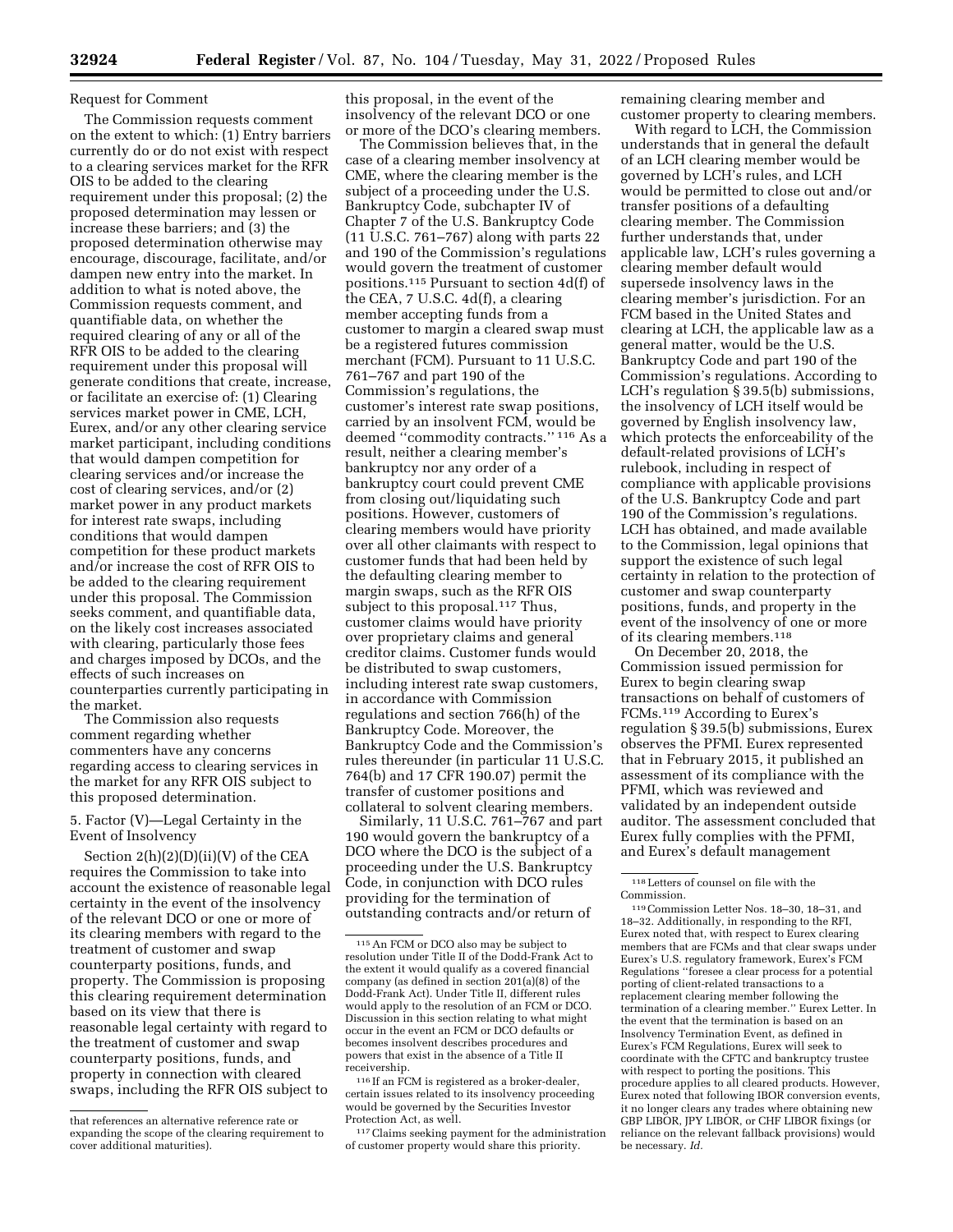procedures were assessed to be certain in the event of its or a clearing member's insolvency with regard to the treatment of customer and counterparty positions and collateral. Such certainty continues to be reflected in Eurex's most recent PFMI assessment.120 According to Eurex's regulation § 39.5(b) submissions, a potential insolvency of Eurex Clearing, and the operation of default management procedures under Eurex's Clearing Conditions, would be governed by German law, with the exception of certain FCM Regulations and Clearing Conditions that relate to cleared swaps customer collateral that are governed by U.S. law.121

Finally, as exempt DCOs, JSCC and HKEX demonstrate they are subject to ongoing comparable, comprehensive supervision by their home country regulator with regard to legal certainty in the event of insolvency.122 Both exempt DCOs maintain disclosures discussing the ways in which they comply with the PFMI, including principles related to legal certainty in the event of insolvency.123 Principle 1 of the PFMI provides that a CCP should have a well-founded, clear, transparent, and enforceable legal basis for each material aspect of its activities, in all relevant jurisdictions.124 Among other key considerations for this factor, ''[t]he legal basis should provide a high degree of certainty for each material aspect of an FMI's activities in all relevant jurisdictions.'' 125 The PFMI also provide that a CCP should have effective and clearly defined rules and

<sup>121</sup> For example, in the case of an insolvency termination event, as defined in Eurex's Clearing Conditions, the relevant FCM clearing member would be subject to an insolvency proceeding pursuant to applicable U.S. law, and Eurex would seek to coordinate with the Commission and the bankruptcy trustee (or comparable person responsible for administering the proceeding) with respect to the transfer of FCM client transactions and eligible margin assets allocated to the relevant FCM client. *Id.* at 100.

122Exempt DCOs are not permitted to clear swaps for U.S. customers pursuant to regulation § 39.6(b)(1). Accordingly, this discussion of JSCC's and HKEX's insolvency regimes does not address issues related to U.S. customer clearing.

123 JSCC, Principles for Financial Market Infrastructures Disclosure, Mar. 31, 2021, available at *[https://www.jpx.co.jp/jscc/en/company/](https://www.jpx.co.jp/jscc/en/company/cimhll0000000osu-att/JSCC_PFMI_Disclosure_20210331_EN.pdf) [cimhll0000000osu-att/JSCC](https://www.jpx.co.jp/jscc/en/company/cimhll0000000osu-att/JSCC_PFMI_Disclosure_20210331_EN.pdf)*\_*PFMI*\_*Disclosure*\_ *[20210331](https://www.jpx.co.jp/jscc/en/company/cimhll0000000osu-att/JSCC_PFMI_Disclosure_20210331_EN.pdf)*\_*EN.pdf;* and HKFE Clearing Corporation Limited, Principles for Financial Market Infrastructures Disclosure, Feb. 2021, available at *[https://www.hkex.com.hk/-/media/HKEX-Market/](https://www.hkex.com.hk/-/media/HKEX-Market/Services/Clearing/Listed-Derivatives/PFMI/HKCC_PFMI_Disclosure_Feb2021.pdf?la=en)  [Services/Clearing/Listed-Derivatives/PFMI/HKCC](https://www.hkex.com.hk/-/media/HKEX-Market/Services/Clearing/Listed-Derivatives/PFMI/HKCC_PFMI_Disclosure_Feb2021.pdf?la=en)*\_ *PFMI*\_*Disclosure*\_*[Feb2021.pdf?la=en.](https://www.hkex.com.hk/-/media/HKEX-Market/Services/Clearing/Listed-Derivatives/PFMI/HKCC_PFMI_Disclosure_Feb2021.pdf?la=en)* 

124PFMI, Principle 1.

procedures to manage a participant default.126 JSCC's and HKEX's PFMI disclosures provide, among other information, a discussion of the applicable law and legal basis for their clearing activities, as well as the way in which their rules address insolvency events.127

Lastly, JSCC has provided information regarding how it would address a default by a clearing member under its rules,128 including information regarding the treatment of certain RFR swaps for default management purposes. Specifically, in its responses to the RFI, JSCC described the process by which it offered TIBOR–TONA basis swaps as a way to transition away from IBOR swaps without incident.129

#### Request for Comment

The Commission requests comment regarding all aspects of this factor, including whether there is reasonable legal certainty, in the event of an insolvency of CME, LCH, Eurex, or one or more of any of these DCOs' clearing members, with regard to the treatment of customer and swap counterparty positions, funds, and property.

The Commission requests comment on whether U.S. swap counterparties have concerns about the applicability of any non-U.S. jurisdiction's law to U.S. persons clearing swaps at DCOs located outside of the United States.

The Commission requests comment regarding legal certainty with respect to an event of an insolvency for an exempt DCO, such as JSCC or HKEX, particularly with regard to the treatment of swap counterparty positions, funds, and property.

#### **VI. Proposed Implementation Schedule and Compliance Dates**

The Commission phased in compliance with the First Determination according to the schedule contained in regulation § 50.25.130

127 JSCC, Principles for Financial Market Infrastructures Disclosure, Mar. 31, 2021, at 19–24, 83–91, available at *[https://www.jpx.co.jp/jscc/en/](https://www.jpx.co.jp/jscc/en/company/cimhll0000000osu-att/JSCC_PFMI_Disclosure_20210331_EN.pdf) [company/cimhll0000000osu-att/JSCC](https://www.jpx.co.jp/jscc/en/company/cimhll0000000osu-att/JSCC_PFMI_Disclosure_20210331_EN.pdf)*\_*PFMI*\_ *[Disclosure](https://www.jpx.co.jp/jscc/en/company/cimhll0000000osu-att/JSCC_PFMI_Disclosure_20210331_EN.pdf)*\_*20210331*\_*EN.pdf;* and HKFE Clearing Corporation Limited, Principles for Financial Market Infrastructures Disclosure, Feb. 2021, at 20– 21, 58–60, available at *[https://www.hkex.com.hk/-/](https://www.hkex.com.hk/-/media/HKEX-Market/Services/Clearing/Listed-Derivatives/PFMI/HKCC_PFMI_Disclosure_Feb2021.pdf?la=en) [media/HKEX-Market/Services/Clearing/Listed-](https://www.hkex.com.hk/-/media/HKEX-Market/Services/Clearing/Listed-Derivatives/PFMI/HKCC_PFMI_Disclosure_Feb2021.pdf?la=en)[Derivatives/PFMI/HKCC](https://www.hkex.com.hk/-/media/HKEX-Market/Services/Clearing/Listed-Derivatives/PFMI/HKCC_PFMI_Disclosure_Feb2021.pdf?la=en)*\_*PFMI*\_*Disclosure*\_ *[Feb2021.pdf?la=en.](https://www.hkex.com.hk/-/media/HKEX-Market/Services/Clearing/Listed-Derivatives/PFMI/HKCC_PFMI_Disclosure_Feb2021.pdf?la=en)* 

128See JSCC's relevant PFMI disclosures. 129 JSCC Letter (stating that, for default management purposes, TIBOR–TONA basis swaps will be treated in the same manner as cleared JPY TONA OIS. JSCC noted that creation of these basis swaps was a temporary measure and the basis swaps will expire at the settlement of the rates that were fixed prior to the end of 2021).

130Swap Transaction Compliance and Implementation Schedule: Clearing Requirement

Under this schedule, compliance was phased in by the type of market participant entering into a swap subject to the First Determination. The phase-in occurred over a 270-day period following publication of the final rule in the **Federal Register**. The Commission also phased in compliance with the Second Determination according to the schedule contained in regulation § 50.26. However, the Commission decided to adopt one compliance date for all market participant types, because many market participants were already clearing the products subject to the determination and the Commission had already adopted a clearing requirement determination for the interest rate swap class.131 The Commission decided to tie the compliance date for each product to the first compliance date for a market participant in a non-U.S. jurisdiction.<sup>132</sup>

Importantly, DCOs have largely completed IBOR swap conversions. Many market participants already clear the RFR OIS subject to this proposed determination. Several other jurisdictions are requiring, or are anticipated to soon require, clearing of these swaps. While some responses to the RFI recommended that the Commission proceed through an interim final rule process,<sup>133</sup> other responses asked for longer periods of time for market participants to comment on proposed rules, and come into compliance with proposed rule changes.134 LSEG recommended that the effective date be set ''not too far from the completion of the Commission's review'' in order to ''reduce uncertainty in the market and limit the risk of bifurcation of liquidity between the cleared and uncleared market for the LIBOR rates that ceased on December 31, 2021 and their respective replacement rates." 135

Recognizing all these factors, the Commission proposes to adopt one compliance date for all market participant types and amend regulation § 50.26 to reflect that the compliance date shall be 30 days after publication of the final rule in the **Federal Register**.

Under Section 2(h) of the CEA, 77 FR 44441 (July 30, 2012).

132 *Id.* at 71227—71228.

134 ICI Letter (requesting a 90-day comment period); ISDA Letter (''Members request a minimum of 6 months' notice to implement new [clearing requirement]''); ACLI Letter (''To ensure a smooth implementation of any expanded clearing requirement, a minimum of six months should be provided between the adoption of an expanded clearing requirement and the effective date of the requirement, to give market participants time to ready systems and processes.'').

135LSEG Letter.

<sup>120</sup>Eurex Clearing AG, Assessment of Eurex Clearing AG's compliance against the PFMI and disclosure framework associated to the PFMI, available at *[https://www.eurex.com/resource/blob/](https://www.eurex.com/resource/blob/2446522/22f4869a8649f15b54a1e86bf635c63c/data/cpss-iosco-pfmi_assessment_2020_en.pdf)  [2446522/22f4869a8649f15b54a1e86bf635c63c/](https://www.eurex.com/resource/blob/2446522/22f4869a8649f15b54a1e86bf635c63c/data/cpss-iosco-pfmi_assessment_2020_en.pdf) [data/cpss-iosco-pfmi](https://www.eurex.com/resource/blob/2446522/22f4869a8649f15b54a1e86bf635c63c/data/cpss-iosco-pfmi_assessment_2020_en.pdf)*\_*assessment*\_*2020*\_*en.pdf.* 

<sup>125</sup>PFMI, Principle 1, Key consideration 1.

<sup>126</sup>PFMI, Principle 13.

<sup>131</sup>Second Determination, 81 FR at 71227.

<sup>133</sup>*E.g.,* Tradeweb Letter; Citadel Letter.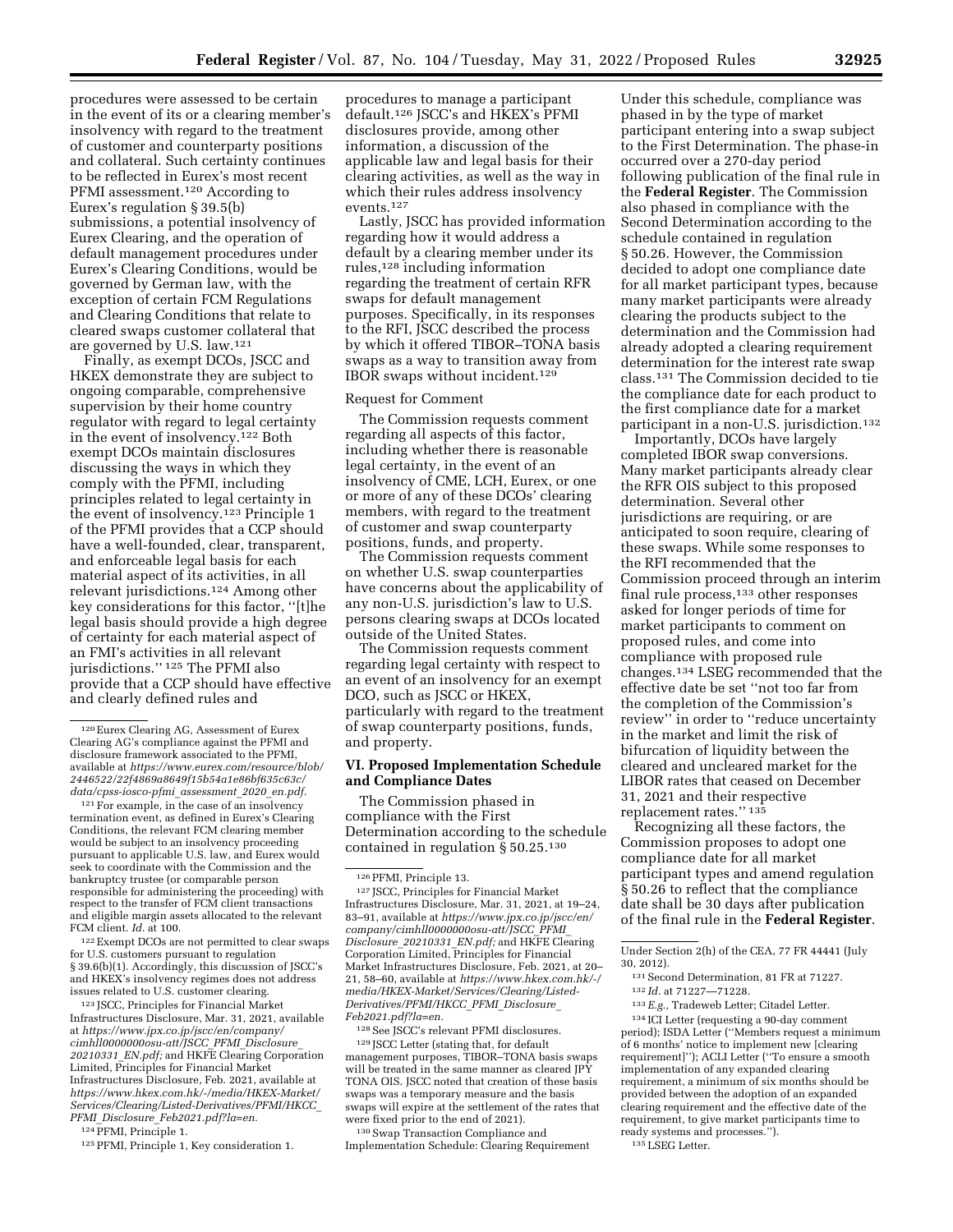If the clearing requirement compliance date falls on a Saturday, Sunday, or U.S. Federal public holiday, the compliance date will be the next available business day. No compliance date will be set on a day when markets are not open in the United States.

As a technical amendment, because the Commission is proposing to remove certain interest rate swaps from regulation § 50.4, it is also proposing to remove those same swaps from regulation § 50.26. The Commission is proposing this change for consistency and to eliminate any confusion that might arise if different swap products are included in §§ 50.4 and 50.26. Additionally, the Commission proposes technical revisions related to the formatting of the table of compliance dates for required clearing of credit default swaps in regulation § 50.26.

#### Request for Comment

The Commission requests comment on whether setting a compliance date 30 days after publication of the final rule in the **Federal Register** provides market participants with sufficient notice and opportunity to comply with this proposed determination.

#### **VII. Cost Benefit Considerations**

#### *A. Statutory and Regulatory Background*

Proposed revised regulation § 50.4(a) identifies certain swaps that would be required to be cleared under section 2(h)(1)(A) of the CEA in addition to those currently required to be cleared by existing regulations §§ 50.2 and 50.4(a), and removes certain other swaps currently required to be cleared from the clearing requirement. The proposed clearing requirement amendments are designed to update the Commission's regulations in light of the interest rate swap market's move away from use of swaps referencing IBORs to swaps referencing RFRs. At the current time, most RFR OIS are being cleared voluntarily so the proposed regulation largely serves to ensure that the swap market under the Commission's jurisdiction continues to clear all RFR OIS subject to this proposal. The continued central clearing of RFR OIS may limit the counterparty risk associated with such swaps, thereby mitigating the possibility of such risks having a systemic impact, which might cause or exacerbate instability in the financial system. In addition, required clearing of RFR OIS would reflect the global effort to rely on benchmark rates that are less susceptible to manipulation.

The Commission believes this proposal is consistent with the principle

that the use of central clearing can reduce systemic risk, which was one of the fundamental premises of the Dodd-Frank Act and the 2009 commitments by the G20 nations. The following discussion is a consideration of the costs and benefits of the Commission's proposed actions pursuant to the regulatory requirements discussed above.

#### *B. Overview of Swap Clearing*

#### . How Clearing Reduces Risk

When a bilateral swap is cleared, the DCO becomes the counterparty to each original swap counterparty. This arrangement mitigates counterparty risk to the extent that the DCO may be a more creditworthy counterparty than the original swap counterparties. Central clearing reduces the interconnectedness of market participants' swap positions because the DCO, an independent third party that takes no market risk, guarantees the collateralization of swap counterparties' exposures. DCOs have demonstrated resilience in the face of past market stress.

The Commission anticipates that DCOs will continue to be some of the most creditworthy swap counterparties because, among other things, they are able to monitor and manage counterparty risk effectively through (1) collection of initial and variation margin associated with outstanding swap positions; (2) marking positions to market regularly, usually multiple times per day, and issuing margin calls when the margin in a customer's account has dropped below predetermined levels that the DCO sets; (3) adjusting the amount of margin that is required to be held against swap positions in light of changing market circumstances, such as increased volatility in the underlying product; and (4) closing out swap positions if margin calls are not met within a specified period of time.

2. The Clearing Requirement and Role of the Commission

With the passage of the Dodd-Frank Act, Congress gave the Commission the responsibility for determining which swaps would be required to be cleared pursuant to section  $2(h)(1)(A)$  of the CEA. Since 2012, there is ample evidence that the interest rate swap market has been moving toward increased use of central clearing in response to both market incentives and clearing requirements.136 Now with the

IBOR transition completed for most LIBOR rates and with most RFR OIS already being voluntarily cleared, as discussed further below, it is possible that the effect of this proposal will be limited to ensuring that market participants continue to clear the RFR OIS subject to the proposal.137 The Commission has preliminarily determined that the costs and benefits related to the required clearing of the RFR OIS to be added under this proposal are attributable, in part to (1) Congress's stated goal of reducing systemic risk by, among other things, requiring clearing of swaps; and (2) the Commission's exercise of its discretion in selecting swaps or classes of swaps to achieve those ends.

#### *C. Consideration of the Costs and Benefits of the Commission's Actions*

#### 1. CEA Section 15(a)

Section 15(a) of the CEA requires the Commission to ''consider the costs and benefits'' of its actions before promulgating a regulation under the CEA or issuing certain orders.138 Section 15(a) further specifies that the costs and benefits shall be evaluated in light of five broad areas of market and public concern: (1) Protection of market participants and the public; (2) efficiency, competitiveness and financial integrity; (3) price discovery; (4) sound risk management practices; and (5) other public interest considerations (collectively referred to herein as the Section 15(a) Factors). Accordingly, the Commission considers the costs and benefits associated with the proposed determination in light of the Section 15(a) Factors. In the sections that follow, the Commission considers: (1) The costs and benefits of required clearing for the RFR OIS to be added under this proposed rule as well as the costs and benefits of removing certain swaps from required clearing; (2) the alternatives contemplated by the Commission and their costs and benefits; and (3) the impact of required clearing for the proposed swaps on the Section 15(a) Factors.

The Commission is considering these costs and benefits against a baseline of

<sup>136</sup> Second Determination, 81 FR at 71210; BIS, ''Statistical release: OTC derivatives at end-December 2020,'' May 12, 2021, at 4, Graph 4, available at *[https://www.bis.org/publ/otc](https://www.bis.org/publ/otc_hy2105.pdf)*\_

*[hy2105.pdf](https://www.bis.org/publ/otc_hy2105.pdf)* (charting central clearing rates for interest rate swaps from 2012 to 2020 and noting a particularly significant rise during the 2012–2015 period). *See also* CMEG Letter (discussing adoption of central clearing); CCP12 Letter (same).

<sup>137</sup> It is possible that some market participants would respond to the requirement that RFR OIS be cleared by decreasing their use of such swaps, particularly if the cost of clearing increases in the future relative to the cost of not clearing. Thus, there is some uncertainty regarding how the proposed rule will affect the quantity of swaps that are cleared. 138 7 U.S.C. 19(a).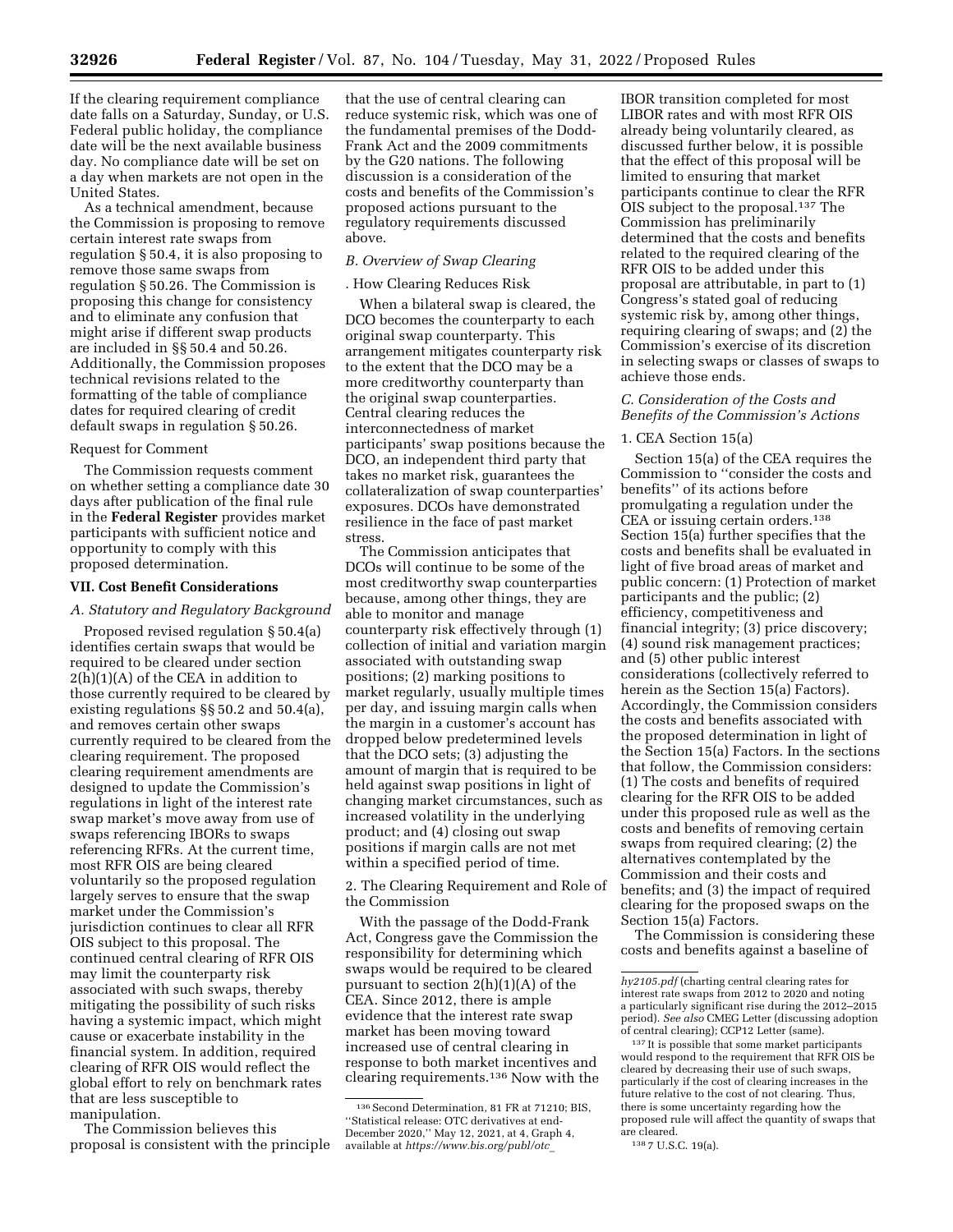the current set of interest rates swaps subject to the clearing requirement adopted under regulation § 50.4. This proposed determination would add certain RFR OIS to the clearing requirement and it would remove certain swaps referencing IBORs from the clearing requirement. In most cases, this would be a simultaneous exchange: As an IBOR swap is withdrawn from the clearing requirement, an RFR swap is added. However, in a few cases, there may be a delay, or even an overlap during which products referencing the IBOR rate and the RFR are both subject to the clearing requirement (*e.g.,* if the Commission adopts a clearing requirement for USD SOFR swaps 30 days after the publication of the final rule in the **Federal Register** and does not remove the clearing requirement for USD LIBOR swaps until July 1, 2023, then requirements to clear USD LIBOR swaps, including USD LIBOR fixed-tofloating swaps, would for a period of time coexist with requirements to clear USD SOFR OIS). As seen in Table 6 above, almost all transactions in interest rate swaps that would be subject to the proposed clearing requirement are cleared voluntarily today, so that the percentage of such swaps that would be cleared following implementation of the rule is unlikely to increase materially. The Commission's analysis below compares amendments in this proposed determination to the clearing requirement in effect today. The costs discussed recognize the current industry practice of high levels of RFR OIS clearing.

The Commission understands that the swap market functions internationally with (i) transactions that involve U.S. firms and DCOs occurring across different international jurisdictions; (ii) some entities organized outside of the United States that are, or may become, Commission registrants or registered entities; and (iii) some entities that typically operate both within and outside the United States and that follow substantially similar business practices wherever located. Where the Commission does not specifically refer to matters of location, this discussion of costs and benefits refers to the effects of the proposed regulations on all relevant swaps activity, whether based on their actual occurrence in the United States or on their connection with activities in, or effect on, commerce of the United States, pursuant to section 2(i) of the CEA.139

2. Costs and Benefits of Required Clearing Under the Proposed Determination

Market participants may incur certain costs in order to clear the RFR OIS to be added to the clearing requirement in the proposed rule. For example, to the extent that there are market participants entering into RFR OIS that are not already clearing interest rate swaps voluntarily or pursuant to the Commission's prior clearing requirement determinations, such market participants may incur certain startup and ongoing costs related to developing technology and infrastructure, updating or creating new legal agreements, service provider fees, and collateralization of the cleared positions.140 The costs of collateralization, on the other hand, are likely to vary depending on whether an entity is subject to the margin requirements for uncleared swaps 141 and capital requirements, and the differential between the cost of capital for the assets they use as collateral and the returns realized on those assets.

As noted in Table 6 above, almost all RFR OIS subject to this proposed determination are already cleared voluntarily, and market participants currently clearing RFR OIS already realize the benefits of clearing. Adoption of the proposed determination would ensure that the percentage of RFR OIS that are cleared would remain high in the future and that these benefits would continue to be realized. These benefits include reduced and standardized counterparty credit risk, increased transparency, and easier swap market access for market participants who are required to clear. Together, these benefits contribute significantly to the stability and efficiency of the financial system, but they are difficult to quantify with any degree of precision.

While there may be a benefit to removing certain swaps from required clearing, such as fewer costs to market participants who no longer have to

140These per-entity costs would vary widely depending on the needs of such market participants. Costs likely would be lower for market participants who already clear interest rate swaps covered by the Commission's prior clearing requirement determinations. The opposite would be true for market participants that start clearing because of the proposed determination. However, given the high rates of voluntary clearing, there are likely to be few, if any, new participants.

141The Commission's margin requirements for uncleared swaps are codified in subpart E of part 23 of the Commission's regulations.

submit such swaps to clearinghouses, in this instance, the reason the Commission is removing certain swaps referencing IBORs from the clearing requirement is because they are, with limited exceptions, no longer offered for clearing. The swap rates that the Commission is proposing to remove from the clearing requirement, other than USD LIBOR and SGD SOR–VWAP, should no longer be available or used by market participants, pursuant to broad international consensus and industry progress, as described above.142 Therefore, the Commission preliminarily believes that removing these swaps referencing IBORs from the clearing requirement would not impose additional costs on market participants and would result in the benefit of market and regulatory certainty. There may be no meaningful benefit to market participants from this removal because they generally cannot clear these swaps today. However, there may be benefits associated with the effort to reach broad consensus around the transition away from IBORs.

The Commission notes that any potential costs associated with the proposed determination should be viewed in light of the fact that each new swap that would be required to be cleared would stand in the place of a swap that is already subject to required clearing and that almost all of these swaps are cleared voluntarily.143 Liquidity tied to IBORs has shifted, and will continue to shift, to RFRs as those IBORs are discontinued or become nonrepresentative. That shift has occurred, and continues to occur, as a result of numerous market events, including DCO conversions of IBOR swaps to RFR swaps, the operation of contractual fallbacks, and new use of RFRs in parallel with declining liquidity in IBOR swaps. The RFR OIS subject to this proposal are already widely cleared so that the costs associated with clearing these swaps are already being incurred.144 Accordingly, the Commission anticipates that the additional cost of compliance for market participants would be *de minimis.* 

#### Request for Comment

The Commission requests comment concerning the costs of clearing

<sup>139</sup>Pursuant to section 2(i) of the CEA, activities outside of the United States are not subject to the swap provisions of the CEA, including any rules prescribed or regulations promulgated thereunder,

unless those activities either ''have a direct and significant connection with activities in, or effect on, commerce of the United States''; or contravene any rule or regulation established to prevent evasion of a CEA provision enacted under the Dodd-Frank Act. 7 U.S.C. 2(i).

<sup>142</sup> Indeed, as noted above, regulators in the United States have called on market participants to<br>cease new USD LIBOR activity.

 $143$  As noted above, while the Commission proposes to require clearing of USD SOFR and SGD SORA swaps effective 30 days after publication of the final rule in the **Federal Register**, the Commission proposes to remove USD LIBOR and SGD SOR–VWAP clearing requirements on a delayed basis, effective July 1, 2023. 144*See* section V.C above.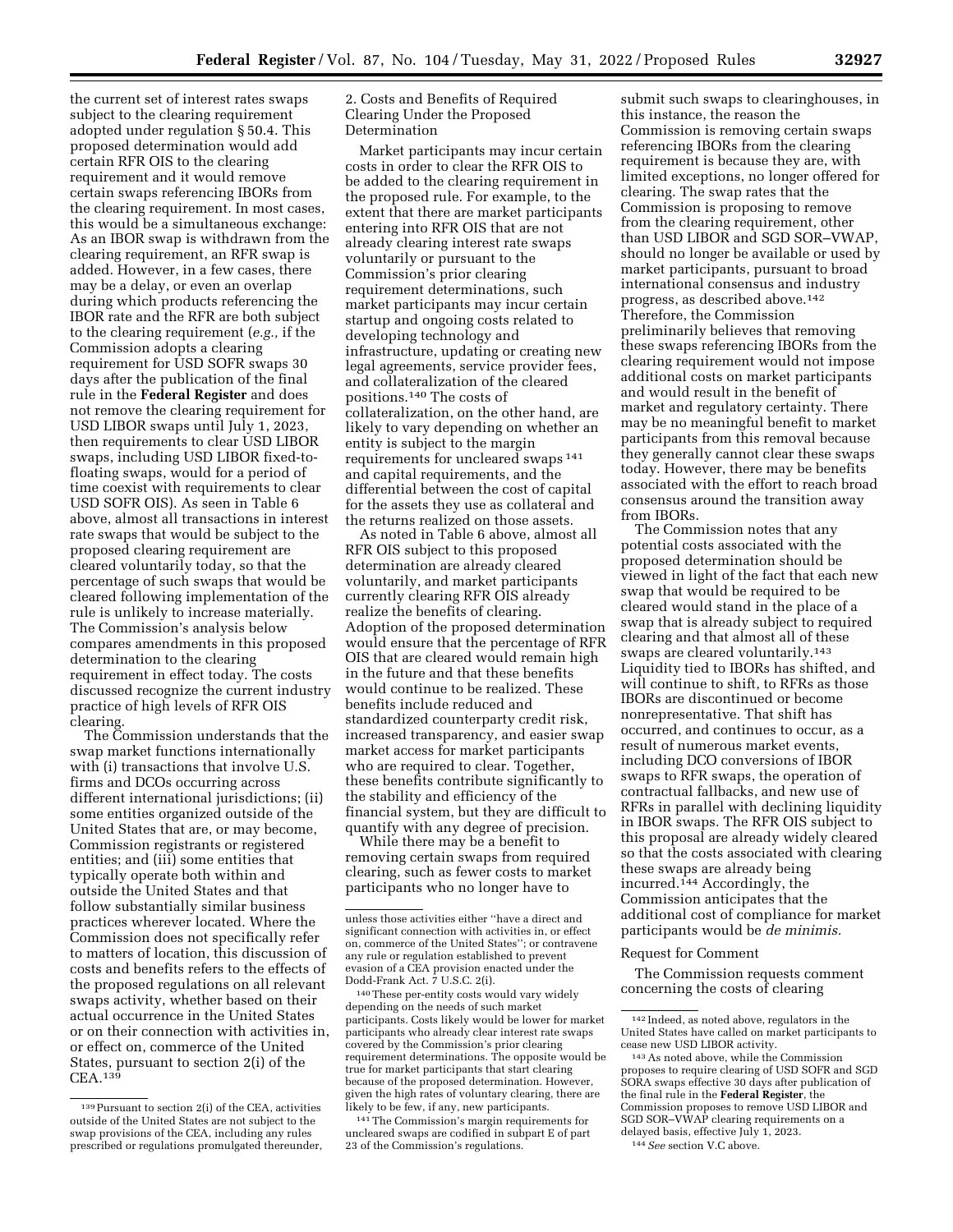described above for various market participants and the extent to which they are already being incurred. The Commission requests comment from both U.S. and non-U.S. swap counterparties that may be affected by the proposed determination.

a. Technology, Infrastructure, and Legal **Costs** 

Market participants already clearing swaps may incur costs in making necessary changes to technology systems to support the clearing required by the proposed rule if they are not yet clearing RFR OIS. To the extent that there are market participants who are not currently clearing RFR OIS, such market participants may incur costs if they need to implement technology to connect to FCMs that will clear their transactions.145 The costs are likely to depend on the specific business needs of each entity and therefore would vary widely among market participants. As a general matter, given that most market participants already will have undertaken the steps necessary to move away from the use of IBOR swaps in the cleared interest rate swap market, the burden associated with required clearing of RFR OIS should be minimal.146

With regard to costs, market participants who do not currently have established clearing relationships with an FCM will have to set up and maintain such a relationship in order to clear swaps that are required to be cleared. Market participants who transact a limited number of swaps per year likely will be required to pay monthly or annual fees that FCMs charge to maintain both the relationship and outstanding swap positions belonging to the customer. In addition, the FCM is likely to pass along fees

146*E.g.,* Tradeweb Letter (''In effect, the CFTC is not expanding the existing clearing determinations, rather it will be applying the existing IBOR determinations to contracts based on the new RFRs.''); Citadel Letter (''As noted above, OTC derivatives referencing SOFR are currently being cleared by DCOs in material volumes, demonstrating that the rule frameworks and operational infrastructure already exist to support a clearing requirement. Significant voluntary clearing demonstrates the confidence market participants have in the current DCO offerings.''); Eurex Letter (''Eurex Clearing does not believe that adopting a clearing requirement for swaps referencing SOFR would be any hindrance to trading activity in those swaps. Any such clearing requirements for the RFRs, if adopted, were already in effect for the IBOR-based rates being replaced.'').

charged by the DCO for establishing and maintaining open positions. It is likely that most market participants already will have had experience complying with prior clearing requirements and that the incremental burdens associated with clearing any of the new RFR OIS should be minimal, especially given that these products are intended to replace already widely cleared products.<sup>147</sup>

#### Request for Comment

The Commission requests comment, including any quantifiable data and analysis, on the changes that market participants will have to make to their technological and legal infrastructures in order to clear the RFR OIS that are subject to the proposed determination. In particular, the Commission requests comment concerning how many market participants, if any, may have to establish new relationships with FCMs, or significantly upgrade those relationships based on the inclusion of these new products to the clearing requirement.

b. Ongoing Costs Related to FCMs and Other Service Providers

In addition to costs associated with technological and legal infrastructures, market participants transacting in RFR OIS subject to the proposed determination will face ongoing costs associated with fees charged by FCMs. DCOs typically charge FCMs an initial transaction fee for each cleared interest rate swap its customers enter, as well as an annual maintenance fee for each open position. The Commission understands that customers that occasionally transact in swaps are typically required to pay a monthly or annual fee to each FCM.148 As noted, most RFR OIS transactions are already cleared, so that these costs are largely being incurred by market participants.

As discussed above, it is difficult to predict precisely how the proposed requirement to clear RFR OIS will promote the use of swap clearing, as compared to the use of clearing that would occur in the absence of the requirement. However, as presented in the data above, the use of voluntary clearing is so high that the percentage of swaps that would be cleared following adoption of the rule is unlikely to increase materially. Some RFR OIS will continue to be uncleared pursuant the exceptions and exemptions set out in subpart C of part 50 of the Commission's regulations. According to Table 6, the percentage of swaps that are cleared in USD SOFR is about 95 to 96 percent. The Commission estimates that about 96 percent of non-inter-affiliate trades in USD LIBOR fixed-to-floating IRS were cleared as of January 2022.<sup>149</sup> The Commission anticipates that a similar percentage of RFR OIS subject to this proposal would continue to be cleared following the determination given that subpart C of part 50 has not changed. Because the clearing percentages in Table 6 for non-USD RFR OIS are even higher than for SOFR OIS, the increase in clearing as a result of this rule also will likely be *de minimis.* Any increase in the use of clearing due to the proposed determination would lead in most cases to an incremental increase in the transaction costs noted above. However, because most market participants already will have undertaken the steps necessary to accommodate the clearing of swaps subject to required clearing, the Commission anticipates that the burden associated with clearing RFR OIS should be minimal.

#### Request for Comment

The Commission requests comment regarding the fee structures of FCMs in general, and in particular as they relate to the clearing of the types of RFR OIS covered by the proposed rule.

<sup>145</sup>The Commission does not have the information necessary to determine either the costs associated with entities that need to establish relationships with one or more FCMs or the costs associated with entities that already have relationships with one or more FCMs but need to revise their agreements. Commenters are requested to provide the necessary data where available.

<sup>147</sup> In responding to the RFI, TD Bank noted that the implementation of new clearing requirements to address the transition from IBORs to RFRs ''should not materially increase costs'' (but should be ''forecasted appropriately to allow firms to become operationally ready''). TD Bank Letter. JSCC noted that ''DCOs and market participants have already incurred significant costs to transition LIBOR swaps denominated in non-USD currencies to alternative reference rates'' and stated that JSCC ''[does] not believe there would be any additional costs to be borne by DCOs and market participants if the CFTC includes alternative reference rates, such as TONA OIS, in the Clearing Requirement.'' JSCC Letter. ISDA stated that ''[w]hile the changes in [the clearing requirement] will have a cost attached . these costs are part of the overall cost of LIBOR transition and spread across multiple jurisdictions.'' ISDA Letter. ISDA noted that for institutional clients, additional costs ''will be incremental as opposed to something completely new and potentially prohibitive,'' but also noted that ''[f]or smaller less sophisticated counterparties who do not have to currently clear, [a new clearing requirement] could be a significant cost that could deter them from hedging using swaps.'' *Id.* ISDA requested that the Commission ''not enact a [clearing requirement] . . . in a way that increases cost, for instance by providing [a] short notice period that would require the implementation of tactical solutions to meet short deadlines.'' *Id.* ACLI encouraged the Commission to ''consider whether the marginal risk mitigation benefits of an expanded clearing requirement outweigh the costs of compliance'' in light of uncleared swap margin rules. ACLI Letter.

<sup>148</sup>The Commission does not have current information regarding such fees; commenters are requested to provide the necessary data where available.

<sup>149</sup>This estimate is based on swaps transacted after the most recent revisions to subpart C of part 50 went into effect (on or after December 30, 2020) so it captures all applicable exemptions from the swap clearing requirement.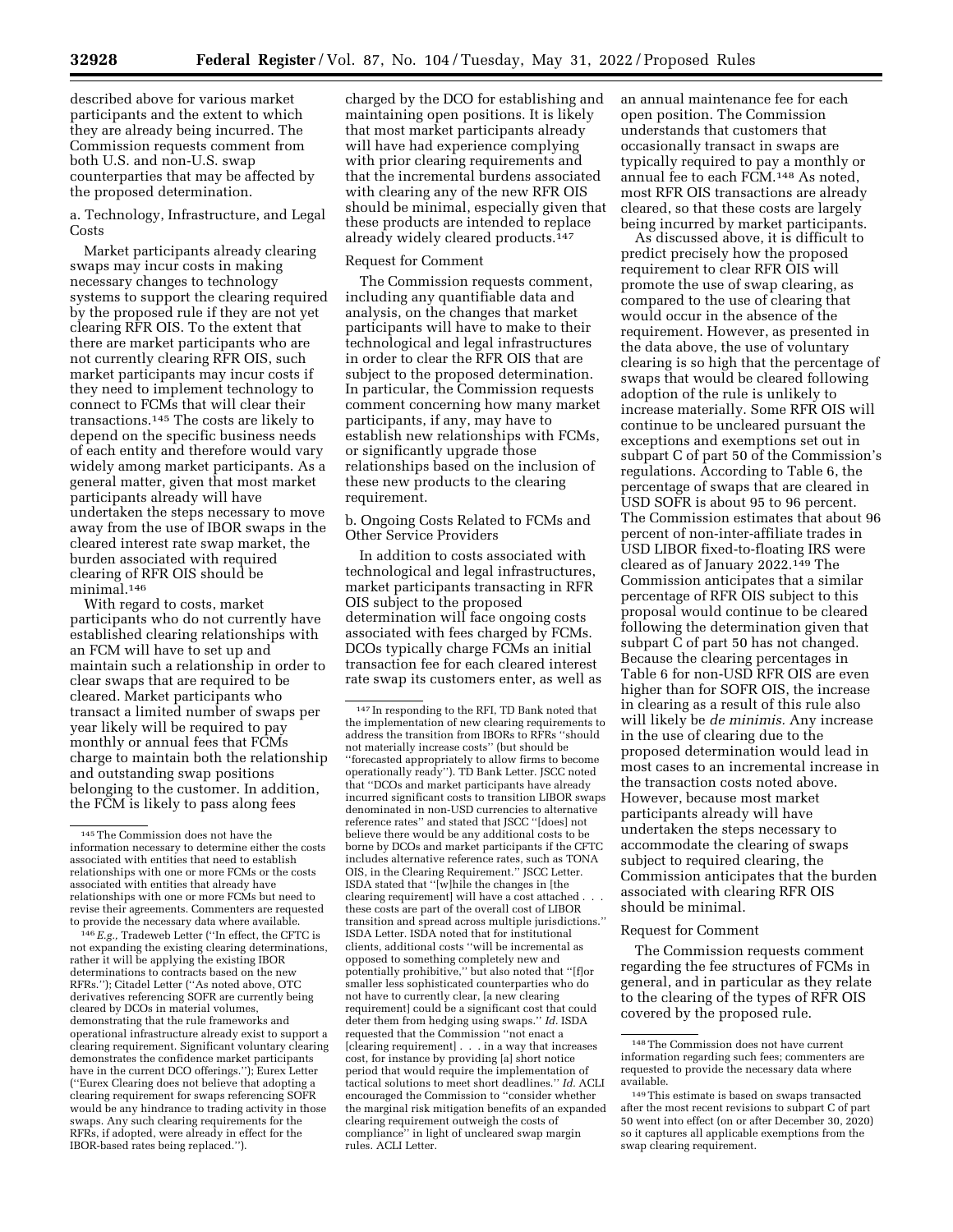#### c. Costs Related to Collateralization of Cleared Swap Positions

Market participants that enter into RFR OIS subject to the proposed rule will be required to post initial margin at a DCO. The Commission understands that the RFR OIS subject to this proposal are already being widely cleared on a voluntary basis, and so any additional amounts of initial margin that market participants would be required to post to a DCO as a result of the proposed determination likely would be relatively small. In reaching this preliminary view, the Commission considered situations where (1) uncleared RFR OIS may be otherwise collateralized; 150 (2) uncleared RFR OIS between certain SDs and ''financial end-users'' are, or will be, subject to initial and variation margin requirements under the Commission's margin regulations for uncleared swaps;  $151$  (3) the pricing of certain uncleared swaps may account for implicit contingent liabilities and counterparty risk; (4) not all RFR OIS will necessarily be eligible for clearing if they have terms that prevent them from being cleared; 152 and (5) certain entities may elect an exception or exemption from the clearing requirement.153

The Commission acknowledges that market participants who are not clearing voluntarily and not otherwise required to post margin or collateral may incur costs related to funding collateral once they are required to clear. The greater the funding cost relative to the rate of return on the asset used as initial margin, the greater the cost of procuring collateral.154 Quantifying this cost with any precision is challenging because different entities may have different funding costs and may choose assets with different rates of return.

#### Request for Comment

The Commission requests comments on all aspects of quantifying the cost of funding initial margin that would be required to be posted to a DCO pursuant to this proposed rule. In particular, the Commission requests comment on

funding costs that market participants may face due to interest rates on bonds issued by a sovereign nation that also issues the currency in which the RFR OIS subject to this proposed determination is denominated. CME, LCH, and Eurex accept as initial margin bonds issued by several sovereigns, and market participants may post such bonds as initial margin if the Commission adopts this proposed rule.

The Commission recognizes further that the new initial margin amounts that would be required to be posted to DCOs for cleared RFR OIS will, for entities required to post initial margin under the uncleared swap margin regulations, replace the initial margin amount that has been, or will be, required to be posted to their swap counterparties, pursuant to the uncleared swap margin regulations. The uncleared swap margin regulations require SDs and certain ''financial end-users'' to post and collect initial and variation margin for uncleared swaps, subject to various conditions and limitations.155

The Commission anticipates that the initial margin that would be required to be posted for a cleared swap to be added under this proposed determination would typically be less than the initial margin that would be required to be posted for uncleared swaps pursuant to the uncleared swap margin regulations. Whereas the initial margin requirement for cleared swaps must be established according to a margin period of risk of at least five days,156 under the uncleared swap margin regulations, the minimum initial margin requirement is set with a margin period of risk of 10 days or, under certain circumstances, less or no initial margin for interaffiliate transactions.<sup>157</sup> Phase-in of the initial margin requirements for uncleared swaps began on September 1, 2016, and will be fully implemented by September 1, 2022. The requirement for entities subject to uncleared swap margin regulations to exchange variation margin was fully implemented on March 1, 2017.

With respect to swaps that would be added to the clearing requirement under this proposed determination, but not subject to the uncleared swap margin regulations, the Commission believes that the new initial margin amounts to be deposited would displace costs that are currently embedded in the prices and fees for transacting the swaps on an uncleared and uncollateralized basis, rather than add a new cost. Entering into a swap is costly for any market participant because of the default risk posed by its counterparty. When a market participant faces a DCO, the DCO accounts for that counterparty credit risk by requiring the market participant to post collateral, and the cost of capital for the collateral is part of the cost that is necessary to maintain the swap position. When a market participant faces an SD or other counterparty in an uncleared swap, however, the uncleared swap contains an implicit line of credit upon which the market participant effectively draws when its swap position is out of the money. Typically, counterparties charge for this implicit line of credit in the spread they offer on uncollateralized, uncleared swaps.158 Additionally, because the counterparty credit risk that the implicit line of credit creates is the same as the counterparty risk that would result from an explicit line of credit provided to the same market participant, to a first order approximation, the charge for each should be the same as well.159 This means that the cost of capital for additional collateral posted as a consequence of requiring uncollateralized swaps to be cleared takes a cost that is implicit in an uncleared, uncollateralized swap and makes it explicit.160 This observation

<sup>150</sup>*E.g.,* under the terms of a credit support annex. 151Margin Requirements for Uncleared Swaps for Swap Dealers and Major Swap Participants, 81 FR 636 (Jan. 6, 2016); Margin Requirements for Uncleared Swaps for Swap Dealers and Major Swap Participants, 85 FR 71246 (Nov. 9, 2020).

<sup>152</sup>For example, if such swaps do not meet the specifications set forth in proposed revised regulation § 50.4(a).

<sup>&</sup>lt;sup>153</sup> See subpart C of part 50 (Exceptions and Exemptions to the Clearing Requirement).

<sup>154</sup>Certain entities, such as pension funds and asset managers, may use as initial margin assets that they already own. In such cases, market participants would not incur funding costs in order to post initial margin.

<sup>155</sup>*See generally* subpart E of part 23 of the Commission's regulations. Swap clearing requirements under part 50 of the Commission's regulations apply to a broader scope of market participants than the uncleared swap margin regulations. For example, under subpart E of part 23, a ''financial end-user'' that does not have ''material swaps exposure'' (as defined by regulation  $\S 23.151$ ) is not required to post initial margin, but such an entity may be subject to the swap clearing requirement. 17 CFR 23.151.

 $^{156}\mathrm{Commission}$  regulation § 39.13(g)(2)(ii)(c), 17 CFR 39.13(g)(2)(ii)(c).

<sup>157</sup>Commission regulations §§ 23.154(b)(2)(i) and 23.159. *See generally* Margin and Capital Requirements for Covered Swap Entities, 80 FR 77840 (Nov. 3, 2015).

<sup>158</sup> It has been argued that the cash flows of an uncollateralized swap (*i.e.,* a swap with an implicit line of credit) are over time substantially equivalent to the cash flows of a collateralized swap with an explicit line of credit. *See generally* Antonio S. Mello & John E. Parsons, Margins, Liquidity, and the Cost of Hedging, MIT Center for Energy and Environmental Policy Research, May 2012, available at *[http://dspace.mit.edu/bitstream/](http://dspace.mit.edu/bitstream/handle/1721.1/70896/2012-005.pdf?sequence=1) [handle/1721.1/70896/2012-005.pdf?sequence=1.](http://dspace.mit.edu/bitstream/handle/1721.1/70896/2012-005.pdf?sequence=1)* 

<sup>159</sup> *Id.* Mello and Parsons state, ''[h]edging is costly. But the real source of the cost is not the margin posted, but the underlying credit risk that motivates counterparties to demand that margin be posted." *Id.* at 12. They also note that, "[t]o a first approximation, the cost charged for the nonmargined swap must be equal to the cost of funding the margin account. This follows from the fact that the non-margined swap just includes funding of the margin account as an embedded feature of the package.'' *Id.* at 15–16.

<sup>160</sup>But note that the cost may be greater for uncleared swaps as the initial margin is computed on a counterparty by counterparty basis, whereas in the clearing context, there is most likely greater opportunity for netting exposures at the DCO.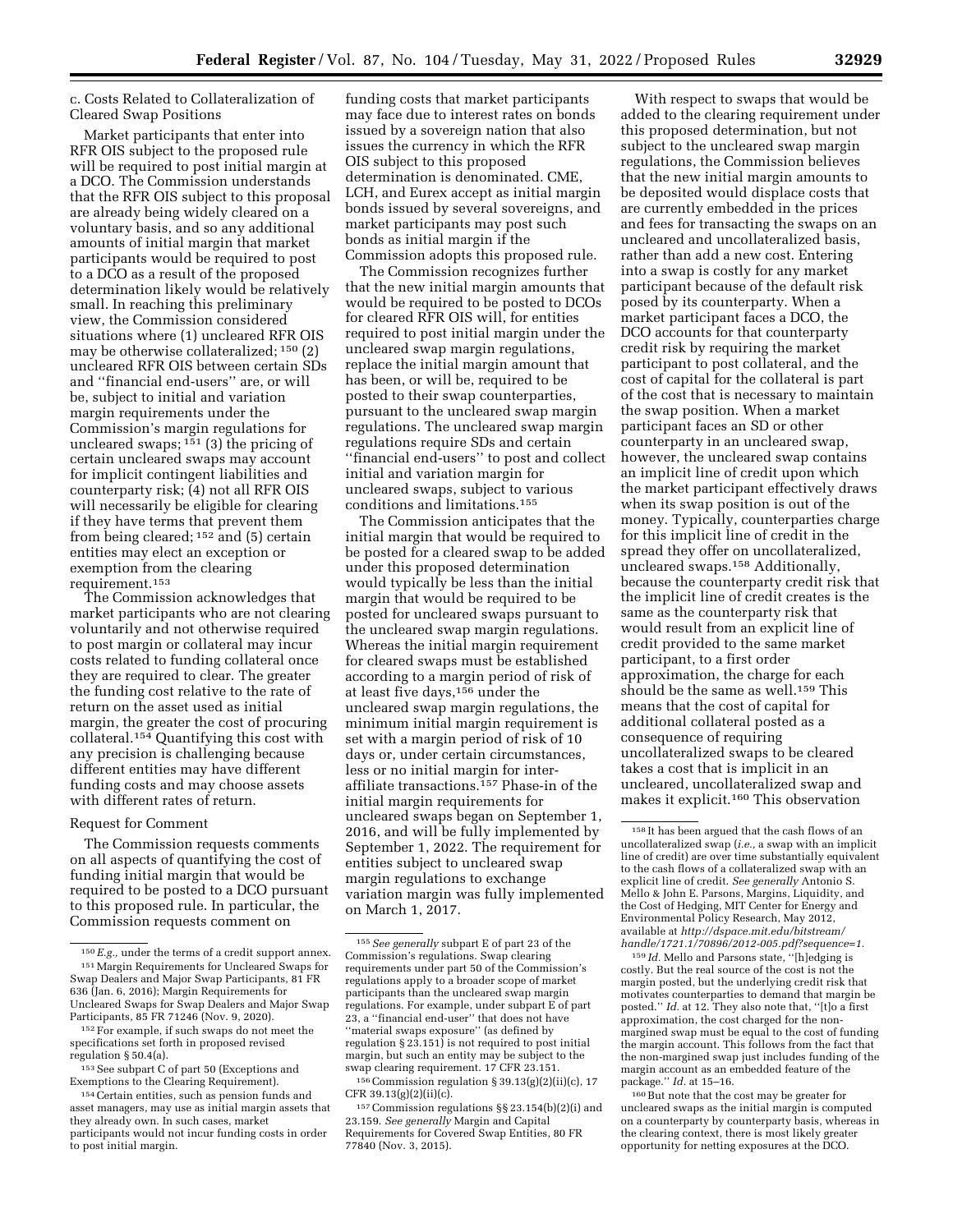applies to capital costs associated with both initial margin and variation margin.

The proposed rule also may result in added operational costs for those few market participants who are not already clearing these swaps voluntarily. With uncleared swaps, counterparties may agree not to collect variation margin until certain thresholds of material swaps exposure are reached, thus reducing or eliminating the need to exchange variation margin as exposure changes.161 However, DCOs collect and pay variation margin daily, and sometimes more frequently. Increased required clearing therefore may increase certain operational costs associated with paying variation margin to the DCO.162

The proposed rule may result in slight additional costs for clearing members in the form of guaranty fund contributions that are held by the DCO. However, it also could decrease guaranty fund contributions for certain clearing members. Once the proposed determination takes effect, there may be market participants that currently transact swaps bilaterally who would have to either become clearing members of a DCO or submit such swaps for clearing through an existing clearing member. A market participant that becomes a direct clearing member must make a guaranty fund contribution, while a market participant that clears its swaps through a clearing member may pay higher fees if the clearing member passes the costs of the guaranty fund contribution to its customers. While the addition of new clearing members and new customers for existing clearing members may result in an increase in guaranty fund requirements, it should be noted that if (1) new clearing members are not among the two clearing members used to calculate the guaranty fund and (2) any new customers trading through a clearing member do not increase the size of uncollateralized risks at either of the two clearing members used to calculate the guaranty fund, all else held constant, existing clearing members may experience a decrease in their guaranty fund requirement.

#### Request for Comment

The Commission requests comment regarding the total amount of additional collateral that would be posted due to required clearing of the RFR OIS

covered by this proposed determination. The Commission also invites comment regarding (1) the cost of capital and returns on capital for that collateral, (2) the effects of required clearing on the capital requirements for financial institutions, and (3) the costs and benefits associated with operational differences related to the collateralization of uncleared versus cleared swaps. Please supply quantifiable data and analysis regarding these subjects, if possible.

#### 3. Benefits of Clearing

As noted above, there are significant benefits to central clearing of swaps. These benefits include reducing and standardizing counterparty credit risk, improving market transparency, and promoting access to clearing services. Specifically, there are important risk mitigation benefits of clearing RFR OIS that replace IBOR swaps (which would be removed from the clearing requirement under the proposal). In addition, requiring the central clearing of RFR OIS would promote regulatory continuity and cross-border harmonization of clearing requirements.

The Commission believes that while the requirement to margin uncleared swaps mitigates counterparty credit risk, such risk is mitigated further for swaps that are cleared through a central counterparty. Moreover, the proposed determination would apply to a larger set of market participants than the uncleared swaps margin requirements. Thus, to the extent that the proposed determination to add RFR OIS to the clearing requirement leads to increased clearing overall, these benefits are likely to result. As is the case for the costs noted above, it is likely that the use of clearing will not increase materially as a result of the proposed rule, but implementing a clearing requirement would help ensure the benefits of the proposed rule would continue to be realized as market participants continue to clear RFR OIS.

The proposed rule's requirement that certain swaps be cleared is intended to ensure that market participants will face a DCO, and therefore, will face a highly creditworthy counterparty. As discussed above, DCOs are some of the most creditworthy counterparties in the swap market because of the risk management tools they have available. The Commission recognizes that the beneficial value of the proposal to add RFR OIS to the clearing requirement may be lessened, in part, because the swap volumes that will be subject to a new clearing requirement are expected to be shifting from one set of swaps

straightforward addition of new swap products to the clearing requirement.163 Moreover, as noted, these benefits are already being realized for the large majority of these swaps that are cleared voluntarily.

#### Request for Comment

The Commission requests comment on whether benefits will result from the proposed rule, and, if so, the expected magnitude of such benefits. The Commission also requests comment on whether the proposed rule would provide benefits by furthering international harmonization of clearing requirements.

#### *D. Costs and Benefits of the Proposed Rule as Compared to Alternatives*

The proposed rule is a function of both the market importance of these products and the fact that they already are widely cleared. The Commission believes that these interest rate swaps should be required to be cleared because they are widely used and infrastructure for clearing and risk management of these swaps already exists.

Given the Commission's prior clearing requirement determinations, and the widespread use of clearing for RFR OIS to be added under this proposal, DCOs, FCMs, and market participants already have experience clearing the types of swaps proposed for required clearing. Because of the wide use of these swaps and their importance to the market, and because these swaps are already successfully being cleared, the Commission is proposing to include RFR OIS in the interest rate swap clearing requirement.

The Commission believes that RFR OIS should be added to the swap clearing requirement under this proposed determination after analyzing the factors under section 2(h)(2)(D) of the CEA, in order to promote consistency with its regulatory counterparts in other jurisdictions and to ensure that the benefits of required clearing accrue to the RFR OIS that replace IBOR swaps no longer offered for clearing.

The Commission could consider alternative implementation scenarios for its proposed RFR OIS clearing requirements, as discussed above. Specifically, the Commission could consider:

i. Whether to remove existing requirements to clear USD LIBOR and SGD SOR–VWAP swaps 30 days after publication of the final rule in the **Federal Register** instead of on July 1, 2023. The Commission notes that

<sup>161</sup>Among other things, the Commission's part 23 regulations set forth material swap exposure thresholds above which the exchange of variation margin is no longer voluntary. 17 CFR 23.151 and 23.153.

 $162$  However, exchange of variation margin will lower the build-up of current exposure. lower the build-up of current exposure. (IBORs) to another (RFRs) rather than a start is As discussed in section IV.A above.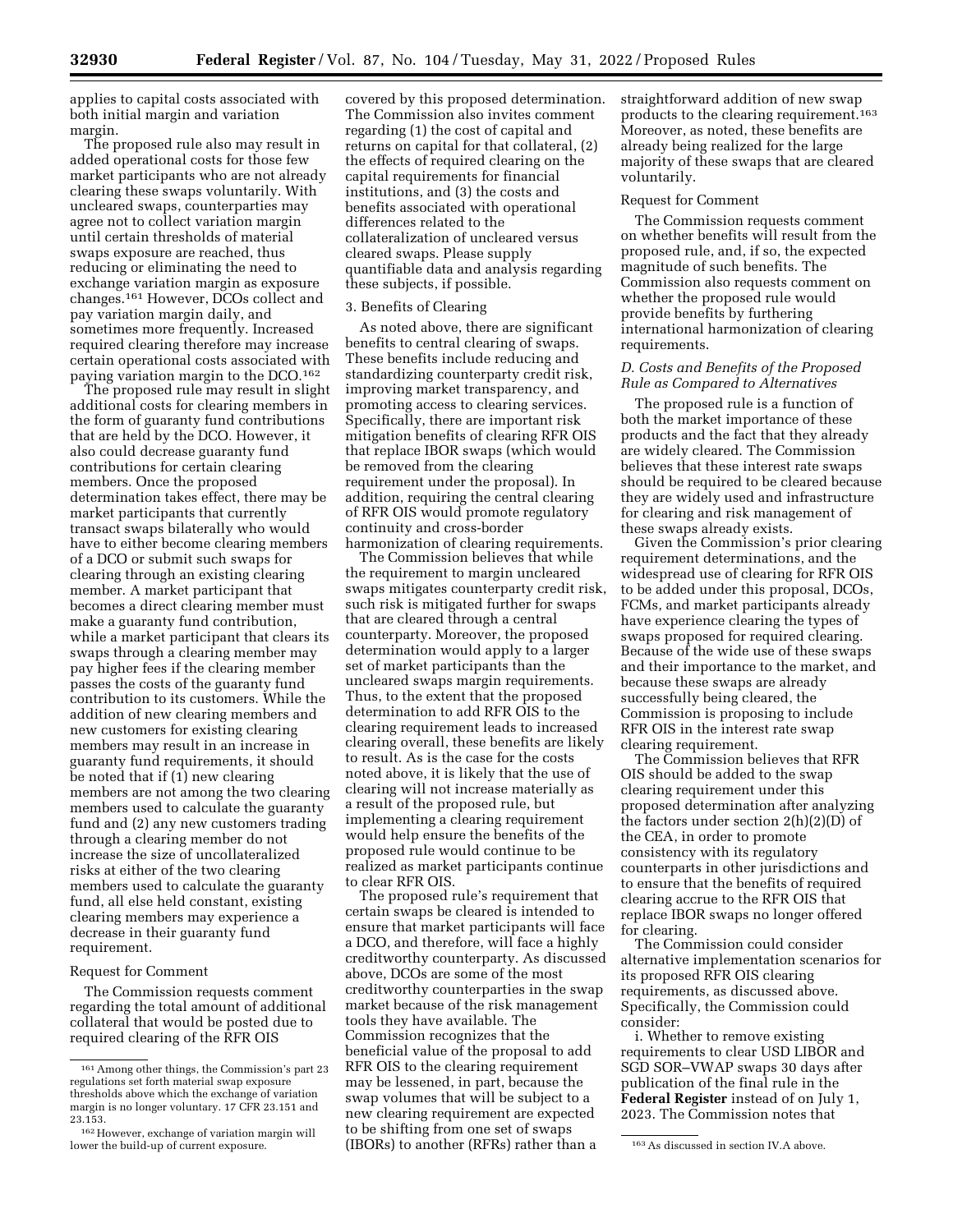liquidity in USD LIBOR swaps may decline sufficiently over the coming months to support removing such swaps from the clearing requirement on a date earlier than July 1, 2023.

ii. Whether to delay implementation of the proposed requirement to clear USD SOFR and SGD SORA OIS until July 1, 2023 (or phase-in the compliance date) rather than to require compliance beginning 30 days after publication of the final rule in the **Federal Register**. The Commission is considering this alternative in the event that market participants have significant concerns regarding sufficiency of outstanding notional and liquidity (or pricing data) to support requiring clearing of USD SOFR swaps out to 50 years, and SGD SORA swaps out to 10 years, at an earlier time.

The Commission requests comment on these implementation alternatives.

Finally, the Commission may consider an alternative scenario in which it does not adopt any new clearing requirement for RFR OIS. Under that alternative, the cost to the market would be an increased risk of uncleared swaps (and the associated financial stability risks) should market participants decide to clear less in the future. The cost may be significant in this instance because of the potential effect on the market-wide effort to replace IBOR swaps with RFR swaps, but may be mitigated given the current high level of clearing. The benefit of not adopting any new clearing requirements would be a savings experienced by market participants that would not be required to clear new swaps referencing an RFR and did not otherwise find it beneficial to do so. However, given the high rate of voluntary clearing, any cost savings may be *de minimis.* In light of this, the Commission may be less likely to pursue this alternative without some type of significant change in the interest rate swap markets.

#### *E. Section 15(a) Factors*

The Commission anticipates that the proposed amendments to add and remove certain swaps from the clearing requirement will result in a slight increase in the already high use of clearing, although it is impossible to quantify with certainty the extent of that increase.164 This section discusses the expected results from an overall increase, or maintenance at high levels, in the use of swap clearing in terms of

the factors set forth in section 15(a) of the CEA.

1. Protection of Market Participants and the Public

The required clearing of the RFR OIS to be added under this proposed rule should ensure the reduction of counterparty risk for market participants that clear those swaps, because they will be required to face the DCO rather than another market participant that lacks the full set of risk management tools that the DCO possesses. This also should reduce uncertainty in times of market stress because, for cleared trades, market participants facing a DCO would not be concerned with the impact of such stress on the solvency of their original counterparty. By proposing to require clearing of RFR OIS, all of which are already available for clearing and predominantly cleared voluntarily, the Commission aims to further encourage a smooth transition away from IBORs. More specifically, the registered DCOs currently clearing these RFR OIS would clear a slightly increased volume of swaps that they already understand and have experience managing.<sup>165</sup> Similarly, FCMs may realize slightly increased customer and transaction volume as the result of the requirement, but would not have to simultaneously learn how to operationalize clearing for the covered interest rate swaps.

In addition, uncleared swaps subject to collateral agreements can be the subject of valuation disputes, which sometimes require several months or longer to resolve. Potential future exposures can grow significantly and even beyond the amount of initial margin posted during that time, leaving one of the two counterparties exposed to counterparty credit risk. DCOs virtually eliminate valuation disputes for cleared swaps, as well as the risk that

uncollateralized exposure can develop and accumulate during the time when such a dispute would have otherwise occurred, thus providing additional protection to market participants who transact in swaps that are cleared. Because most RFR OIS are cleared voluntarily, these protections are currently being realized. Requiring clearing under part 50 of the Commission's regulations would ensure that they continue to be realized.

2. Efficiency, Competitiveness, and Financial Integrity of Swap Markets

Swap clearing, in general, reduces uncertainty regarding counterparty risk in times of market stress and promotes liquidity and efficiency during those times. Increased liquidity promotes the ability of market participants to limit losses by exiting positions effectively and efficiently when necessary in order to manage risk during a time of market stress. In addition, to the extent that positions move from facing multiple counterparties in the bilateral market to being cleared through a smaller number of clearinghouses, clearing facilitates increased netting. This reduces the amount of collateral that a party must post in margin accounts. As discussed above, in formulating this proposed determination, the Commission considered a number of specific factors that relate to the financial integrity of the swap markets. Specifically, as discussed above, the Commission assessed whether the registered DCOs that clear the RFR OIS that are the subject of this proposal have the rule framework, capacity, operational expertise and resources, and credit support infrastructure to clear these swaps on terms that are consistent with the material terms and trading conventions on which the contract is then traded.166 The Commission also considered the resources of DCOs to handle additional clearing during stressed and non-stressed market conditions, as well as the existence of reasonable legal certainty in the event of a clearing member or DCO insolvency.

Also, as discussed above, bilateral swaps create counterparty risk that may lead market participants to discriminate among potential counterparties based on their creditworthiness. Such discrimination is expensive and time consuming insofar as market participants must conduct due diligence in order to evaluate a potential counterparty's creditworthiness. Requiring certain types of swaps to be cleared reduces the number of transactions for which such due

<sup>164</sup> It is possible that the level of clearing overall may remain similar if the use of swaps referencing RFRs replaces the use of swaps referencing IBORs.

<sup>165</sup>*See* CMEG Letter (''CME Clearing currently accepts OIS referencing SOFR, SARON, €STR, SONIA and TONA . . . . CME Clearing is therefore already in a position to support a Clearing Requirement in relation to these swaps.''); LSEG (noting RFR OIS that LCH already clears and discussing significant recent increases in liquidity in certain swaps, particularly JPY TONA and USD SOFR); Eurex Letter (''Eurex Clearing has a welldeveloped rule framework, compliance process and procedures, and support infrastructure to support clearing of swaps referencing the RFRs and already offers clearing of these swaps. Eurex Clearing has leveraged and will continue to leverage this operational capacity for the clearing of swaps referencing the RFRs and has the appropriate risk management, operations, technology, and compliance capabilities in place to continue to provide for compliance with all CEA core principles for DCOs.''). *See also* JSCC Letter (noting that JSCC has been clearing JPY TONA OIS since 2014 and that because "JPY swap market liquidity has already fully transitioned from IRS referencing LIBOR to TONA OIS," there is "no concern for DCOs to accept [JPY TONA OIS] for clearing.''). 166*See* section V above.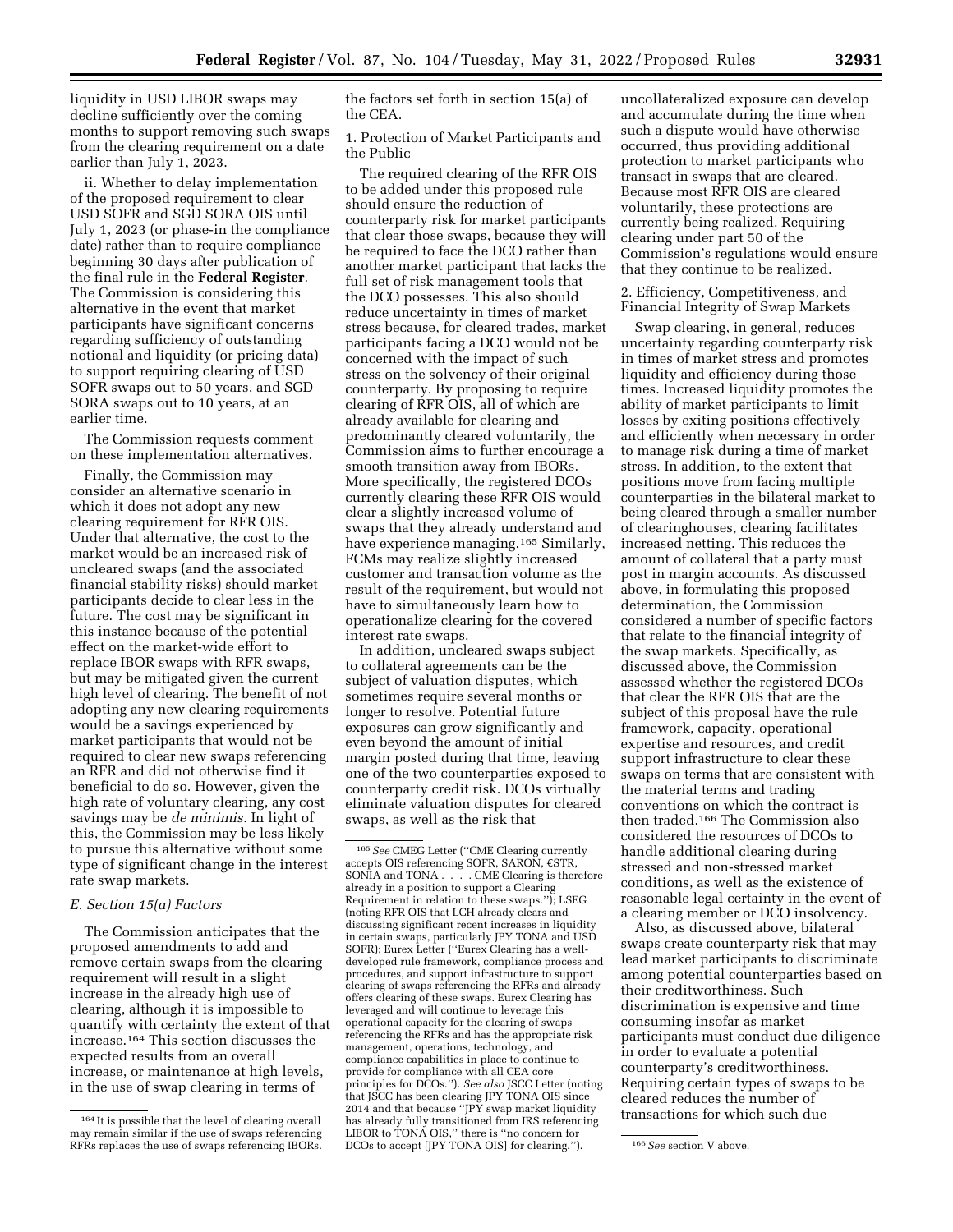diligence is necessary, thereby contributing to the efficiency of the swap markets. In proposing a clearing requirement for RFR OIS, the Commission must consider the effect on competition, including appropriate fees and charges applied to clearing. There are a number of potential outcomes that may result from required clearing. Some of these outcomes may impose costs, such as if a DCO possessed market

power and exercised that power in an anticompetitive manner, and some of the outcomes would be positive, such as if the clearing requirement facilitated a stronger entry opportunity for competitors.<sup>167</sup> Because most of these swaps are cleared voluntarily, these effects on efficiency, competitiveness, and financial integrity are, to a large degree, currently being realized. Requiring clearing would ensure that they continue to be realized.

#### 3. Price Discovery

Clearing, in general, encourages better price discovery because it eliminates the importance of counterparty creditworthiness in pricing swaps cleared through a given DCO. By making the counterparty creditworthiness of all swaps of a certain type essentially the same, prices should reflect factors related to the terms of the swap, rather than the idiosyncratic risk posed by the entities trading it. Because most of these swaps are cleared voluntarily, these effects on price discovery are currently being realized. Requiring clearing would ensure that they continue to be realized.

4. Sound Risk Management Practices

If a firm enters into uncleared and uncollateralized swaps to hedge certain positions and then the counterparty to those swaps defaults unexpectedly, the firm could be left with large outstanding exposures. Even for uncleared swaps that are subject to the Commission's uncleared swap margin regulations, some counterparty credit risk remains.168 As stated above, when a swap is cleared the DCO becomes the counterparty facing each of the two original participants in the swap. This standardizes and reduces counterparty risk for each of the two original participants. To the extent that a market participant's hedges comprise swaps that are required to be cleared and would not be cleared voluntarily, the requirement enhances their risk

management practices by reducing their counterparty risk.

In addition, to the extent that required clearing reduces or deters a potential increase in bilateral trading, it reduces the complexity of unwinding or transferring swap positions from large entities that default. Procedures for transfer of swap positions and mutualization of losses among DCO members are already in place, and the Commission anticipates that they are much more likely to function in a manner that enables rapid transfer of defaulted positions than legal processes that would surround the enforcement of bilateral contracts for uncleared swaps.<sup>169</sup>

Central clearing has evolved since the 2009 G20 Pittsburgh Summit, when G20 leaders committed to central clearing of all standardized swaps.170 The percentage of the swap market that is centrally cleared has increased significantly, clearinghouses have expanded their offerings, and the range of banks and other financial institutions that submit swaps to clearinghouses has broadened. At the same time, the numbers of swap clearinghouses and swap clearing members has remained highly concentrated. This has created concerns about a concentration of credit and liquidity risk at clearinghouses that could have systemic implications.171

However, the Commission believes that DCOs are capable of risk managing the swaps that are the subject of this proposed determination. Moreover, because most of the RFR OIS to be added to the clearing requirement under this proposed determination are already cleared voluntarily, the Commission

170The G20 Leaders Statement made in Pittsburgh is available at *[http://www.g20.](http://www.g20.utoronto.ca/2009/2009communique0925.html) [utoronto.ca/2009/2009communique0925.html.](http://www.g20.utoronto.ca/2009/2009communique0925.html)* 

171*See* Dietrich Domanski, et al., ''Central clearing: Trends and current issues,'' BIS Quarterly Review, Dec. 2015, available at *[https://www.bis.org/](https://www.bis.org/publ/qtrpdf/r_qt1512g.pdf) [publ/qtrpdf/r](https://www.bis.org/publ/qtrpdf/r_qt1512g.pdf)*\_*qt1512g.pdf;* U.S. Department of the Treasury, Office of Financial Research, Financial Stability Report, at 35 (Nov. 2018), available at *[https://www.federalreserve.gov/publications/files/](https://www.federalreserve.gov/publications/files/financial-stability-report-201811.pdf) [financial-stability-report-201811.pdf;](https://www.federalreserve.gov/publications/files/financial-stability-report-201811.pdf)* Umar Faruqui, et al., ''Clearing risks in OTC derivatives markets: the CCP-bank nexus," at 77-79 (2018), available at *[https://www.bis.org/publ/qtrpdf/r](https://www.bis.org/publ/qtrpdf/r_qt1812h.pdf)*\_ *[qt1812h.pdf.](https://www.bis.org/publ/qtrpdf/r_qt1812h.pdf)* 

anticipates that the extent to which this proposed determination would increase the credit risk and liquidity risk that is concentrated at DCOs would be relatively small. The Commission requests comments on this issue.

#### 5. Other Public Interest Considerations

In September 2009, the President and other leaders of the G20 nations met in Pittsburgh and committed to a program of action that includes, among other things, central clearing of all standardized swaps.172 The Commission believes that this clearing requirement proposal would be consistent with the G20's commitment and would reflect the Commission's ongoing confidence in central clearing for swaps and other derivatives. As discussed throughout this proposal, central clearing of derivatives by DCOs can serve the public interest in numerous ways.

#### **VIII. Related Matters**

# *A. Regulatory Flexibility Act*

The Regulatory Flexibility Act (RFA) requires agencies to consider whether the rules they propose will have a significant economic impact on a substantial number of small entities and, if so, provide a regulatory flexibility analysis with respect to such impact.173 This proposed determination will not affect any small entities, as the RFA uses that term. Only eligible contract participants (ECPs) may enter into swaps, unless the swap is listed on a designated contract market (DCM),<sup>174</sup> and the Commission has determined that ECPs are not small entities for purposes of the RFA.175 This proposed determination would affect only ECPs because all persons that are not ECPs are required to execute their swaps on a DCM, and all contracts executed on a DCM must be cleared by a DCO, as required by statute and regulation, not the operation of any clearing requirement determination. Therefore, the Chairman, on behalf of the Commission, hereby certifies pursuant to 5 U.S.C. 605(b) that this proposed rulemaking will not have a significant economic impact on a substantial number of small entities.

# *B. Paperwork Reduction Act*

The Paperwork Reduction Act (PRA) 176 imposes certain requirements

172The G20 Leaders Statement made in

- 174 Section 2(e) of the CEA, 7 U.S.C. 2(e).
- $^{\rm 175}$  Opting Out of Segregation, 66 FR 20740, 20743

<sup>167</sup> Issues related to competition also are considered in sections V and VIII.

<sup>&</sup>lt;sup>168</sup> For example, there is a small risk of a sudden price move so large that a counterparty would be unable to post sufficient variation margin to cover the loss, which may exceed the amount of initial margin posted, and could be forced into default.

<sup>169</sup>Sound risk management practices are critical for all DCOs, especially those offering clearing for interest rate swaps given the size and interconnectedness of the global interest rate swap market, as presented throughout this proposal. The Commission considered whether each regulation § 39.5(b) submission under review was consistent with the DCO core principles. In particular, the Commission considered the DCO submissions in light of Core Principle D, which relates to risk management. *See also* section V.C above for a discussion of the effect on the mitigation of systemic risk in the interest rate swap market, as well as the protection of market participants during insolvency events at either the clearing member or DCO level.

Pittsburgh is available at *[http://](http://www.g20.utoronto.ca/2009/2009communique0925.html) [www.g20.utoronto.ca/2009/2009communique0925.](http://www.g20.utoronto.ca/2009/2009communique0925.html) [html.](http://www.g20.utoronto.ca/2009/2009communique0925.html)* 

<sup>173</sup> 5 U.S.C. 601 *et seq.* 

<sup>(</sup>Apr. 25, 2001).

<sup>176</sup> 44 U.S.C. 3507(d).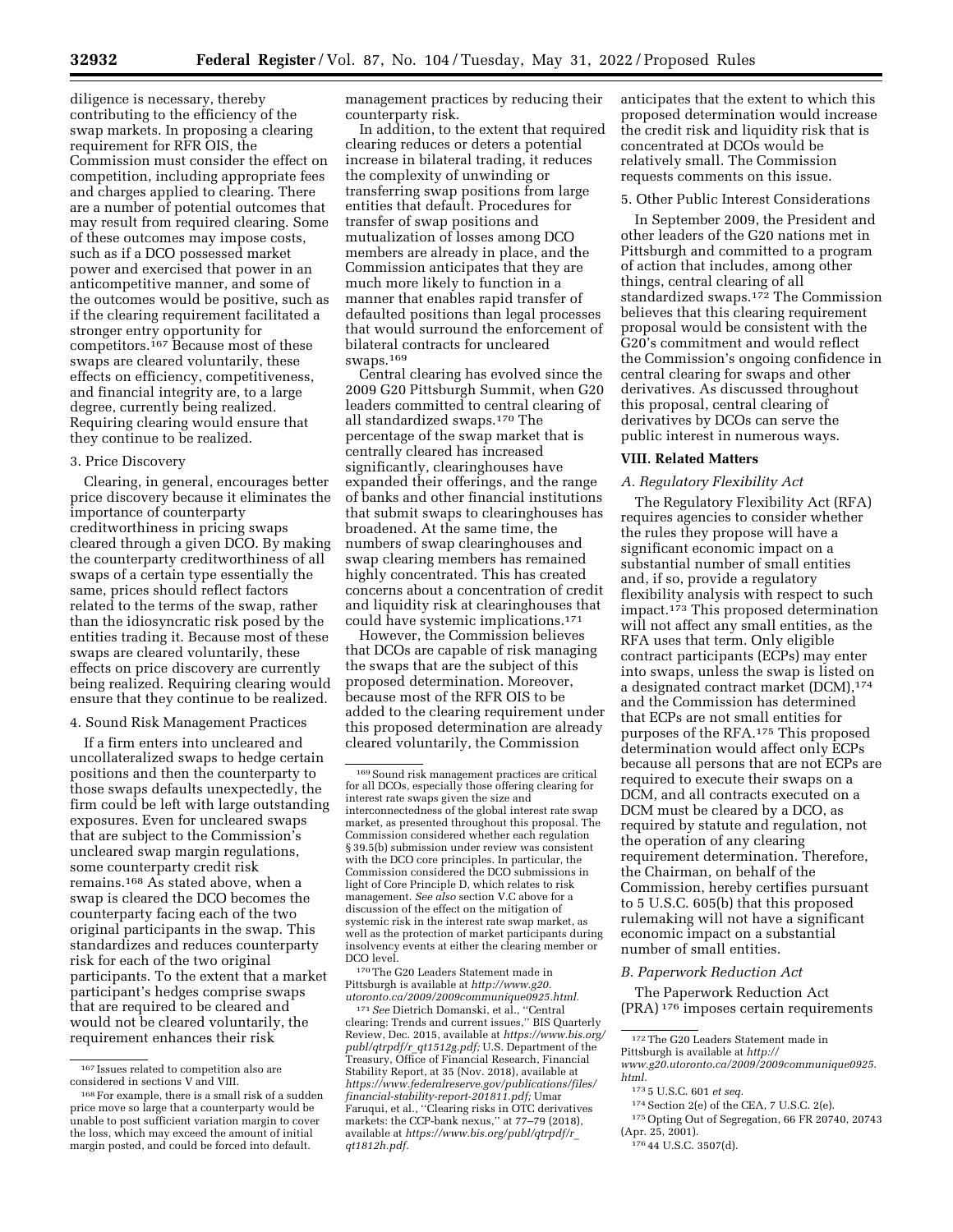on Federal agencies, including the Commission, in connection with conducting or sponsoring any collection of information as defined by the PRA. This rulemaking will not require a new collection of information from any persons or entities, and there are no existing information collections related to this proposal.

# *C. Antitrust Considerations*

Section 15(b) of the Act requires the Commission to take into consideration the public interest to be protected by the antitrust laws and endeavor to take the least anticompetitive means of achieving the objectives of the Act, as well as the policies and purposes of the Act, in issuing any order or adopting any Commission rule or regulation (including any exemption under section 4(c) or 4c(b)), or in requiring or approving any bylaw, rule, or regulation of a contract market or registered futures association established pursuant to section 17 of the Act.177 The Commission believes that the public

interest to be protected by the antitrust laws is generally to protect competition. The Commission requests comment on whether the proposal implicates any other specific public interest to be protected by the antitrust laws.

The Commission has considered the proposal to determine whether it is anticompetitive and has preliminarily identified no anticompetitive effects. The Commission requests comment on whether the proposal is anticompetitive and, if it is, what the anticompetitive effects are.

Because the Commission has preliminarily determined that the proposal is not anticompetitive and has no anticompetitive effects, the Commission has not identified any less anticompetitive means of achieving the purposes of the Act. The Commission requests comment on whether there are less anticompetitive means of achieving the relevant purposes of the Act.

#### **List of Subjects in 17 CFR Part 50**

Business and industry, Clearing, Swaps.

For the reasons set forth in the preamble, the Commodity Futures

Trading Commission proposes to amend 17 CFR part 50 as follows:

# **PART 50—CLEARING REQUIREMENT AND RELATED RULES**

■ 1. The authority citation for part 50 continues to read as follows:

**Authority:** 7 U.S.C. 2(h), 6(c), and 7a–1, as amended by Pub. L. 111–203, 124 Stat. 1376.

[The following amendments would be effective 30 days after publication of the final rule.]

■ 2. In § 50.4, revise paragraph (a) to read as follows:

#### **§ 50.4 Classes of swaps required to be cleared.**

(a) *Interest rate swaps.* Swaps that have the following specifications are required to be cleared under section 2(h)(1) of the Act, and shall be cleared pursuant to the rules of any derivatives clearing organization eligible to clear such swaps under § 39.5(a) of this chapter.

<sup>177</sup>Section 15(b) of the CEA, 7 U.S.C. 15(b).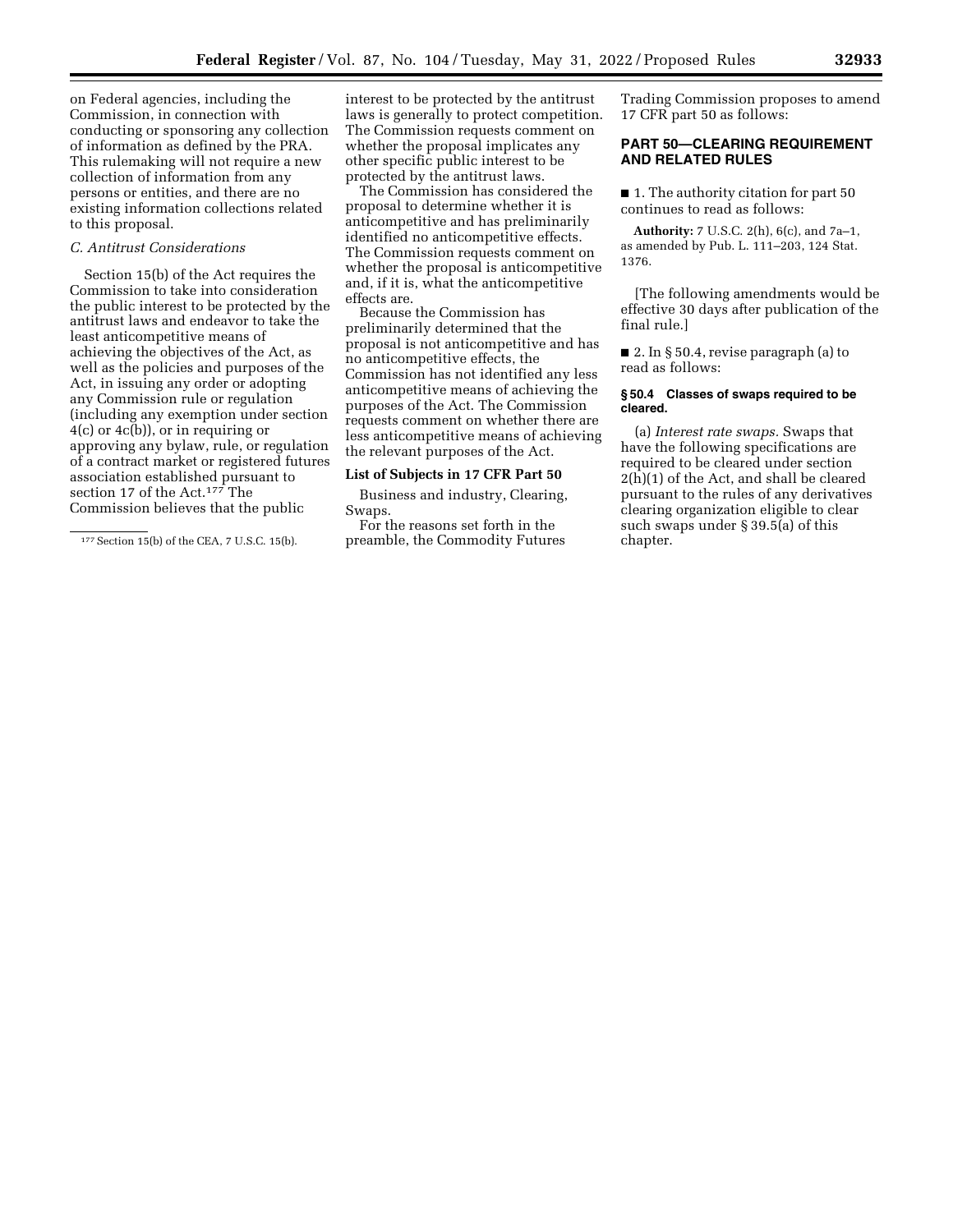|                                                          |               |                                                          |                                | 28 days to 50<br>years.              | ż | ż                  | ş                                   |
|----------------------------------------------------------|---------------|----------------------------------------------------------|--------------------------------|--------------------------------------|---|--------------------|-------------------------------------|
|                                                          |               |                                                          |                                | 28 days to 15<br>years.              |   |                    |                                     |
|                                                          |               | Singapore Dollar   Swedish Krona   U.S. Dollar<br>(SGD). | SOR-VWAP                       | 28 days to 10<br>years.              |   |                    |                                     |
|                                                          |               | olish Zloty<br>(PLN).                                    |                                | 28 days to 10<br>years.              |   |                    |                                     |
|                                                          |               | Krone (NOK).<br>Norwegian                                | $\blacksquare$                 | 28 days to 10<br>years.              |   |                    |                                     |
| Fixed-to-floating swap class<br>TABLE 1 TO PARAGRAPH (a) |               | (MXN).                                                   | <b>IE-BANXICO</b>              | 28 days to 21<br>years.              |   |                    |                                     |
|                                                          |               |                                                          | $HIBOR$ , ,                    | 28 days to 10<br>years.              |   |                    |                                     |
|                                                          |               |                                                          | :<br>:<br>:<br>:<br>EURIBOR    | $10-50$<br>28 days<br>years.         |   |                    |                                     |
|                                                          |               |                                                          |                                | 128 days to 30<br>years.             |   |                    |                                     |
|                                                          |               |                                                          |                                | 28 days to 30<br>years.              |   |                    |                                     |
|                                                          | Specification |                                                          | 2. Floating Rate In-<br>dexes. | 3. Stated Termination<br>Date Range. |   | 5. Dual Currencies | 6. Conditional Notional<br>Amounts. |

Ξ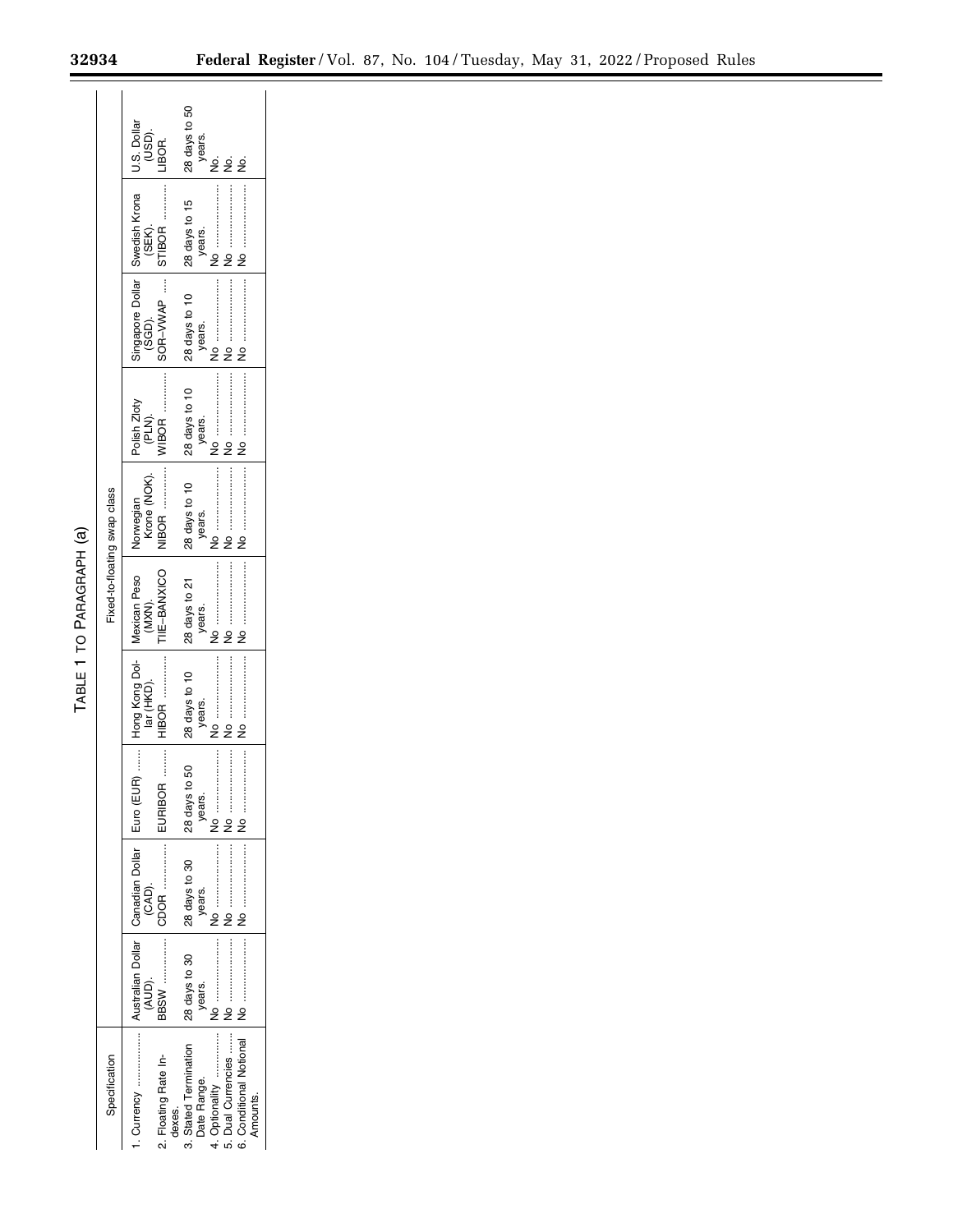# TABLE 2 TO PARAGRAPH (a)

| Specification                    | Basis swap class |           |                   |  |  |
|----------------------------------|------------------|-----------|-------------------|--|--|
| 3. Stated Termination Date Range |                  | No.<br>No | No.<br>No.<br>No. |  |  |

# TABLE 3 TO PARAGRAPH (a)

| Specification                                                      | Forward rate agreement class |       |                                                                                                |                                          |            |  |
|--------------------------------------------------------------------|------------------------------|-------|------------------------------------------------------------------------------------------------|------------------------------------------|------------|--|
| 1. Currency    Euro (EUR)    Polish Zloty (PLN)    Norwegian Krone |                              |       | (NOK).                                                                                         | Swedish Krona (SEK)   U.S. Dollar (USD). |            |  |
| 2. Floating Rate In-<br>dexes.                                     | EURIBOR                      | WIBOR | NIBOR                                                                                          | STIBOR                                   | LIBOR.     |  |
| 3. Stated Termination<br>Date Range.                               |                              |       | 3 days to 3 years  3 days to 2 years  3 days to 2 years  3 days to 3 years  3 days to 3 years. |                                          |            |  |
| 4. Optionality                                                     |                              |       |                                                                                                | $\overline{\phantom{a}}$ No              | No.        |  |
| Amounts.                                                           |                              |       | $\ $ No<br>$\mid$ No                                                                           | 1 No<br>. No                             | No.<br>No. |  |

# TABLE 4 TO PARAGRAPH (a)

| Specification                                                                                                       | Overnight index swap class           |                                         |                                                 |                                            |                                          |                                          |                                         |                                          |                                           |
|---------------------------------------------------------------------------------------------------------------------|--------------------------------------|-----------------------------------------|-------------------------------------------------|--------------------------------------------|------------------------------------------|------------------------------------------|-----------------------------------------|------------------------------------------|-------------------------------------------|
| 1. Currency                                                                                                         | Australian Dollar<br>(AUD).          | Canadian<br>Dollar<br>(CAD).            | Euro (EUR)                                      | Singapore<br>Dollar<br>$(SGD)$ .           | Sterling<br>$(GBP)$ .                    | Swiss Franc<br>$(CHF)$ .                 | U.S. Dollar<br>(USD).                   | U.S. Dollar<br>(USD).                    | Yen (JPY).                                |
| 2. Floating Rate Indexes                                                                                            | AONIA-OIS                            | CORRA-<br>OIS.                          | $€STR$                                          | SORA                                       | SONIA                                    | SARON                                    | FedFunds                                | SOFR                                     | TONA.                                     |
| 3. Stated Termination<br>Date Range.<br>4. Optionality<br>5. Dual Currencies<br>6. Conditional Notional<br>Amounts. | 7 days to 2 years<br>No<br>No<br>No. | 7 days to 2<br>vears.<br>No<br>No<br>No | 7 days to 3<br>years.<br>No<br>No<br><b>No </b> | 7 davs to 10<br>years.<br>No<br>. No<br>No | 7 days to 50<br>vears.<br>No<br>No<br>No | 7 days to 30<br>years.<br>No<br>No<br>No | 7 days to 3<br>vears.<br>No<br>No<br>No | 7 days to 50<br>vears.<br>No<br>No<br>No | days to 30<br>years.<br>No.<br>No.<br>No. |

\* \* \* \* \*

■ 3. Revise § 50.26 to read as follows:

## **§ 50.26 Swap clearing requirement compliance dates.**

(a) *Compliance dates for interest rate swap classes.* The compliance dates for swaps that are required to be cleared under § 50.4(a) are specified in the following table.

|  |  | TABLE 1 TO PARAGRAPH (a) |  |  |
|--|--|--------------------------|--|--|
|--|--|--------------------------|--|--|

| Swap asset class   | Swap class subtype | Currency and floating<br>rate index | Stated termination<br>date range | Clearing requirement compliance date                                                                                           |
|--------------------|--------------------|-------------------------------------|----------------------------------|--------------------------------------------------------------------------------------------------------------------------------|
| Interest Rate Swap | Fixed-to-Floating  | Euro (EUR) EURIBOR                  | 28 days to 50 years              | Category 1 entities March 11, 2013. All non-<br>Category 2 entities June 10, 2013. Cat-<br>egory 2 entities September 9, 2013. |
| Interest Rate Swap | Fixed-to-Floating  | U.S. Dollar (USD)<br>LIBOR.         | 28 days to 50 years              | Category 1 entities March 11, 2013. All non-<br>Category 2 entities June 10, 2013. Cat-<br>egory 2 entities September 9, 2013. |
| Interest Rate Swap | Fixed-to-Floating  | Australian Dollar<br>(AUD) BBSW.    | 28 days to 30 years              | All entities December 13, 2016.                                                                                                |
| Interest Rate Swap | Fixed-to-Floating  | Canadian Dollar<br>(CAD) CDOR.      | 28 days to 30 years              | All entities July 10, 2017.                                                                                                    |
| Interest Rate Swap | Fixed-to-Floating  | Hong Kong Dollar<br>(HKD) HIBOR.    | 28 days to 10 years              | All entities August 30, 2017.                                                                                                  |
| Interest Rate Swap | Fixed-to-Floating  | Mexican Peso (MXN)<br>TIIE-BANXICO. | 28 days to 21 years              | All entities December 13, 2016.                                                                                                |
| Interest Rate Swap | Fixed-to-Floating  | Norwegian Krone<br>(NOK) NIBOR.     | 28 days to 10 years              | All entities April 10, 2017.                                                                                                   |
| Interest Rate Swap | Fixed-to-Floating  | Polish Zloty (PLN)<br>WIBOR.        | 28 days to 10 years              | All entities April 10, 2017.                                                                                                   |
| Interest Rate Swap | Fixed-to-Floating  | Singapore Dollar<br>(SGD) SOR-VWAP. | 28 days to 10 years              | All entities October 15, 2018.                                                                                                 |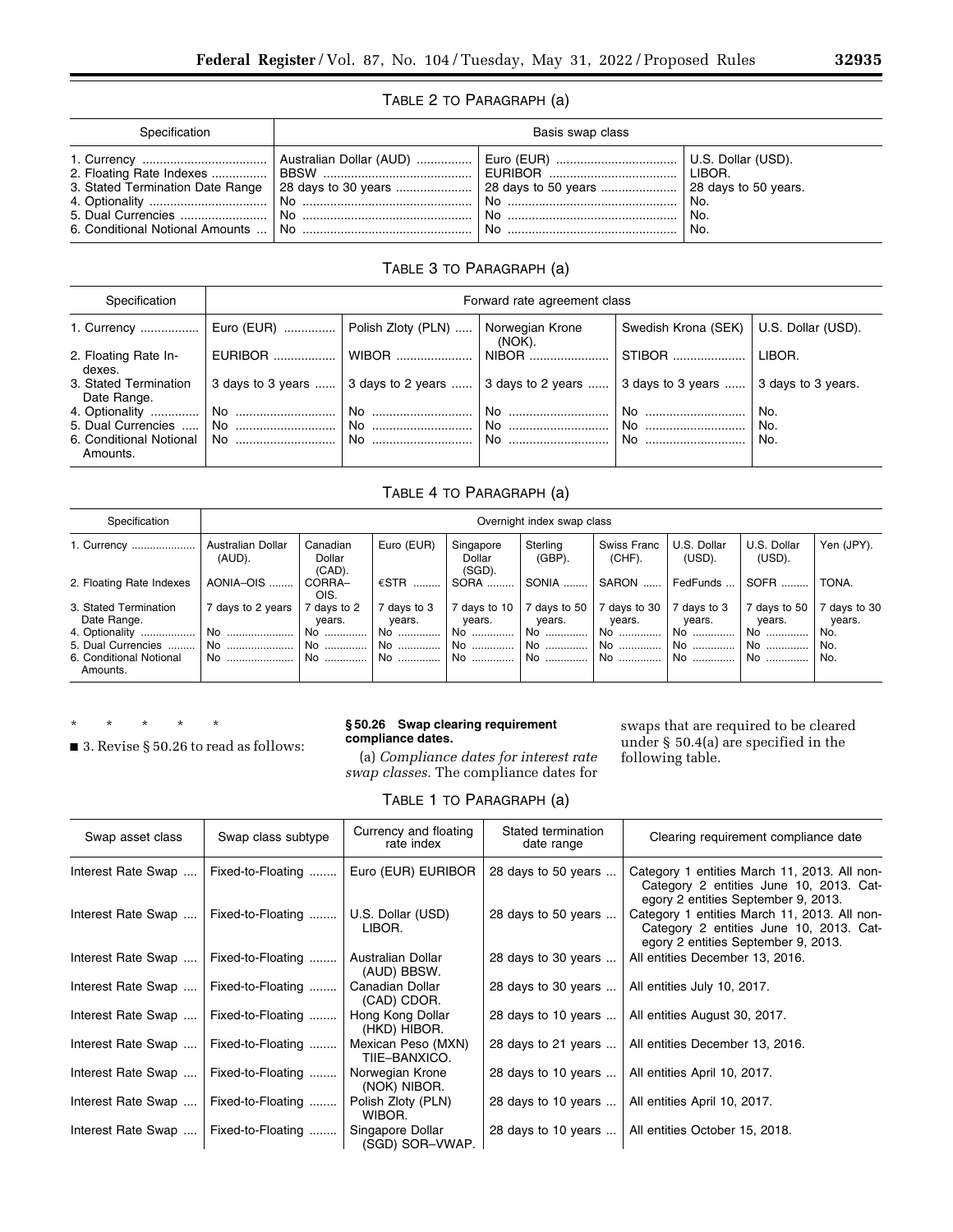۳

| Swap asset class   | Swap class subtype           | Currency and floating<br>rate index   | Stated termination<br>date range   | Clearing requirement compliance date                                                                                           |
|--------------------|------------------------------|---------------------------------------|------------------------------------|--------------------------------------------------------------------------------------------------------------------------------|
| Interest Rate Swap | Fixed-to-Floating            | Swedish Krona (SEK)<br>STIBOR.        | 28 days to 15 years                | All entities April 10, 2017.                                                                                                   |
| Interest Rate Swap | Basis                        | Euro (EUR) EURIBOR                    | 28 days to 50 years                | Category 1 entities March 11, 2013. All non-<br>Category 2 entities June 10, 2013. Cat-<br>egory 2 entities September 9, 2013. |
| Interest Rate Swap | Basis                        | U.S. Dollar (USD)<br>LIBOR.           | 28 days to 50 years                | Category 1 entities March 11, 2013. All non-<br>Category 2 entities June 10, 2013. Cat-                                        |
| Interest Rate Swap | Basis                        | Australian Dollar<br>(AUD) BBSW.      | 28 days to 30 years                | egory 2 entities September 9, 2013.<br>All entities December 13, 2016.                                                         |
| Interest Rate Swap | Forward Rate Agree-<br>ment. | Euro (EUR) EURIBOR                    | 3 days to 3 years                  | Category 1 entities March 11, 2013. All non-<br>Category 2 entities June 10, 2013. Cat-<br>egory 2 entities September 9, 2013. |
| Interest Rate Swap | Forward Rate Agree-<br>ment. | U.S. Dollar (USD)<br>LIBOR.           | 3 days to 3 years                  | Category 1 entities March 11, 2013. All non-<br>Category 2 entities June 10, 2013. Cat-<br>egory 2 entities September 9, 2013. |
| Interest Rate Swap | Forward Rate Agree-<br>ment. | Polish Zloty (PLN)<br>WIBOR.          | 3 days to 2 years                  | All entities April 10, 2017.                                                                                                   |
| Interest Rate Swap | Forward Rate Agree-<br>ment. | Norwegian Krone<br>(NOK) NIBOR.       | 3 days to 2 years                  | All entities April 10, 2017.                                                                                                   |
| Interest Rate Swap | Forward Rate Agree-<br>ment. | Swedish Krona (SEK)<br>STIBOR.        | 3 days to 3 years                  | All entities April 10, 2017.                                                                                                   |
| Interest Rate Swap | Overnight Index Swap         | Euro (EUR) €STR                       | 7 days to 3 years                  | All entities [30 DAYS AFTER DATE OF<br>PUBLICATION OF FINAL RULE IN THE<br>Federal Register].                                  |
| Interest Rate Swap | Overnight Index Swap         | Singapore Dollar<br>(SGD) SORA.       | 7 days to 10 years                 | All entities [30 DAYS AFTER DATE OF<br>PUBLICATION OF FINAL RULE IN THE<br>Federal Register].                                  |
| Interest Rate Swap | Overnight Index Swap         | Sterling (GBP) SONIA                  | 7 days to 2 years                  | Category 1 entities March 11, 2013. All non-<br>Category 2 entities June 10, 2013. Cat-<br>egory 2 entities September 9, 2013. |
|                    |                              |                                       | 2 years $+1$ day to 3<br>years.    | All entities December 13, 2016.                                                                                                |
|                    |                              |                                       | $3$ years $+1$ day to 50<br>years. | All entities [30 DAYS AFTER DATE OF<br>PUBLICATION OF FINAL RULE IN THE<br>Federal Register].                                  |
| Interest Rate Swap | Overnight Index Swap         | Swiss Franc (CHF)<br>SARON.           | 7 days to 30 years                 | All entities [30 DAYS AFTER DATE OF<br>PUBLICATION OF FINAL RULE IN THE<br>Federal Register].                                  |
| Interest Rate Swap | Overnight Index Swap         | U.S. Dollar (USD)<br>FedFunds.        | 7 days to 2 years                  | Category 1 entities March 11, 2013. All non-<br>Category 2 entities June 10, 2013. Cat-<br>egory 2 entities September 9, 2013. |
|                    |                              |                                       | 2 years $+1$ day to 3<br>years.    | All entities December 13, 2016.                                                                                                |
| Interest Rate Swap | Overnight Index Swap         | U.S. Dollar (USD)<br>SOFR.            | 7 days to 50 years                 | All entities [30 DAYS AFTER DATE OF<br>PUBLICATION OF FINAL RULE IN THE<br>Federal Register].                                  |
| Interest Rate Swap | Overnight Index Swap         | Australian Dollar<br>(AUD) AONIA-OIS. | 7 days to 2 years                  | All entities December 13, 2016.                                                                                                |
| Interest Rate Swap | Overnight Index Swap         | Canadian Dollar<br>(CAD) CORRA-OIS.   | 7 days to 2 years                  | All entities July 10, 2017.                                                                                                    |
| Interest Rate Swap | Overnight Index Swap         | Yen (JPY) TONA                        | 7 days to 30 years                 | All entities [30 DAYS AFTER DATE OF<br>PUBLICATION OF FINAL RULE IN THE<br>Federal Register].                                  |

| TABLE 1 TO PARAGRAPH (a)—Continued |  |  |
|------------------------------------|--|--|
|------------------------------------|--|--|

(b) *Compliance dates for credit default swap classes.* The compliance dates for swaps that are required to be

cleared under § 50.4(b) are specified in the following table.

# TABLE 2 TO PARAGRAPH (b)

| Swap asset class    | Swap class subtype                             | Indices   | Tenor                       | Clearing requirement compliance date                                                                                            |
|---------------------|------------------------------------------------|-----------|-----------------------------|---------------------------------------------------------------------------------------------------------------------------------|
| Credit Default Swap | North American<br>untranched CDS indi-<br>ces. | CDX.NA.IG | $\vert$ 3Y, 5Y, 7Y,<br>10Y. | Category 1 entities March 11, 2013. All non-Cat-<br>egory 2 entities June 10, 2013. Category 2 en-<br>tities September 9, 2013. |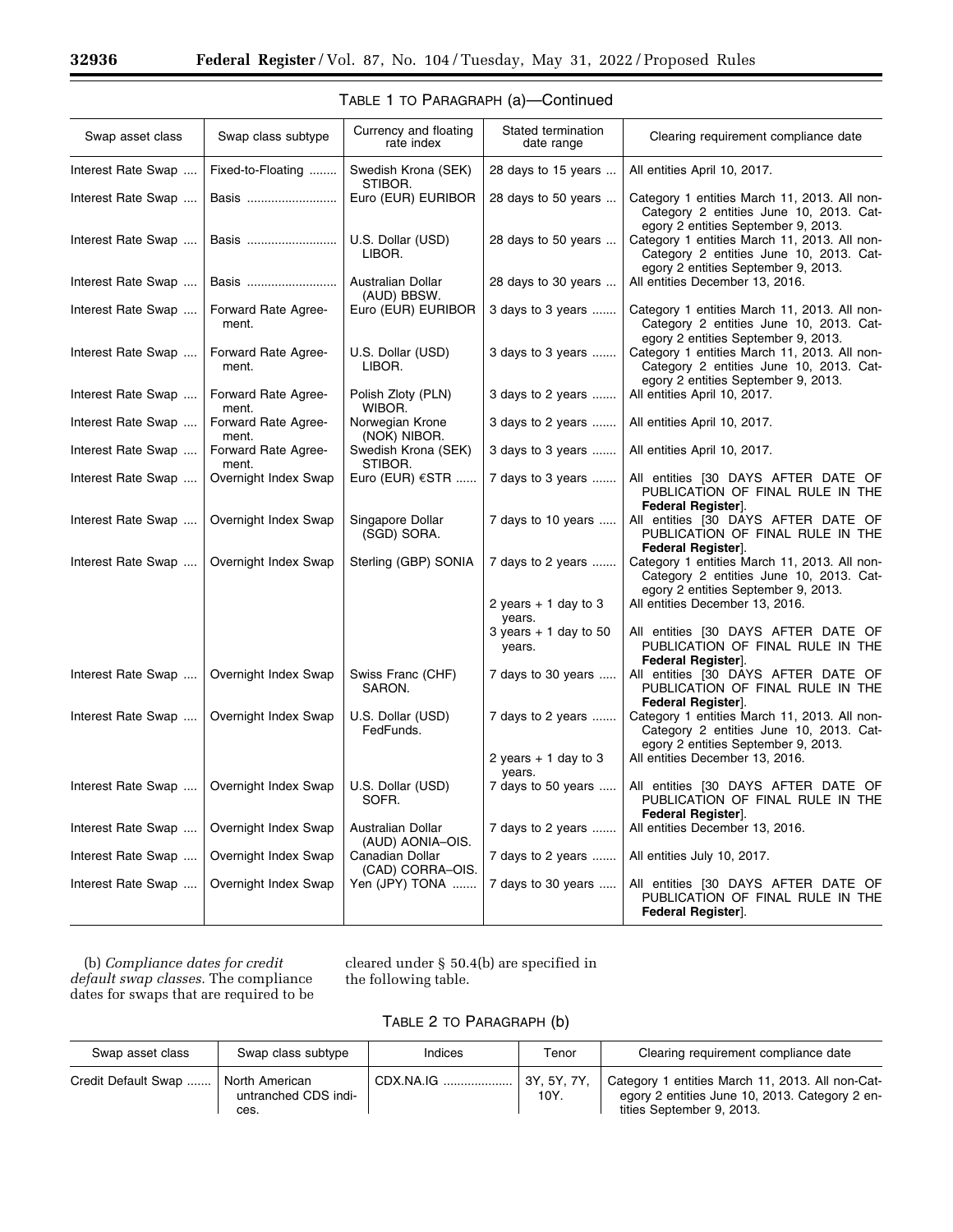| Swap asset class    | Swap class subtype                             | Indices                       | Tenor   | Clearing requirement compliance date                                                                                            |
|---------------------|------------------------------------------------|-------------------------------|---------|---------------------------------------------------------------------------------------------------------------------------------|
| Credit Default Swap | North American<br>untranched CDS indi-<br>ces. | CDX.NA.HY                     | 5Y      | Category 1 entities March 11, 2013. All non-Cat-<br>egory 2 entities June 10, 2013. Category 2 en-<br>tities September 9, 2013. |
| Credit Default Swap | European untranched<br>CSD indices.            | iTraxx Europe                 | 5Y. 10Y | Category 1 entities April 26, 2013. Category 2<br>entities July 25, 2013. All non-Category 2 enti-<br>ties October 23, 2013.    |
| Credit Default Swap | European untranched<br>CSD indices.            | iTraxx Europe Cross-<br>over. | 5Y      | Category 1 entities April 26, 2013. Category 2<br>entities July 25, 2013. All non-Category 2 enti-<br>ties October 23, 2013.    |
| Credit Default Swap | European untranched<br>CSD indices.            | iTraxx Europe HiVol           | 5Y      | Category 1 entities April 26, 2013. Category 2<br>entities July 25, 2013. All non-Category 2 enti-<br>ties October 23, 2013.    |

# TABLE 2 TO PARAGRAPH (b)—Continued

[The following amendments would be effective July 1, 2023.]

■ 4. In § 50.4 revise paragraph (a) to read as follows:

# **§ 50.4 Classes of swaps required to be cleared.**  (a) *Interest rate swaps.* Swaps that

have the following specifications are required to be cleared under section

2(h)(1) of the Act, and shall be cleared pursuant to the rules of any derivatives clearing organization eligible to clear such swaps under § 39.5(a) of this chapter.

# TABLE 1 TO PARAGRAPH (a)

| Specification                                                                                                       | Fixed-to-floating swap class               |                                              |                                           |                                             |                                            |                                             |                                             |                                              |  |  |  |
|---------------------------------------------------------------------------------------------------------------------|--------------------------------------------|----------------------------------------------|-------------------------------------------|---------------------------------------------|--------------------------------------------|---------------------------------------------|---------------------------------------------|----------------------------------------------|--|--|--|
| 1. Currency                                                                                                         | Australian<br>Dollar<br>(AUD).             | Canadian Dol-<br>lar (CAD).                  | Euro (EUR) $\dots$                        | Hong Kong<br>Dollar<br>(HKD).               | Mexican Peso<br>(MXN).                     | Norwegian<br>Krone<br>(NOR).                | Polish Zloty<br>$(PLN)$ .                   | Swedish<br>Krona<br>$(SEK)$ .                |  |  |  |
| 2. Floating Rate Indexes                                                                                            | BBSW                                       | CDOR                                         | EURIBOR                                   | <b>HIBOR</b>                                | $T IIE-$<br>BANXICO.                       | NIBOR                                       | <b>WIBOR</b>                                | STIBOR.                                      |  |  |  |
| 3. Stated Termination Date<br>Range.<br>4. Optionality<br>5. Dual Currencies<br>6. Conditional Notional<br>Amounts. | 28 days to 30<br>years.<br>No<br>No.<br>No | 28 days to 30<br>years.<br>No.<br>No<br>: No | 28 days to 50<br>years.<br>No<br>No<br>No | 28 days to 10<br>years.<br>No.<br>No.<br>No | 28 days to 21<br>years.<br>No.<br>No<br>No | 28 days to 10<br>years.<br>No.<br>No.<br>No | 28 days to 10<br>years.<br>No.<br>No<br>No. | 28 days to 15<br>years.<br>No.<br>No.<br>No. |  |  |  |

# TABLE 2 TO PARAGRAPH (a)

| Specification | Basis swap class |                     |  |  |  |
|---------------|------------------|---------------------|--|--|--|
|               |                  | No.<br>' No.<br>No. |  |  |  |

# TABLE 3 TO PARAGRAPH (a)

| Specification                       | Forward rate agreement class |                                                                                                                                                                                           |  |                   |  |  |  |  |
|-------------------------------------|------------------------------|-------------------------------------------------------------------------------------------------------------------------------------------------------------------------------------------|--|-------------------|--|--|--|--|
| Range.                              |                              | Euro (EUR)   Polish Zloty (PLN)   Norwegian Krone (NOK)    Swedish Krona (SEK).<br>3. Stated Termination Date 3 days to 3 years  3 days to 2 years  3 days to 2 years  3 days to 3 years. |  | STIBOR.           |  |  |  |  |
| 6. Conditional Notional<br>Amounts. |                              |                                                                                                                                                                                           |  | No.<br>No.<br>No. |  |  |  |  |

# TABLE 4 TO PARAGRAPH (a)

| Specification            | Overnight index swap class    |                                 |            |                                  |                       |                       |                       |                           |            |
|--------------------------|-------------------------------|---------------------------------|------------|----------------------------------|-----------------------|-----------------------|-----------------------|---------------------------|------------|
| 1. Currency              | Australian Dol-<br>lar (AUD). | Canadian<br>Dollar<br>$(CAD)$ . | Euro (EUR) | Singapore<br>Dollar<br>$(SGD)$ . | Sterling<br>$(GBP)$ . | Swiss Franc<br>(CHF). | U.S. Dollar<br>(USD). | U.S. Dollar<br>(USD).     | Yen (JPY). |
| 2. Floating Rate Indexes | AONIA-OIS                     | CORRA–<br>OIS.                  | €STR       | SORA                             | SONIA                 | SARON                 | FedFunds              | $\parallel$ SOFR $\ldots$ | TONA.      |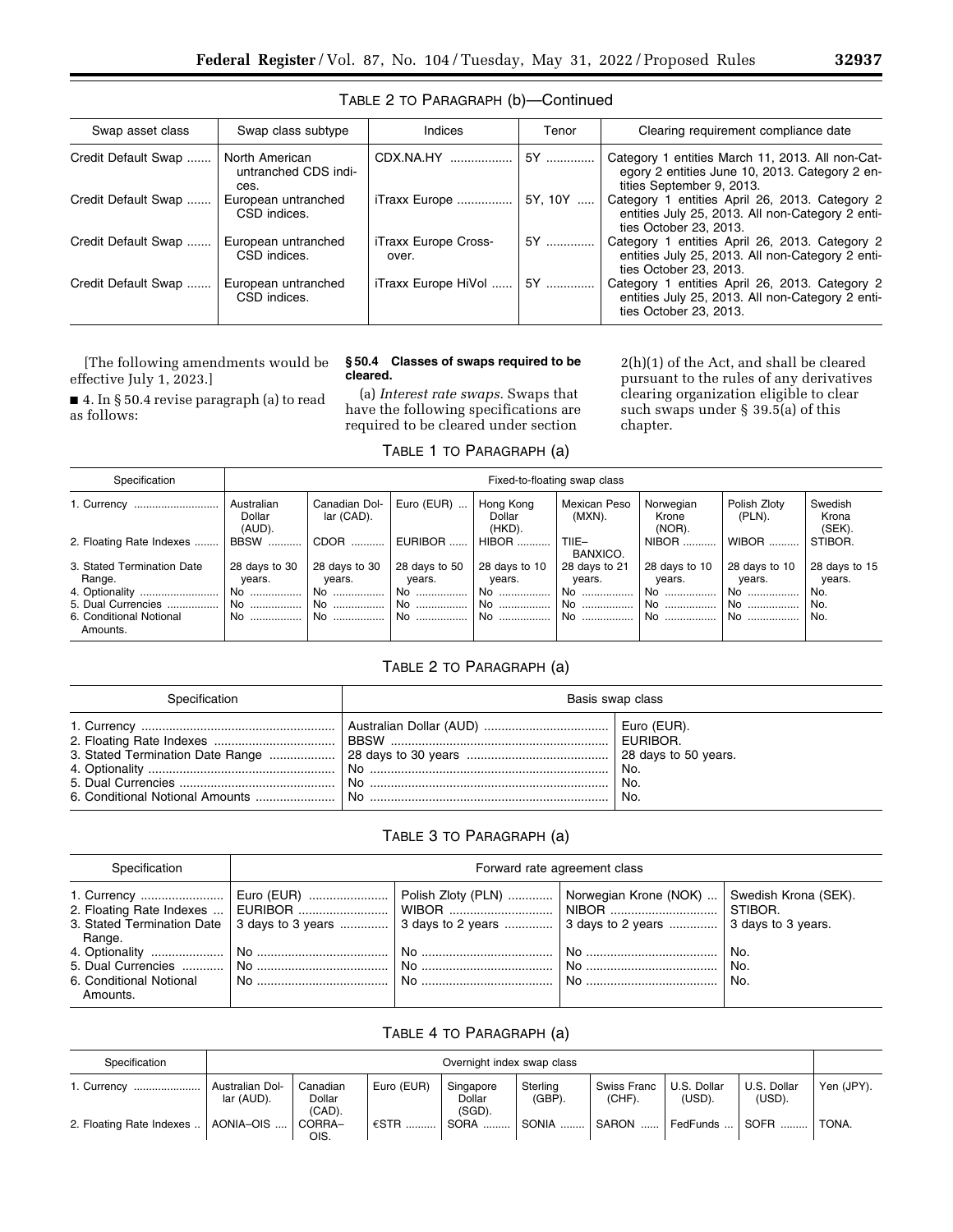# TABLE 4 TO PARAGRAPH (a)—Continued

| Specification                                                                                                          |                                                      |                                                          |                                         |                                          |                                                          |                                              |                                   |                                           |                                           |
|------------------------------------------------------------------------------------------------------------------------|------------------------------------------------------|----------------------------------------------------------|-----------------------------------------|------------------------------------------|----------------------------------------------------------|----------------------------------------------|-----------------------------------|-------------------------------------------|-------------------------------------------|
| 3. Stated Termination<br>Date Range.<br>4. Optionality<br>5. Dual Currencies   <br>6. Conditional Notional<br>Amounts. | 7 days to 2<br>vears.<br>↑ No ………………<br>⊺ No<br>. No | 7 days to 2<br>vears.<br>,No ……………<br>∣ No ……………<br>: No | days to 3<br>vears.<br>No<br>No<br>I No | 7 days to 10 $\parallel$<br>vears.<br>No | 7 days to 50 $\parallel$<br>vears.<br>No<br>  No<br>l No | 7 days to 30<br>years.<br>No<br>i No<br>  No | 7 days to 3<br>years.<br>No<br>No | 7 days to 50<br>vears.<br>No.<br>No<br>No | days to 30<br>vears.<br>No.<br>No.<br>No. |

\* \* \* \* \*

■ 5. In § 50.26, revise paragraph (a) to read as follows:

#### **§ 50.26 Swap clearing requirement compliance dates.**

(a) *Compliance dates for interest rate swap classes.* The compliance dates for swaps that are required to be cleared under § 50.4(a) are specified in the following table.

| Swap asset class   | Swap class subtype           | Currency and floating<br>rate index | Stated termination<br>date range | Clearing requirement compliance date                                                                                           |
|--------------------|------------------------------|-------------------------------------|----------------------------------|--------------------------------------------------------------------------------------------------------------------------------|
| Interest Rate Swap | Fixed-to-Floating            | Euro (EUR) EURIBOR                  | 28 days to 50 years              | Category 1 entities March 11, 2013. All non-<br>Category 2 entities June 10, 2013. Cat-<br>egory 2 entities September 9, 2013. |
| Interest Rate Swap | Fixed-to-Floating            | Australian Dollar<br>(AUD) BBSW.    | 28 days to 30 years              | All entities December 13, 2016.                                                                                                |
| Interest Rate Swap | Fixed-to-Floating            | Canadian Dollar<br>(CAD) CDOR.      | 28 days to 30 years              | All entities July 10, 2017.                                                                                                    |
| Interest Rate Swap | Fixed-to-Floating            | Hong Kong Dollar<br>(HKD) HIBOR.    | 28 days to 10 years              | All entities August 30, 2017.                                                                                                  |
| Interest Rate Swap | Fixed-to-Floating            | Mexican Peso (MXN)<br>TIIE-BANXICO. | 28 days to 21 years              | All entities December 13, 2016.                                                                                                |
| Interest Rate Swap | Fixed-to-Floating            | Norwegian Krone<br>(NOK) NIBOR.     | 28 days to 10 years              | All entities April 10, 2017.                                                                                                   |
| Interest Rate Swap | Fixed-to-Floating            | Polish Zloty (PLN)<br>WIBOR.        | 28 days to 10 years              | All entities April 10, 2017.                                                                                                   |
| Interest Rate Swap | Fixed-to-Floating            | Swedish Krona (SEK)<br>STIBOR.      | 28 days to 15 years              | All entities April 10, 2017.                                                                                                   |
| Interest Rate Swap | Basis                        | Euro (EUR) EURIBOR                  | 28 days to 50 years              | Category 1 entities March 11, 2013. All non-<br>Category 2 entities June 10, 2013. Cat-<br>egory 2 entities September 9, 2013. |
| Interest Rate Swap | Basis                        | Australian Dollar<br>(AUD) BBSW.    | 28 days to 30 years              | All entities December 13, 2016.                                                                                                |
| Interest Rate Swap | Forward Rate Agree-<br>ment. | Euro (EUR) EURIBOR                  | 3 days to 3 years                | Category 1 entities March 11, 2013. All non-<br>Category 2 entities June 10, 2013. Cat-<br>egory 2 entities September 9, 2013. |
| Interest Rate Swap | Forward Rate Agree-<br>ment. | Polish Zloty (PLN)<br>WIBOR.        | 3 days to 2 years                | All entities April 10, 2017.                                                                                                   |
| Interest Rate Swap | Forward Rate Agree-<br>ment. | Norwegian Krone<br>(NOK) NIBOR.     | 3 days to 2 years                | All entities April 10, 2017.                                                                                                   |
| Interest Rate Swap | Forward Rate Agree-<br>ment. | Swedish Krona (SEK)<br>STIBOR.      | 3 days to 3 years                | All entities April 10, 2017.                                                                                                   |
| Interest Rate Swap | Overnight Index Swap         | Euro (EUR) $\epsilon$ STR           | 7 days to 3 years                | All entities [30 DAYS AFTER DATE OF<br>PUBLICATION OF FINAL RULE IN THE<br><b>Federal Register.</b> ]                          |
| Interest Rate Swap | Overnight Index Swap         | Singapore Dollar<br>(SGD) SORA.     | 7 days to 10 years               | All entities [30 DAYS AFTER DATE OF<br>PUBLICATION OF FINAL RULE IN THE<br><b>Federal Register.</b> ]                          |
| Interest Rate Swap | Overnight Index Swap         | Sterling (GBP) SONIA                | 7 days to 2 years                | Category 1 entities March 11, 2013. All non-<br>Category 2 entities June 10, 2013. Cat-<br>egory 2 entities September 9, 2013. |
|                    |                              |                                     | 2 years $+1$ day to 3            | All entities December 13, 2016.                                                                                                |

# TABLE 1 TO PARAGRAPH (a)

| $m$ cico i nate owap $n \times n$ viward nate Agree- | ment.                        |                                 | $L$ ulo (LON) LONDON   Jouays to J years           | Calcycle Final Politics Ividici Fit, 2010. All Holl-<br>Category 2 entities June 10, 2013. Cat-<br>egory 2 entities September 9, 2013. |
|------------------------------------------------------|------------------------------|---------------------------------|----------------------------------------------------|----------------------------------------------------------------------------------------------------------------------------------------|
| Interest Rate Swap                                   | Forward Rate Agree-<br>ment. | Polish Zloty (PLN)<br>WIBOR.    | 3 days to 2 years                                  | All entities April 10, 2017.                                                                                                           |
| Interest Rate Swap                                   | Forward Rate Agree-<br>ment. | Norwegian Krone<br>(NOK) NIBOR. | 3 days to 2 years                                  | All entities April 10, 2017.                                                                                                           |
| Interest Rate Swap                                   | Forward Rate Agree-<br>ment. | Swedish Krona (SEK)<br>STIBOR.  | 3 days to 3 years                                  | All entities April 10, 2017.                                                                                                           |
| Interest Rate Swap                                   | Overnight Index Swap         | Euro (EUR) $\epsilon$ STR       | 7 days to 3 years                                  | All entities [30 DAYS AFTER DATE OF<br>PUBLICATION OF FINAL RULE IN THE<br><b>Federal Register.</b> ]                                  |
| Interest Rate Swap                                   | Overnight Index Swap         | Singapore Dollar<br>(SGD) SORA. | 7 days to 10 years                                 | All entities [30 DAYS AFTER DATE OF<br>PUBLICATION OF FINAL RULE IN THE<br><b>Federal Register.</b>                                    |
| Interest Rate Swap                                   | Overnight Index Swap         | Sterling (GBP) SONIA            | 7 days to 2 years                                  | Category 1 entities March 11, 2013. All non-<br>Category 2 entities June 10, 2013. Cat-<br>egory 2 entities September 9, 2013.         |
|                                                      |                              |                                 | 2 years $+1$ day to 3<br>years.                    | All entities December 13, 2016.                                                                                                        |
|                                                      |                              |                                 | $3 \text{ years} + 1 \text{ day to } 50$<br>years. | All entities [30 DAYS AFTER DATE OF<br>PUBLICATION OF FINAL RULE IN THE<br><b>Federal Register.</b> ]                                  |
| Interest Rate Swap                                   | Overnight Index Swap         | Swiss Franc (CHF)<br>SARON.     | 7 days to 30 years                                 | All entities [30 DAYS AFTER DATE OF<br>PUBLICATION OF FINAL RULE IN THE<br><b>Federal Register.</b> ]                                  |
| Interest Rate Swap                                   | Overnight Index Swap         | U.S. Dollar (USD)<br>FedFunds.  | 7 days to 2 years                                  | Category 1 entities March 11, 2013. All non-<br>Category 2 entities June 10, 2013. Cat-<br>egory 2 entities September 9, 2013.         |
|                                                      |                              |                                 | 2 years $+1$ day to 3<br>years.                    | All entities December 13, 2016.                                                                                                        |
|                                                      |                              |                                 |                                                    |                                                                                                                                        |